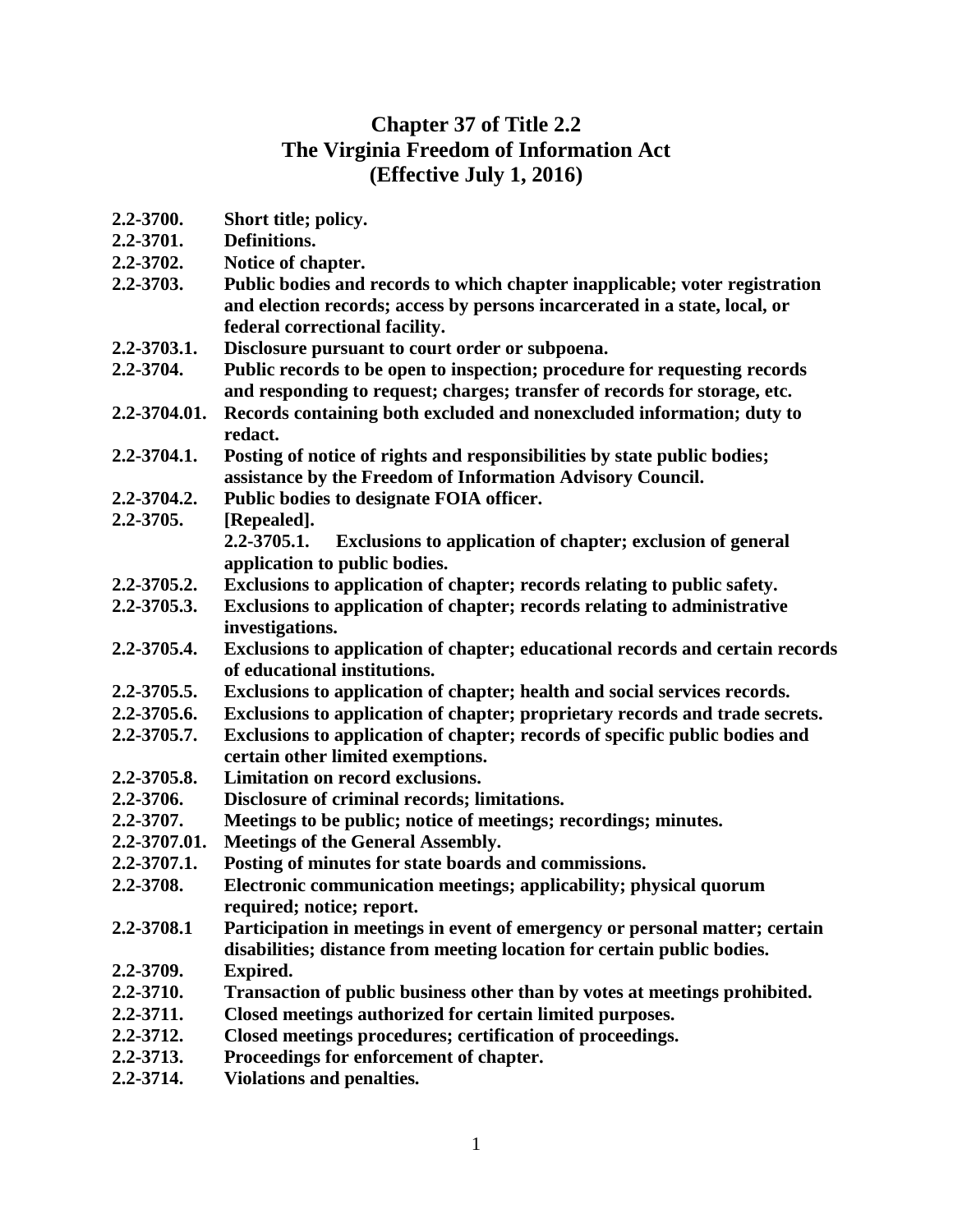#### **§ 2.2-3700. Short title; policy.**

A. This chapter may be cited as "The Virginia Freedom of Information Act."

B. By enacting this chapter, the General Assembly ensures the people of the Commonwealth ready access to public records in the custody of a public body or its officers and employees, and free entry to meetings of public bodies wherein the business of the people is being conducted. The affairs of government are not intended to be conducted in an atmosphere of secrecy since at all times the public is to be the beneficiary of any action taken at any level of government. Unless a public body or its officers or employees specifically elect to exercise an exemption provided by this chapter or any other statute, every meeting shall be open to the public and all public records shall be available for inspection and copying upon request. All public records and meetings shall be presumed open, unless an exemption is properly invoked.

The provisions of this chapter shall be liberally construed to promote an increased awareness by all persons of governmental activities and afford every opportunity to citizens to witness the operations of government. Any exemption from public access to records or meetings shall be narrowly construed and no record shall be withheld or meeting closed to the public unless specifically made exempt pursuant to this chapter or other specific provision of law. This chapter shall not be construed to discourage the free discussion by government officials or employees of public matters with the citizens of the Commonwealth.

All public bodies and their officers and employees shall make reasonable efforts to reach an agreement with a requester concerning the production of the records requested.

Any ordinance adopted by a local governing body that conflicts with the provisions of this chapter shall be void.

#### **§ 2.2-3701. Definitions.**

As used in this chapter, unless the context requires a different meaning:

"Closed meeting" means a meeting from which the public is excluded.

"Electronic communication" means any audio or combined audio and visual communication method.

"Emergency" means an unforeseen circumstance rendering the notice required by this chapter impossible or impracticable and which circumstance requires immediate action.

"Information" as used in the exclusions established by §§ [2.2-3705.1](http://law.lis.virginia.gov/vacode/2.2-3705.1/) through [2.2-3705.7,](http://law.lis.virginia.gov/vacode/2.2-3705.7/) means the content within a public record that references a specifically identified subject matter, and shall not be interpreted to require the production of information that is not embodied in a public record.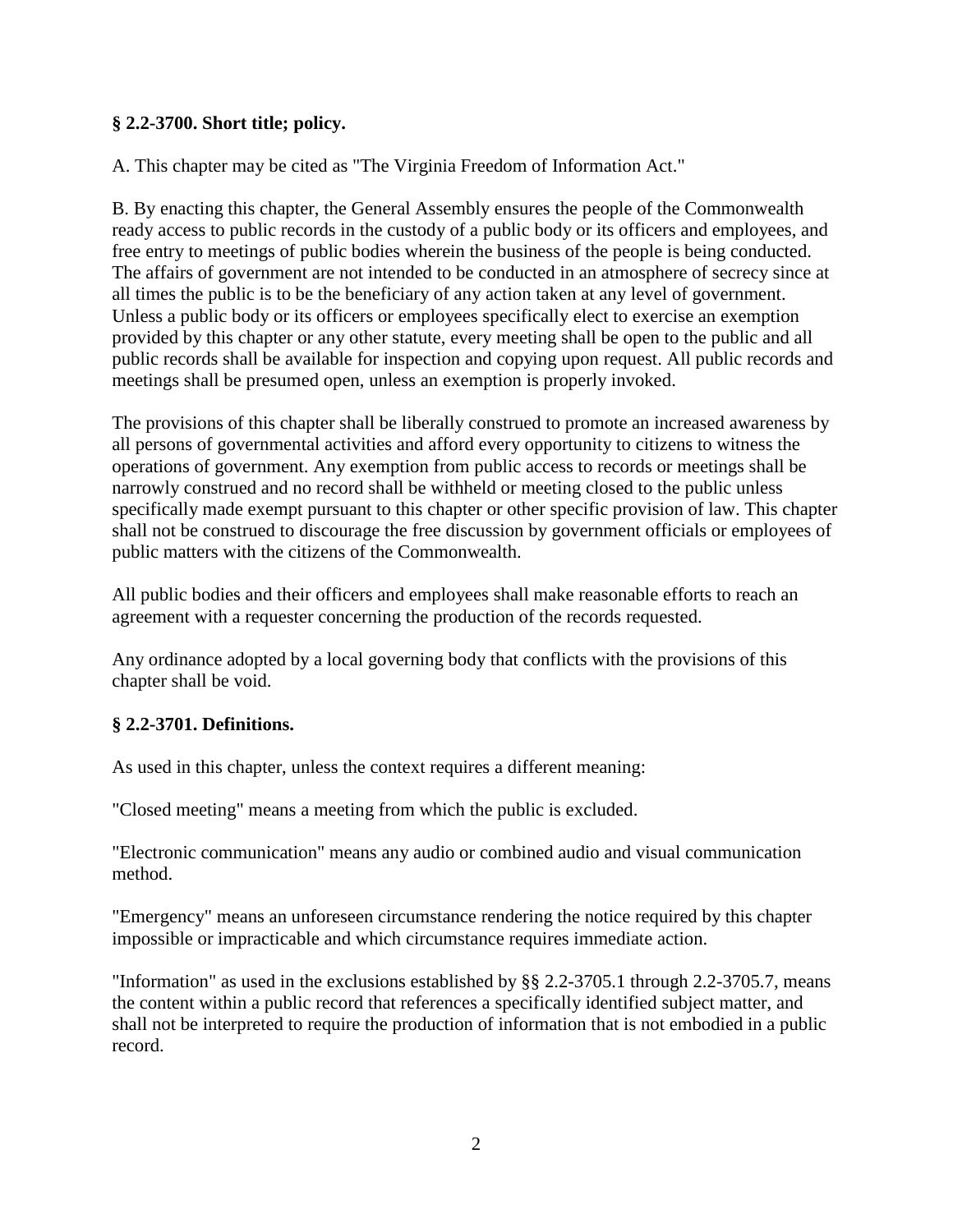"Meeting" or "meetings" means the meetings including work sessions, when sitting physically, or through telephonic or video equipment pursuant to § [2.2-3708](http://law.lis.virginia.gov/vacode/2.2-3708/) or [2.2-3708.1,](http://law.lis.virginia.gov/vacode/2.2-3708.1/) as a body or entity, or as an informal assemblage of (i) as many as three members or (ii) a quorum, if less than three, of the constituent membership, wherever held, with or without minutes being taken, whether or not votes are cast, of any public body. Neither the gathering of employees of a public body nor the gathering or attendance of two or more members of a public body (i) at any place or function where no part of the purpose of such gathering or attendance is the discussion or transaction of any public business, and such gathering or attendance was not called or prearranged with any purpose of discussing or transacting any business of the public body, or (ii) at a public forum, candidate appearance, or debate, the purpose of which is to inform the electorate and not to transact public business or to hold discussions relating to the transaction of public business, even though the performance of the members individually or collectively in the conduct of public business may be a topic of discussion or debate at such public meeting, shall be deemed a "meeting" subject to the provisions of this chapter.

"Open meeting" or "public meeting" means a meeting at which the public may be present.

"Public body" means any legislative body, authority, board, bureau, commission, district or agency of the Commonwealth or of any political subdivision of the Commonwealth, including cities, towns and counties, municipal councils, governing bodies of counties, school boards and planning commissions; boards of visitors of public institutions of higher education; and other organizations, corporations or agencies in the Commonwealth supported wholly or principally by public funds. It shall include (i) the Virginia Birth-Related Neurological Injury Compensation Program and its board of directors established pursuant to Chapter 50 ([§38.2-5000](http://law.lis.virginia.gov/vacode/38.2-5000/) et seq.) of Title 38.2 and (ii) any committee, subcommittee, or other entity however designated, of the public body created to perform delegated functions of the public body or to advise the public body. It shall not exclude any such committee, subcommittee or entity because it has private sector or citizen members. Corporations organized by the Virginia Retirement System are "public bodies" for purposes of this chapter.

For the purposes of the provisions of this chapter applicable to access to public records, constitutional officers and private police departments as defined in § [9.1-101](http://law.lis.virginia.gov/vacode/9.1-101/) shall be considered public bodies and, except as otherwise expressly provided by law, shall have the same obligations to disclose public records as other custodians of public records.

"Public records" means all writings and recordings that consist of letters, words or numbers, or their equivalent, set down by handwriting, typewriting, printing, photostatting, photography, magnetic impulse, optical or magneto-optical form, mechanical or electronic recording or other form of data compilation, however stored, and regardless of physical form or characteristics, prepared or owned by, or in the possession of a public body or its officers, employees or agents in the transaction of public business. Records that are not prepared for or used in the transaction of public business are not public records.

"Regional public body" means a unit of government organized as provided by law within defined boundaries, as determined by the General Assembly, whose members are appointed by the participating local governing bodies, and such unit includes two or more counties or cities.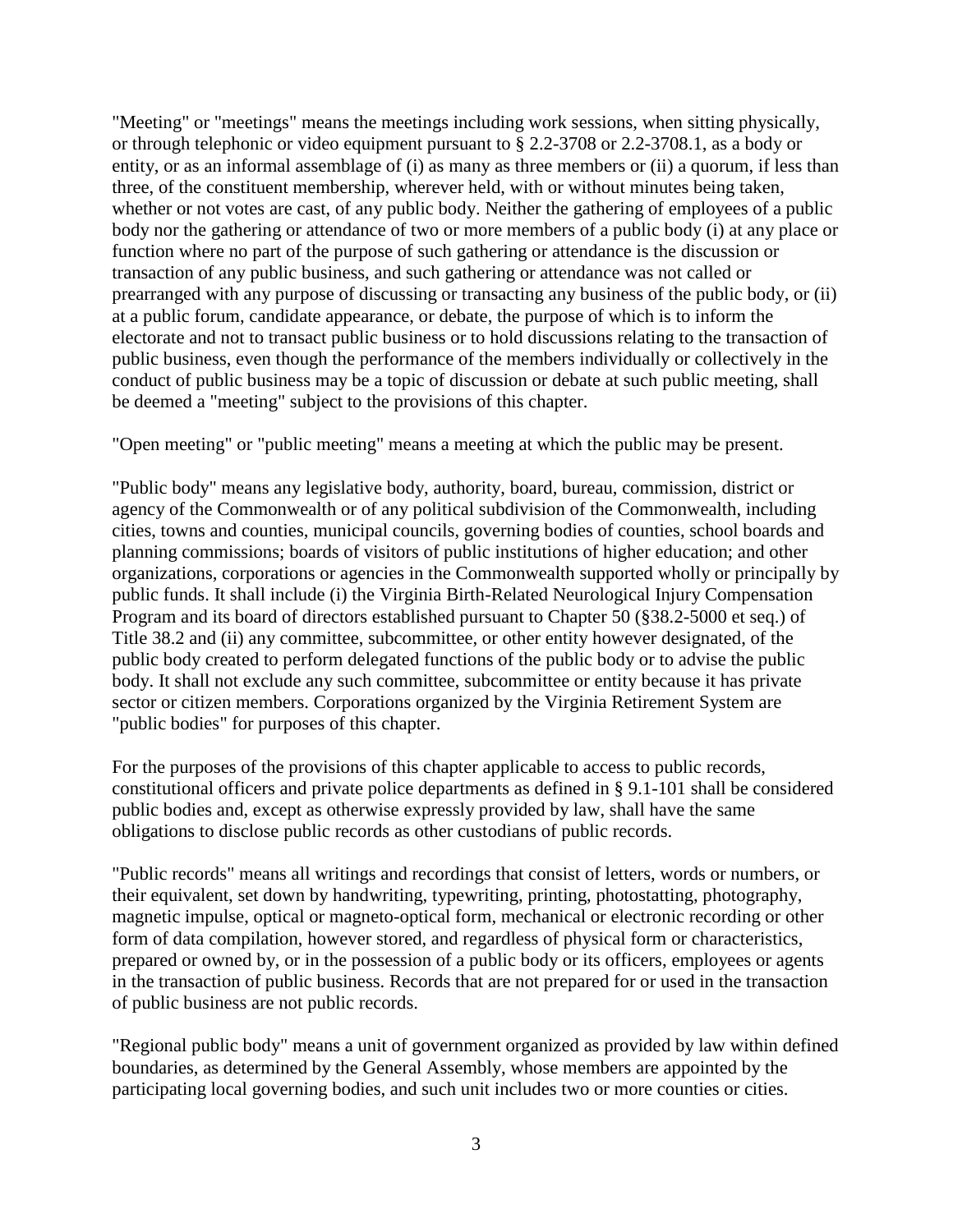"Scholastic records" means those records containing information directly related to a student or an applicant for admission and maintained by a public body that is an educational agency or institution or by a person acting for such agency or institution.

### **§ 2.2-3702. Notice of chapter.**

Any person elected, reelected, appointed or reappointed to any body not excepted from this chapter shall (i) be furnished by the public body's administrator or legal counsel with a copy of this chapter within two weeks following election, reelection, appointment or reappointment and (ii) read and become familiar with the provisions of this chapter.

#### **§ 2.2-3703. Public bodies and records to which chapter inapplicable; voter registration and election records; access by persons incarcerated in a state, local, or federal correctional facility.**

A. The provisions of this chapter shall not apply to:

1. The Virginia Parole Board, except that (i) information from the Virginia Parole Board providing the number of inmates considered by such Board for discretionary parole, the number of inmates granted or denied parole, and the number of parolees returned to the custody of the Department of Corrections solely as a result of a determination by such Board of a violation of parole shall be open to inspection and available for release, on a monthly basis, as provided by § [2.2-3704](http://law.lis.virginia.gov/vacode/2.2-3704/) and (ii) all records concerning the finances of the Virginia Parole Board shall be public records and subject to the provisions of this chapter. The information required by clause (i) shall be furnished by offense, sex, race, age of the inmate, and the locality in which the conviction was obtained, upon the request of the party seeking the information;

2. Petit juries and grand juries;

3. Family assessment and planning teams established pursuant to § [2.2-5207;](http://law.lis.virginia.gov/vacode/2.2-5207/)

4. The Virginia State Crime Commission; and

5. The records required by law to be maintained by the clerks of the courts of record, as defined in § [1-212,](http://law.lis.virginia.gov/vacode/1-212/) and courts not of record, as defined in § [16.1-69.5.](http://law.lis.virginia.gov/vacode/16.1-69.5/) However, other records maintained by the clerks of such courts shall be public records and subject to the provisions of this chapter.

B. Public access to voter registration and election records shall be governed by the provisions of Title 24.2 and this chapter. The provisions of Title 24.2 shall be controlling in the event of any conflict.

C. No provision of this chapter or Chapter 21 (§ [30-178](http://law.lis.virginia.gov/vacode/30-178/) et seq.) of Title 30 shall be construed to afford any rights to any person (i) incarcerated in a state, local or federal correctional facility, whether or not such facility is (a) located in the Commonwealth or (b) operated pursuant to the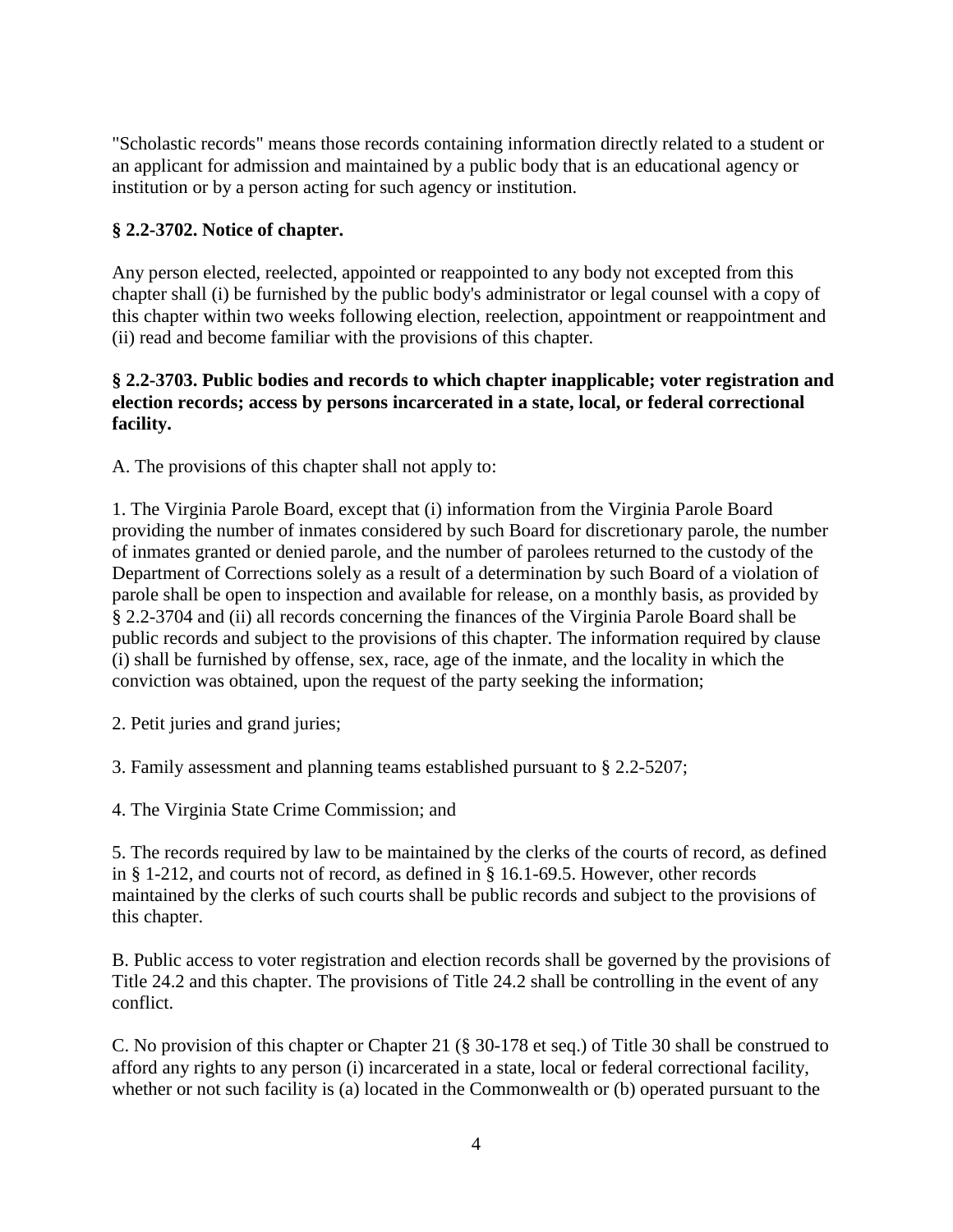Corrections Private Management Act (§ [53.1-261e](http://law.lis.virginia.gov/vacode/53.1-261/)t seq.) or (ii) civilly committed pursuant to the Sexually Violent Predators Act (§ [37.2-900](http://law.lis.virginia.gov/vacode/37.2-900/) et seq.). However, this subsection shall not be construed to prevent such persons from exercising their constitutionally protected rights, including, but not limited to, their right to call for evidence in their favor in a criminal prosecution.

### **§ 2.2-3703.1. Disclosure pursuant to court order or subpoena.**

Nothing contained in this chapter shall have any bearing upon disclosures required to be made pursuant to any court order or subpoena. No discretionary exemption from mandatory disclosure shall be construed to make records covered by such discretionary exemption privileged under the rules of discovery, unless disclosure is otherwise prohibited by law.

#### **§ 2.2-3704. Public records to be open to inspection; procedure for requesting records and responding to request; charges; transfer of records for storage, etc.**

A. Except as otherwise specifically provided by law, all public records shall be open to inspection and copying by any citizens of the Commonwealth during the regular office hours of the custodian of such records. Access to such records shall not be denied to citizens of the Commonwealth, representatives of newspapers and magazines with circulation in the Commonwealth, and representatives of radio and television stations broadcasting in or into the Commonwealth. The custodian may require the requester to provide his name and legal address. The custodian of such records shall take all necessary precautions for their preservation and safekeeping.

B. A request for public records shall identify the requested records with reasonable specificity. The request need not make reference to this chapter in order to invoke the provisions of this chapter or to impose the time limits for response by a public body. Any public body that is subject to this chapter and that is the custodian of the requested records shall promptly, but in all cases within five working days of receiving a request, provide the requested records to the requester or make one of the following responses in writing:

1. The requested records are being entirely withheld. Such response shall identify with reasonable particularity the volume and subject matter of withheld records, and cite, as to each category of withheld records, the specific Code section that authorizes the withholding of the records.

2. The requested records are being provided in part and are being withheld in part. Such response shall identify with reasonable particularity the subject matter of withheld portions, and cite, as to each category of withheld records, the specific Code section that authorizes the withholding of the records.

3. The requested records could not be found or do not exist. However, if the public body that received the request knows that another public body has the requested records, the response shall include contact information for the other public body.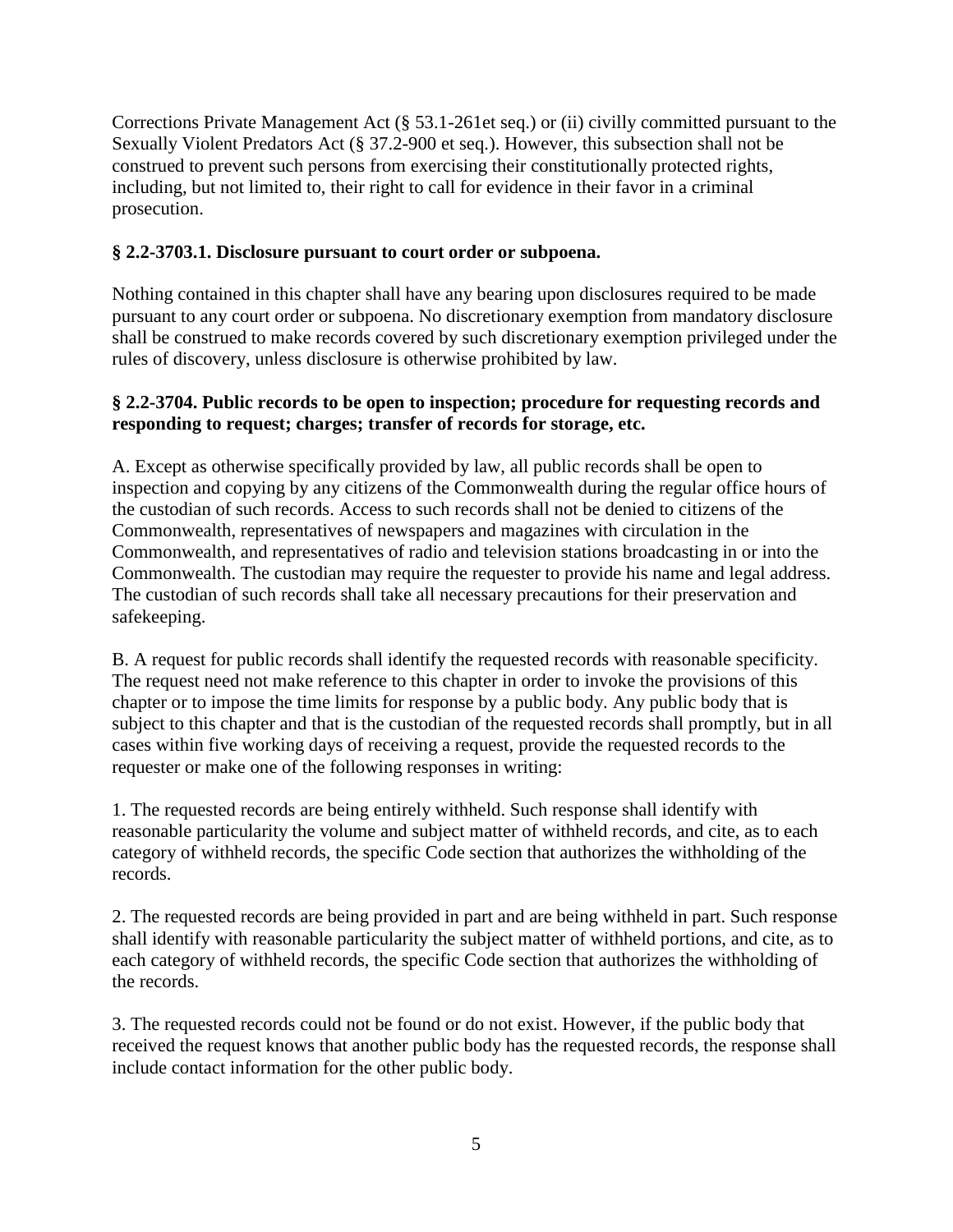4. It is not practically possible to provide the requested records or to determine whether they are available within the five-work-day period. Such response shall specify the conditions that make a response impossible. If the response is made within five working days, the public body shall have an additional seven work days in which to provide one of the four preceding responses.

C. Any public body may petition the appropriate court for additional time to respond to a request for records when the request is for an extraordinary volume of records or requires an extraordinarily lengthy search, and a response by the public body within the time required by this chapter will prevent the public body from meeting its operational responsibilities. Before proceeding with the petition, however, the public body shall make reasonable efforts to reach an agreement with the requester concerning the production of the records requested.

D. Subject to the provisions of subsection G, no public body shall be required to create a new record if the record does not already exist. However, a public body may abstract or summarize information under such terms and conditions as agreed between the requester and the public body.

E. Failure to respond to a request for records shall be deemed a denial of the request and shall constitute a violation of this chapter.

F. A public body may make reasonable charges not to exceed its actual cost incurred in accessing, duplicating, supplying, or searching for the requested records. No public body shall impose any extraneous, intermediary, or surplus fees or expenses to recoup the general costs associated with creating or maintaining records or transacting the general business of the public body. Any duplicating fee charged by a public body shall not exceed the actual cost of duplication. The public body may also make a reasonable charge for the cost incurred in supplying records produced from a geographic information system at the request of anyone other than the owner of the land that is the subject of the request. However, such charges shall not exceed the actual cost to the public body in supplying such records, except that the public body may charge, on a pro rata per acre basis, for the cost of creating topographical maps developed by the public body, for such maps or portions thereof, which encompass a contiguous area greater than 50 acres. All charges for the supplying of requested records shall be estimated in advance at the request of the citizen.

G. Public records maintained by a public body in an electronic data processing system, computer database, or any other structured collection of data shall be made available to a requester at a reasonable cost, not to exceed the actual cost in accordance with subsection F. When electronic or other databases are combined or contain exempt and nonexempt records, the public body may provide access to the exempt records if not otherwise prohibited by law, but shall provide access to the nonexempt records as provided by this chapter.

Public bodies shall produce nonexempt records maintained in an electronic database in any tangible medium identified by the requester, including, where the public body has the capability, the option of posting the records on a website or delivering the records through an electronic mail address provided by the requester, if that medium is used by the public body in the regular course of business. No public body shall be required to produce records from an electronic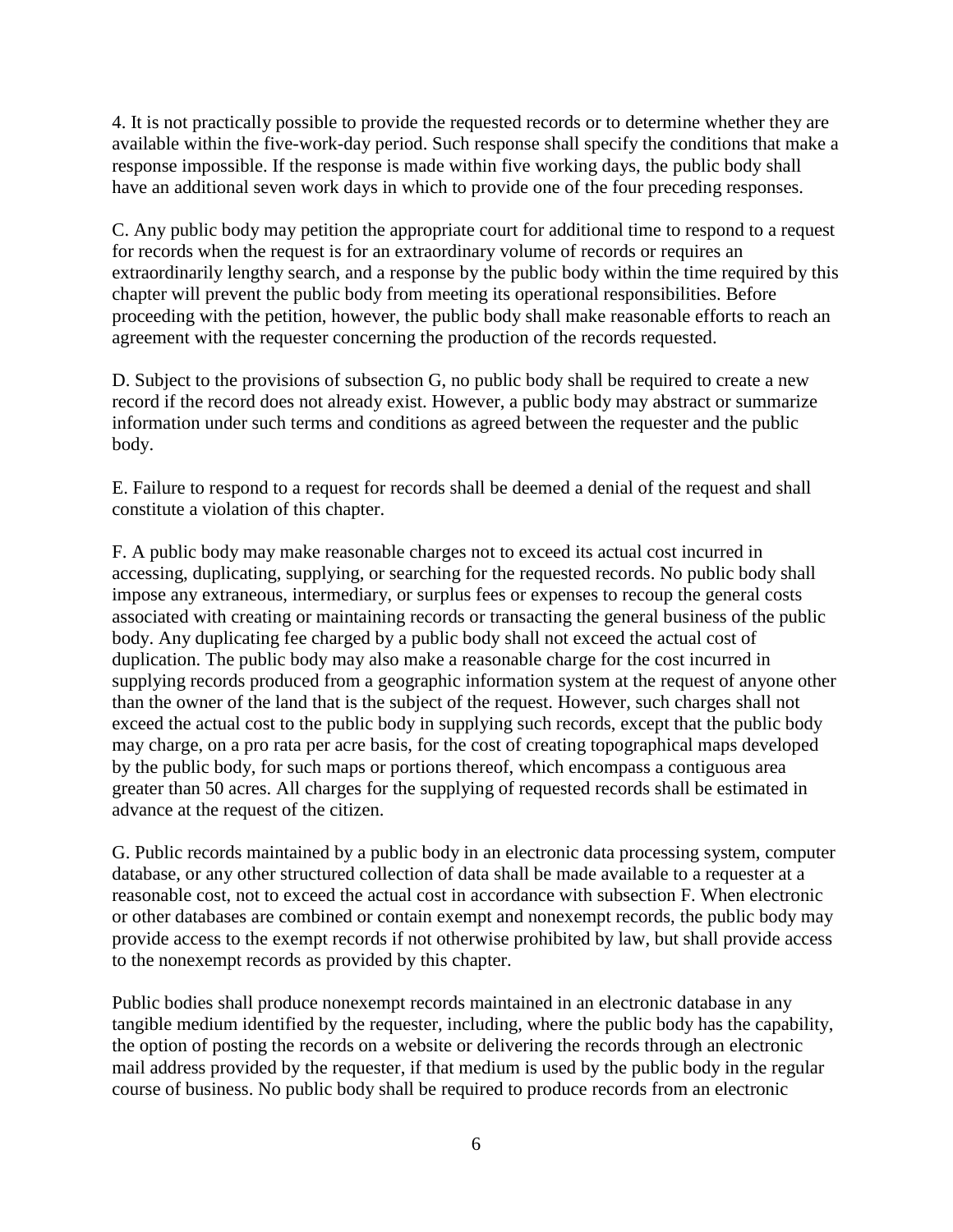database in a format not regularly used by the public body. However, the public body shall make reasonable efforts to provide records in any format under such terms and conditions as agreed between the requester and public body, including the payment of reasonable costs. The excision of exempt fields of information from a database or the conversion of data from one available format to another shall not be deemed the creation, preparation, or compilation of a new public record.

H. In any case where a public body determines in advance that charges for producing the requested records are likely to exceed \$200, the public body may, before continuing to process the request, require the requester to agree to payment of a deposit not to exceed the amount of the advance determination. The deposit shall be credited toward the final cost of supplying the requested records. The period within which the public body shall respond under this section shall be tolled for the amount of time that elapses between notice of the advance determination and the response of the requester.

I. Before processing a request for records, a public body may require the requester to pay any amounts owed to the public body for previous requests for records that remain unpaid 30 days or more after billing.

J. In the event a public body has transferred possession of public records to any entity, including but not limited to any other public body, for storage, maintenance, or archiving, the public body initiating the transfer of such records shall remain the custodian of such records for purposes of responding to requests for public records made pursuant to this chapter and shall be responsible for retrieving and supplying such public records to the requester. In the event a public body has transferred public records for storage, maintenance, or archiving and such transferring public body is no longer in existence, any public body that is a successor to the transferring public body shall be deemed the custodian of such records. In the event no successor entity exists, the entity in possession of the public records shall be deemed the custodian of the records for purposes of compliance with this chapter, and shall retrieve and supply such records to the requester. Nothing in this subsection shall be construed to apply to records transferred to the Library of Virginia for permanent archiving pursuant to the duties imposed by the Virginia Public Records Act (§ [42.1-](http://law.lis.virginia.gov/vacode/42.1-76/) [76](http://law.lis.virginia.gov/vacode/42.1-76/) et seq.). In accordance with § [42.1-79,](http://law.lis.virginia.gov/vacode/42.1-79/) the Library of Virginia shall be the custodian of such permanently archived records and shall be responsible for responding to requests for such records made pursuant to this chapter.

#### **§ 2.2-3704.01. Records containing both excluded and nonexcluded information; duty to redact.**

No provision of this chapter is intended, nor shall it be construed or applied, to authorize a public body to withhold a public record in its entirety on the grounds that some portion of the public record is excluded from disclosure by this chapter or by any other provision of law. A public record may be withheld from disclosure in its entirety only to the extent that an exclusion from disclosure under this chapter or other provision of law applies to the entire content of the public record. Otherwise, only those portions of the public record containing information subject to an exclusion under this chapter or other provision of law may be withheld, and all portions of the public record that are not so excluded shall be disclosed.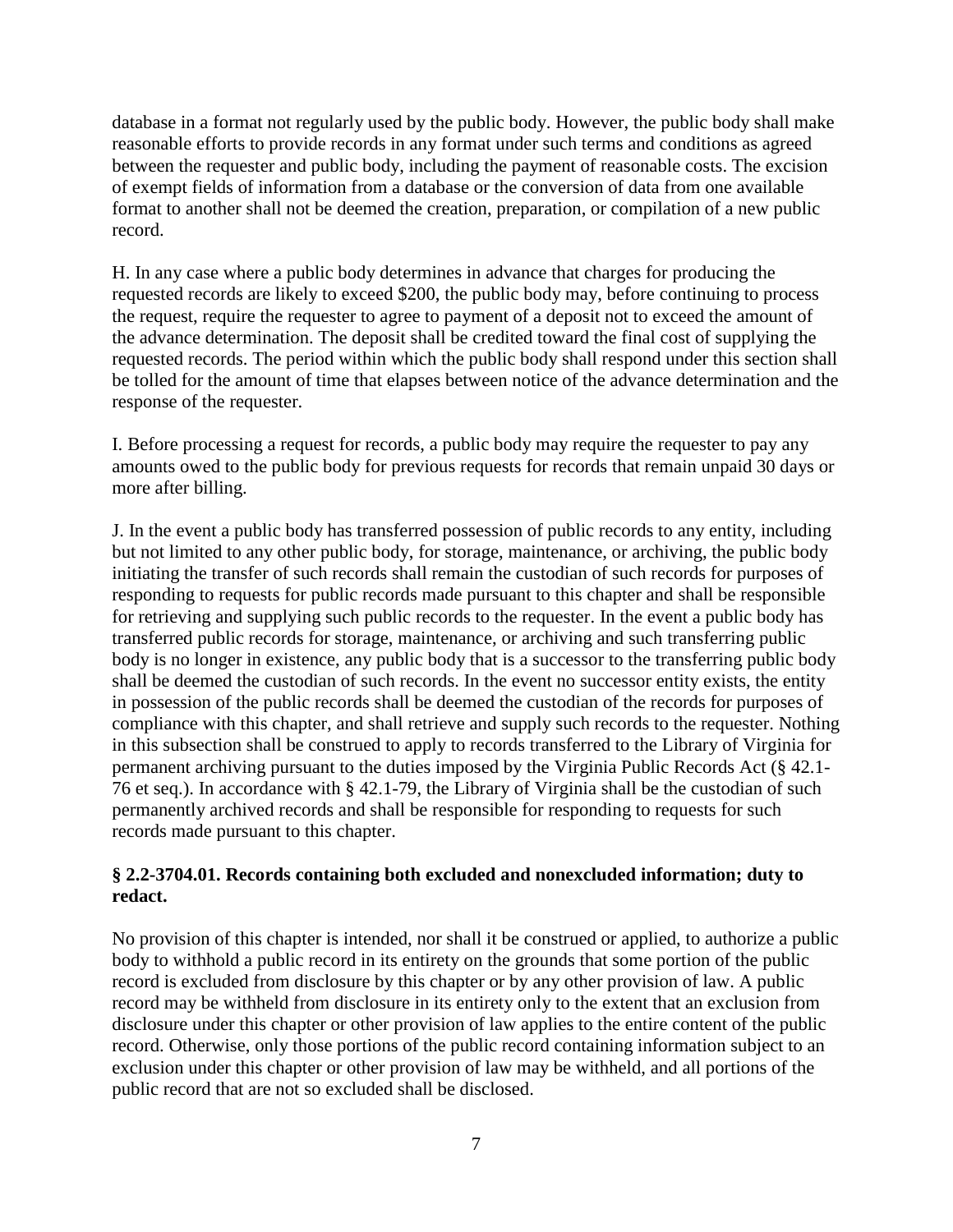#### **§ 2.2-3704.1. Posting of notice of rights and responsibilities by state and local public bodies; assistance by the Freedom of Information Advisory Council.**

A. All state public bodies subject to the provisions of this chapter and any county or city, and any town with a population of more than 250, shall make available the following information to the public upon request and shall post a link to such information on the homepage of their respective public government websites:

1. A plain English explanation of the rights of a requester under this chapter, the procedures to obtain public records from the public body, and the responsibilities of the public body in complying with this chapter. For purposes of this section, "plain English" means written in nontechnical, readily understandable language using words of common everyday usage and avoiding legal terms and phrases or other terms and words of art whose usage or special meaning primarily is limited to a particular field or profession;

2. Contact information for the FOIA officer designated by the public body pursuant to § [2.2-](http://law.lis.virginia.gov/vacode/2.2-3704.2/) [3704.2](http://law.lis.virginia.gov/vacode/2.2-3704.2/) to (i) assist a requester in making a request for records or (ii) respond to requests for public records;

3. A general description, summary, list, or index of the types of public records maintained by such state public body;

4. A general description, summary, list, or index of any exemptions in law that permit or require such public records to be withheld from release;

5. Any policy the public body has concerning the type of public records it routinely withholds from release as permitted by this chapter or other law; and

6. The following statement: "A public body may make reasonable charges not to exceed its actual cost incurred in accessing, duplicating, supplying, or searching for the requested records. No public body shall impose any extraneous, intermediary, or surplus fees or expenses to recoup the general costs associated with creating or maintaining records or transacting the general business of the public body. Any duplicating fee charged by a public body shall not exceed the actual cost of duplication. All charges for the supplying of requested records shall be estimated in advance at the request of the citizen as set forth in subsection F of § [2.2-3704](http://law.lis.virginia.gov/vacode/2.2-3704/) of the Code of Virginia."

B. The Freedom of Information Advisory Council, created pursuant to § [30-178,](http://law.lis.virginia.gov/vacode/30-178/) shall assist in the development and implementation of the provisions of subsection A, upon request.

# **§ 2.2-3704.2. Public bodies to designate FOIA officer.**

A. All state public bodies, including state authorities, that are subject to the provisions of this chapter and all local public bodies that are subject to the provisions of this chapter, shall designate and publicly identify one or more Freedom of Information Act officers (FOIA officer)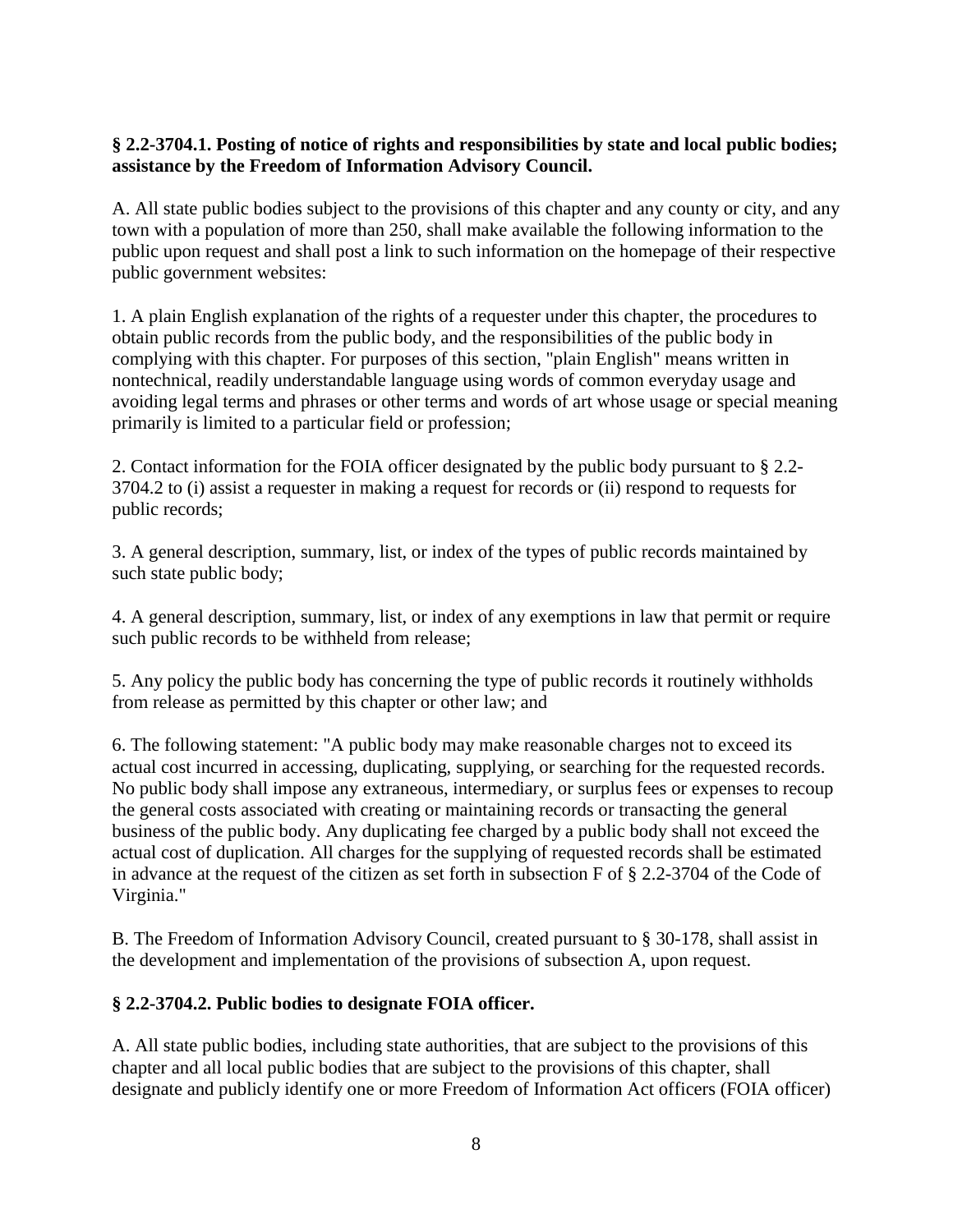whose responsibility is to serve as a point of contact for members of the public in requesting public records and to coordinate the public body's compliance with the provisions of this chapter.

B. For such state public bodies, the name and contact information of the public body's FOIA officer to whom members of the public may direct requests for public records and who will oversee the public body's compliance with the provisions of this chapter shall be made available to the public upon request and be posted on the respective public body's website at the time of designation and maintained thereafter on such website for the duration of the designation.

C. For such local public bodies, the name and contact information of the public body's FOIA officer to whom members of the public may direct requests for public records and who will oversee the public body's compliance with the provisions of this chapter shall be made available in a way reasonably calculated to provide notice to the public, including posting at the public body's place of business, posting on its website, or including such information in its publications.

D. For the purposes of this section, local public bodies shall include constitutional officers.

E. Any such FOIA officer shall possess specific knowledge of the provisions of this chapter and be trained at least annually by legal counsel for the public body or the Virginia Freedom of Information Advisory Council.

# **§ 2.2-3705. Repealed.**

Repealed by Acts 2004, c. [690.](http://lis.virginia.gov/cgi-bin/legp604.exe?041+ful+CHAP0690)

#### **§ 2.2-3705.1. Exclusions to application of chapter; exclusions of general application to public bodies.**

The following information contained in a public record is excluded from the mandatory disclosure provisions of this chapter but may be disclosed by the custodian in his discretion, except where such disclosure is prohibited by law. Redaction of information excluded under this section from a public record shall be conducted in accordance with § [2.2-3704.01.](http://law.lis.virginia.gov/vacode/2.2-3704.01/)

1. Personnel information concerning identifiable individuals, except that access shall not be denied to the person who is the subject thereof. Any person who is the subject of such information and who is 18 years of age or older may waive, in writing, the protections afforded by this subdivision. If the protections are so waived, such information shall be disclosed. Nothing in this subdivision shall be construed to authorize the withholding of any resumes or applications submitted by persons who are appointed by the Governor pursuant to § [2.2-106](http://law.lis.virginia.gov/vacode/2.2-106/) or [2.2-107.](http://law.lis.virginia.gov/vacode/2.2-107/)

2. Written advice of legal counsel to state, regional or local public bodies or the officers or employees of such public bodies, and any other information protected by the attorney-client privilege.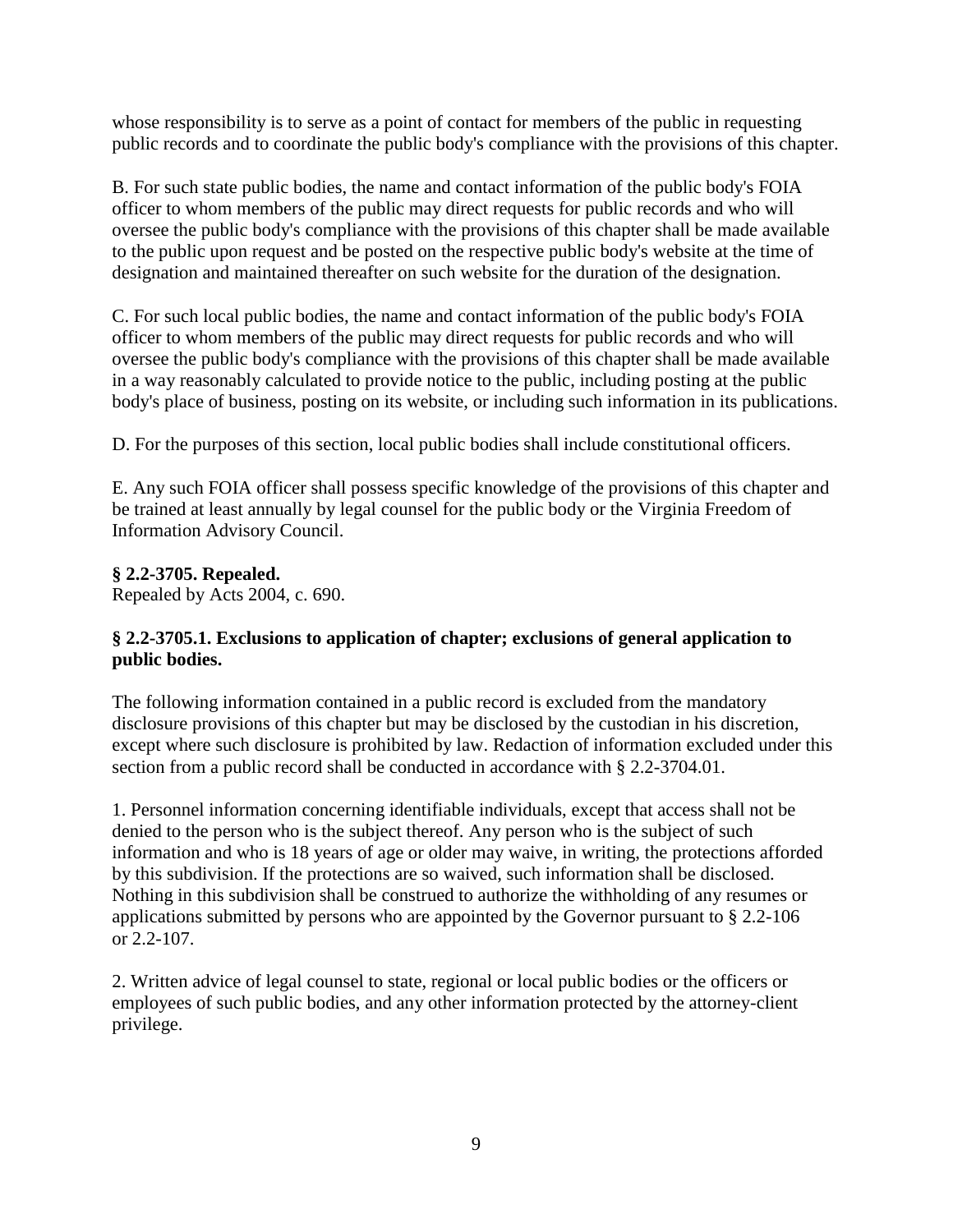3. Legal memoranda and other work product compiled specifically for use in litigation or for use in an active administrative investigation concerning a matter that is properly the subject of a closed meeting under § [2.2-3711.](http://law.lis.virginia.gov/vacode/2.2-3711/)

4. Any test or examination used, administered or prepared by any public body for purposes of evaluation of (i) any student or any student's performance, (ii) any employee or employment seeker's qualifications or aptitude for employment, retention, or promotion, or (iii) qualifications for any license or certificate issued by a public body.

As used in this subdivision, "test or examination" shall include (a) any scoring key for any such test or examination and (b) any other document that would jeopardize the security of the test or examination. Nothing contained in this subdivision shall prohibit the release of test scores or results as provided by law, or limit access to individual records as provided by law. However, the subject of such employment tests shall be entitled to review and inspect all records relative to his performance on such employment tests.

When, in the reasonable opinion of such public body, any such test or examination no longer has any potential for future use, and the security of future tests or examinations will not be jeopardized, the test or examination shall be made available to the public. However, minimum competency tests administered to public school children shall be made available to the public contemporaneously with statewide release of the scores of those taking such tests, but in no event shall such tests be made available to the public later than six months after the administration of such tests.

5. Records recorded in or compiled exclusively for use in closed meetings lawfully held pursuant to § [2.2-3711.](http://law.lis.virginia.gov/vacode/2.2-3711/) However, no record that is otherwise open to inspection under this chapter shall be deemed exempt by virtue of the fact that it has been reviewed or discussed in a closed meeting.

6. Vendor proprietary information software that may be in the public records of a public body. For the purpose of this subdivision, "vendor proprietary information software" means computer programs acquired from a vendor for purposes of processing data for agencies or political subdivisions of the Commonwealth.

7. Computer software developed by or for a state agency, state-supported institution of higher education or political subdivision of the Commonwealth.

8. Appraisals and cost estimates of real property subject to a proposed purchase, sale, or lease, prior to the completion of such purchase, sale, or lease.

9. Information concerning reserves established in specific claims administered by the Department of the Treasury through its Division of Risk Management as provided in Article 5 (§ [2.2-1832](http://law.lis.virginia.gov/vacode/2.2-1832/) et seq.) of Chapter 18, or by any county, city, or town; and investigative notes, correspondence and information furnished in confidence with respect to an investigation of a claim or a potential claim against a public body's insurance policy or self-insurance plan. However, nothing in this subdivision shall authorize the withholding of information taken from inactive reports upon expiration of the period of limitations for the filing of a civil suit.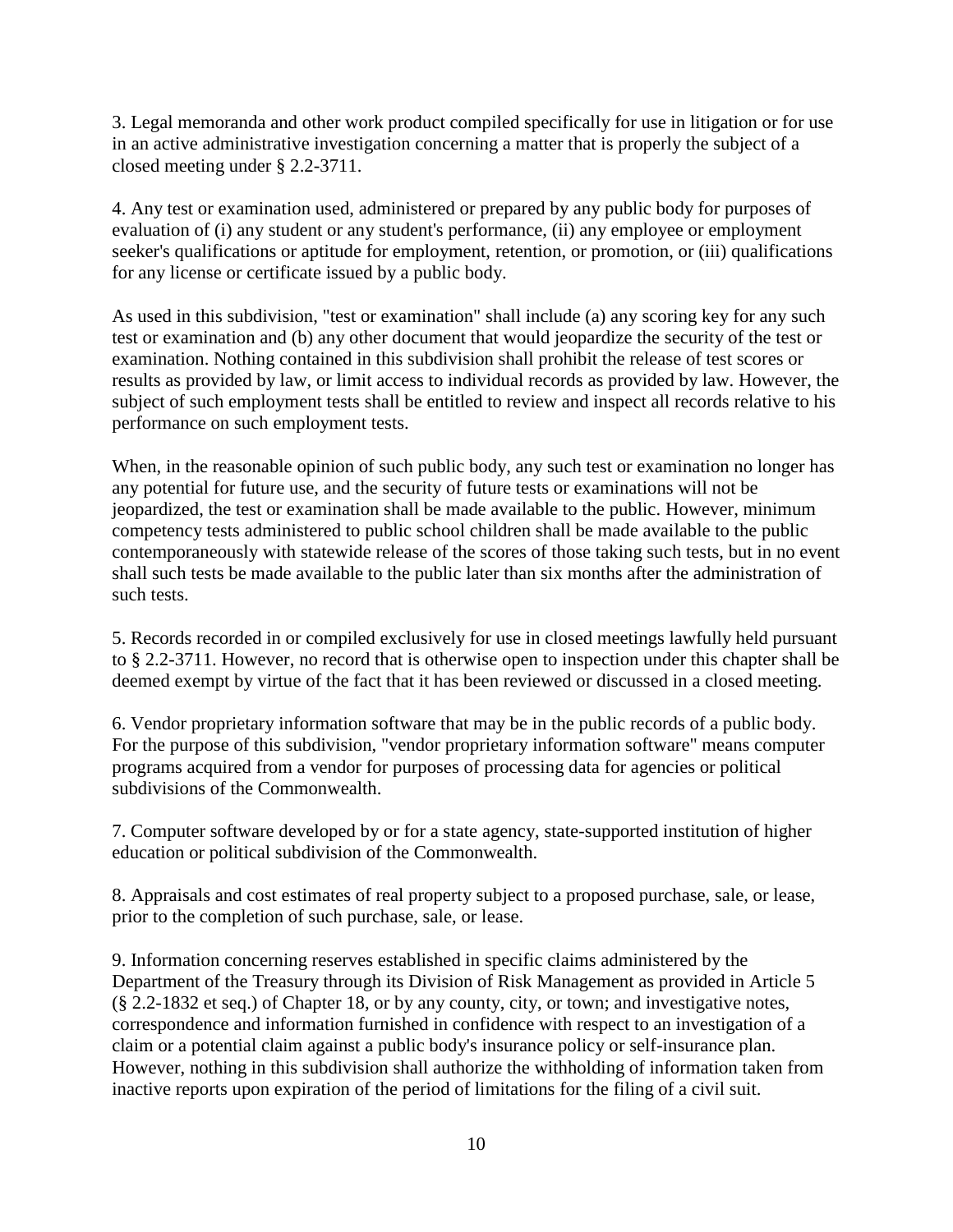10. Personal information, as defined in § [2.2-3801,](http://law.lis.virginia.gov/vacode/2.2-3801/) including electronic mail addresses, furnished to a public body for the purpose of receiving electronic mail from the public body, provided that the electronic mail recipient has requested that the public body not disclose such information. However, access shall not be denied to the person who is the subject of the record.

11. Communications and materials required to be kept confidential pursuant to § [2.2-4119](http://law.lis.virginia.gov/vacode/2.2-4119/) of the Virginia Administrative Dispute Resolution Act (§ [2.2-4115](http://law.lis.virginia.gov/vacode/2.2-4115/) et seq.).

12. Information relating to the negotiation and award of a specific contract where competition or bargaining is involved and where the release of such information would adversely affect the bargaining position or negotiating strategy of the public body. Such information shall not be withheld after the public body has made a decision to award or not to award the contract. In the case of procurement transactions conducted pursuant to the Virginia Public Procurement Act (§ [2.2-4300](http://law.lis.virginia.gov/vacode/2.2-4300/) et seq.), the provisions of this subdivision shall not apply, and any release of information relating to such transactions shall be governed by the Virginia Public Procurement Act.

13. Account numbers or routing information for any credit card, debit card, or other account with a financial institution of any person or public body. However, access shall not be denied to the person who is the subject of the information. For the purposes of this subdivision, "financial institution" means any organization authorized to do business under state or federal laws relating to financial institutions, including, without limitation, banks and trust companies, savings banks, savings and loan companies or associations, and credit unions.

# **§ 2.2-3705.2. Exclusions to application of chapter; records relating to public safety.**

The following information contained in a public record is excluded from the mandatory disclosure provisions of this chapter but may be disclosed by the custodian in his discretion, except where such disclosure is prohibited by law. Redaction of information excluded under this section from a public record shall be conducted in accordance with § [2.2-3704.01.](http://law.lis.virginia.gov/vacode/2.2-3704.01/)

1. Confidential information, including victim identity, provided to or obtained by staff in a rape crisis center or a program for battered spouses.

2. Information contained in engineering and construction drawings and plans submitted for the sole purpose of complying with the Building Code in obtaining a building permit if disclosure of such information would identify specific trade secrets or other information that would be harmful to the competitive position of the owner or lessee. However, such information shall be exempt only until the building is completed. Information relating to the safety or environmental soundness of any building shall not be exempt from disclosure.

Information contained in engineering and construction drawings and plans that reveal critical structural components, security equipment and systems, ventilation systems, fire protection equipment, mandatory building emergency equipment or systems, elevators, electrical systems, telecommunications equipment and systems, and other utility equipment and systems submitted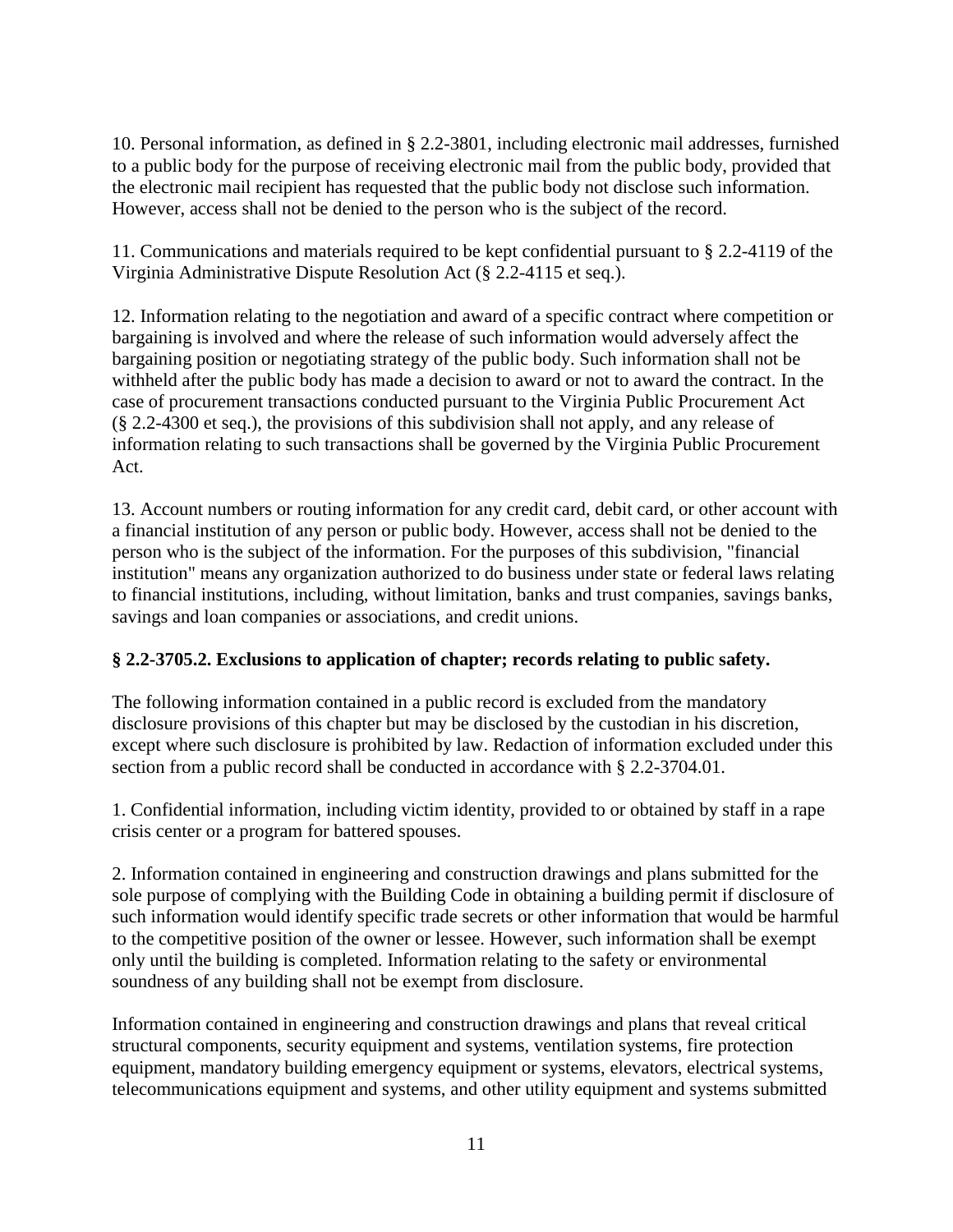for the purpose of complying with the Uniform Statewide Building Code (§ [36-97](http://law.lis.virginia.gov/vacode/36-97/) et seq.) or the Statewide Fire Prevention Code (§ [27-94](http://law.lis.virginia.gov/vacode/27-94/) et seq.) if disclosure of such information would jeopardize the safety or security of any public or private commercial office, multifamily residential, or retail building or its occupants in the event of terrorism or other threat to public safety. In order for the information to be excluded from mandatory disclosure, the owner or lessee of such property, equipment, or system in writing shall (i) invoke the protections of this paragraph; (ii) identify the drawings, plans, or other materials to be protected; and (iii) state the reasons why protection is necessary.

Nothing in this subdivision shall authorize the withholding of information relating to any building in connection with an inquiry into the performance of that building after it has been subjected to fire, explosion, natural disaster, or other catastrophic event.

3. Information that describes the design, function, operation, or access control features of any security system, whether manual or automated, which is used to control access to or use of any automated data processing or telecommunications system.

4. Information concerning the prevention or response to terrorist activity or cyber attacks, including (i) critical infrastructure information; (ii) vulnerability assessments, operational, procedural, transportation, and tactical planning or training manuals, and staff meeting minutes; (iii) engineering or architectural plans or drawings, or information derived from such plans or drawings; and (iv) information not lawfully available to the public regarding specific cybersecurity threats or vulnerabilities or security plans and measures of an entity, facility, building, structure, information technology system, or software program if disclosure of such information would (a) reveal the location or operation of security equipment and systems, elevators, ventilation, fire protection, emergency, electrical, telecommunications or utility equipment and systems of any public building, structure or information storage facility, or telecommunications or utility equipment or systems or (b) jeopardize the safety of any person.

The same categories of information concerning any person or entity submitted to a public body for the purpose of antiterrorism response planning or cybersecurity planning or protection may be withheld from disclosure if such person or entity in writing (1) invokes the protections of this subdivision, (2) identifies with specificity the information for which protection is sought, and (3) states with reasonable particularity why the protection of such information from public disclosure is necessary to meet the objective of antiterrorism, cybersecurity planning or protection, or critical infrastructure information security and resilience. Such statement shall be a public record and shall be disclosed upon request.

Any public body receiving a request for records excluded under this subdivision shall notify the Secretary of Public Safety and Homeland Security or his designee of such request and the response made by the public body in accordance with § [2.2-3704.](http://law.lis.virginia.gov/vacode/2.2-3704/)

Nothing in this subdivision shall be construed to authorize the withholding of information relating to the structural or environmental soundness of any building, nor shall it authorize the withholding of information relating to any building in connection with an inquiry into the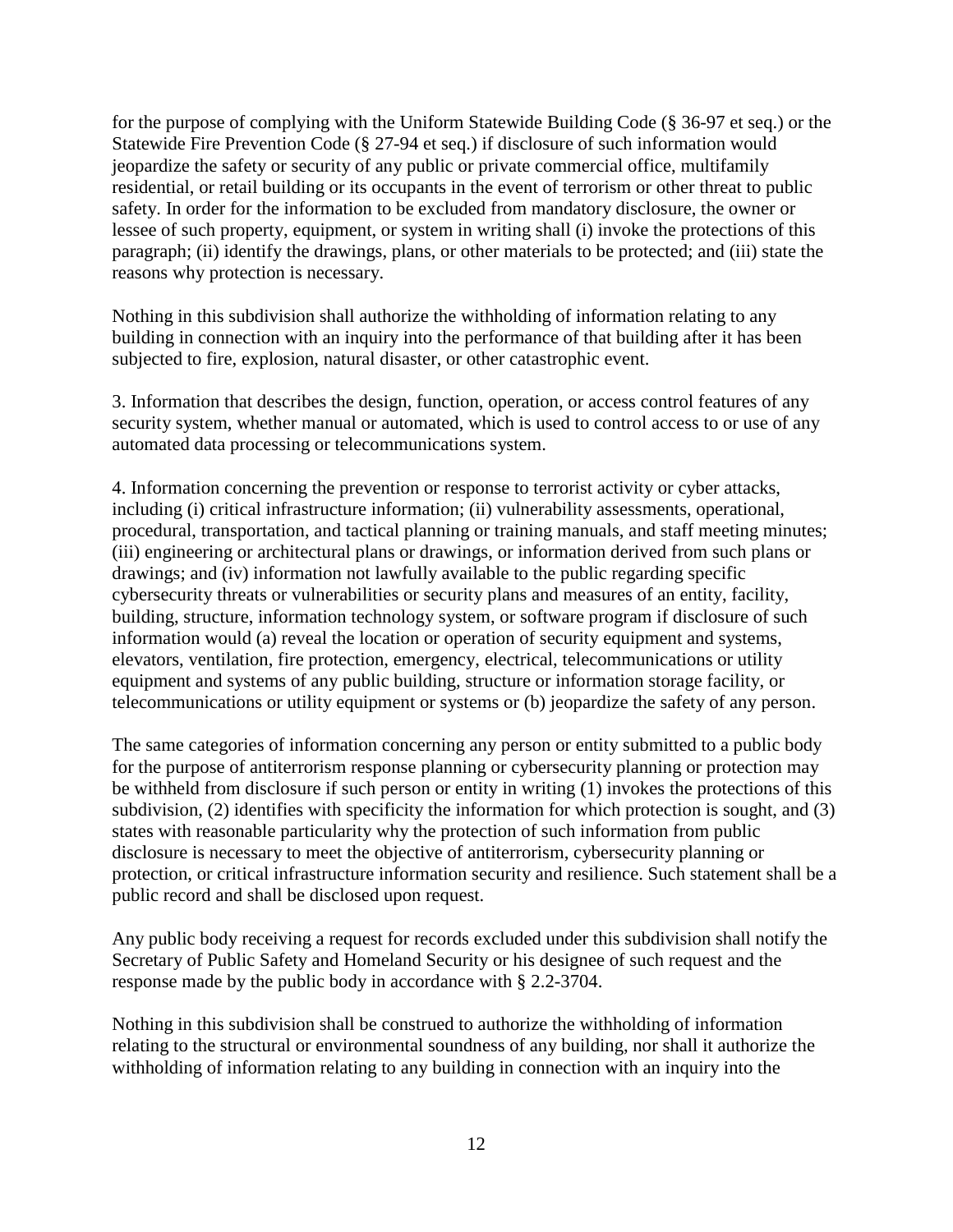performance of that building after it has been subjected to fire, explosion, natural disaster, or other catastrophic event.

As used in this subdivision, "critical infrastructure information" means the same as that term is defined in 6 U.S.C. § 131.

5. Information that would disclose the security aspects of a system safety program plan adopted pursuant to 49 C.F.R. Part 659 by the Commonwealth's designated Rail Fixed Guideway Systems Safety Oversight agency; and information in the possession of such agency, the release of which would jeopardize the success of an ongoing investigation of a rail accident or other incident threatening railway safety.

6. Information contained in engineering and architectural drawings, operational, procedural, tactical planning or training manuals, or staff meeting minutes if disclosure of such information would (i) reveal surveillance techniques, personnel deployments, alarm or security systems or technologies, or operational and transportation plans or protocols or (ii) jeopardize the security of any governmental facility, building, or structure or the safety of persons using such facility, building, or structure.

7. Information concerning security plans and specific assessment components of school safety audits, as provided in § [22.1-279.8.](http://law.lis.virginia.gov/vacode/22.1-279.8/)

Nothing in this subdivision shall be construed to authorize the withholding of information relating to the effectiveness of security plans after (i) any school building or property has been subjected to fire, explosion, natural disaster, or other catastrophic event or (ii) any person on school property has suffered or been threatened with any personal injury.

8. Information concerning the mental health assessment of an individual subject to commitment as a sexually violent predator under Chapter 9 (§ [37.2-900](http://law.lis.virginia.gov/vacode/37.2-900/) et seq.) of Title 37.2 held by the Commitment Review Committee; except that in no case shall information identifying the victims of a sexually violent predator be disclosed.

9. Subscriber data provided directly or indirectly by a telecommunications carrier to a public body that operates a 911 or E-911 emergency dispatch system or an emergency notification or reverse 911 system if the data is in a form not made available by the telecommunications carrier to the public generally. Nothing in this subdivision shall authorize the withholding of subscriber data generated in connection with specific calls to a 911 emergency system, where the requester is seeking to obtain public records about the use of the system in response to a specific crime, emergency or other event as to which a citizen has initiated a 911 call.

For the purposes of this subdivision, "subscriber data" means the name, address, telephone number, and any other information identifying a subscriber of a telecommunications carrier.

10. Subscriber data collected by a local governing body in accordance with the Enhanced Public Safety Telephone Services Act (§ [56-484.12](http://law.lis.virginia.gov/vacode/56-484.12/) et seq.) and other identifying information of a personal, medical, or financial nature provided to a local governing body in connection with a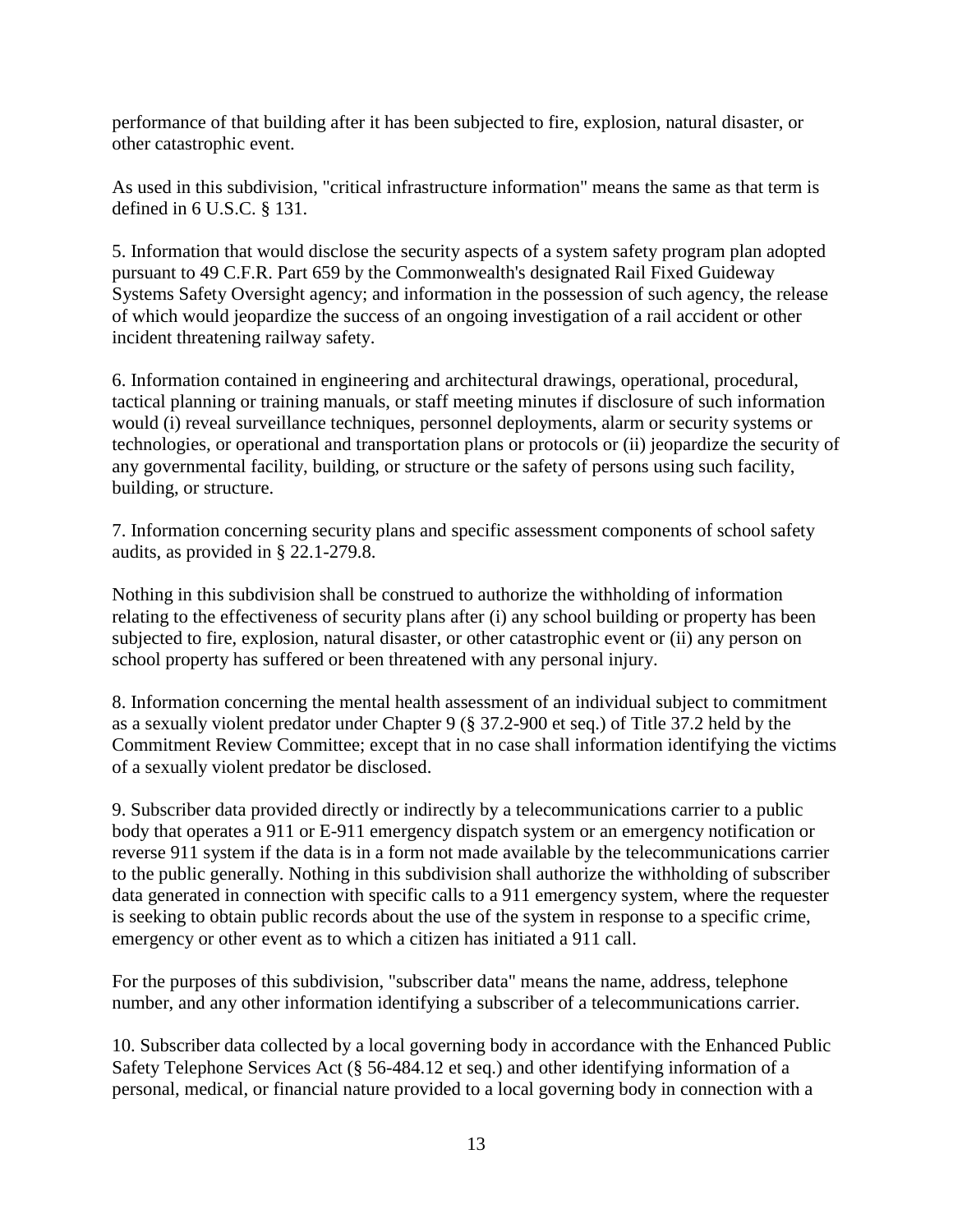911 or E-911 emergency dispatch system or an emergency notification or reverse 911 system if such records are not otherwise publicly available.

Nothing in this subdivision shall authorize the withholding of subscriber data generated in connection with specific calls to a 911 emergency system, where the requester is seeking to obtain public records about the use of the system in response to a specific crime, emergency or other event as to which a citizen has initiated a 911 call.

For the purposes of this subdivision, "subscriber data" means the name, address, telephone number, and any other information identifying a subscriber of a telecommunications carrier.

11. Information held by the Virginia Military Advisory Council or any commission created by executive order for the purpose of studying and making recommendations regarding preventing closure or realignment of federal military and national security installations and facilities located in Virginia and relocation of such facilities to Virginia, or a local or regional military affairs organization appointed by a local governing body, that would (i) reveal strategies under consideration or development by the Council or such commission or organizations to prevent the closure or realignment of federal military installations located in Virginia or the relocation of national security facilities located in Virginia, to limit the adverse economic effect of such realignment, closure, or relocation, or to seek additional tenant activity growth from the Department of Defense or federal government or (ii) disclose trade secrets, as defined in the Uniform Trade Secrets Act (§ [59.1-336](http://law.lis.virginia.gov/vacode/59.1-336/) et seq.), provided to the Council or such commission or organizations in connection with their work.

In order to invoke the trade secret protection provided by clause (ii), the submitting entity shall, in writing and at the time of submission (a) invoke this exclusion, (b) identify with specificity the information for which such protection is sought, and (c) state the reason why such protection is necessary. Nothing in this subdivision shall be construed to authorize the withholding of all or part of any record, other than a trade secret that has been specifically identified as required by this subdivision, after the Department of Defense or federal agency has issued a final, unappealable decision, or in the event of litigation, a court of competent jurisdiction has entered a final, unappealable order concerning the closure, realignment, or expansion of the military installation or tenant activities, or the relocation of the national security facility, for which records are sought.

12. Information, as determined by the State Comptroller, that describes the design, function, operation, or implementation of internal controls over the Commonwealth's financial processes and systems, and the assessment of risks and vulnerabilities of those controls, including the annual assessment of internal controls mandated by the State Comptroller, if disclosure of such information would jeopardize the security of the Commonwealth's financial assets. However, records relating to the investigation of and findings concerning the soundness of any fiscal process shall be disclosed in a form that does not compromise internal controls. Nothing in this subdivision shall be construed to prohibit the Auditor of Public Accounts or the Joint Legislative Audit and Review Commission from reporting internal control deficiencies discovered during the course of an audit.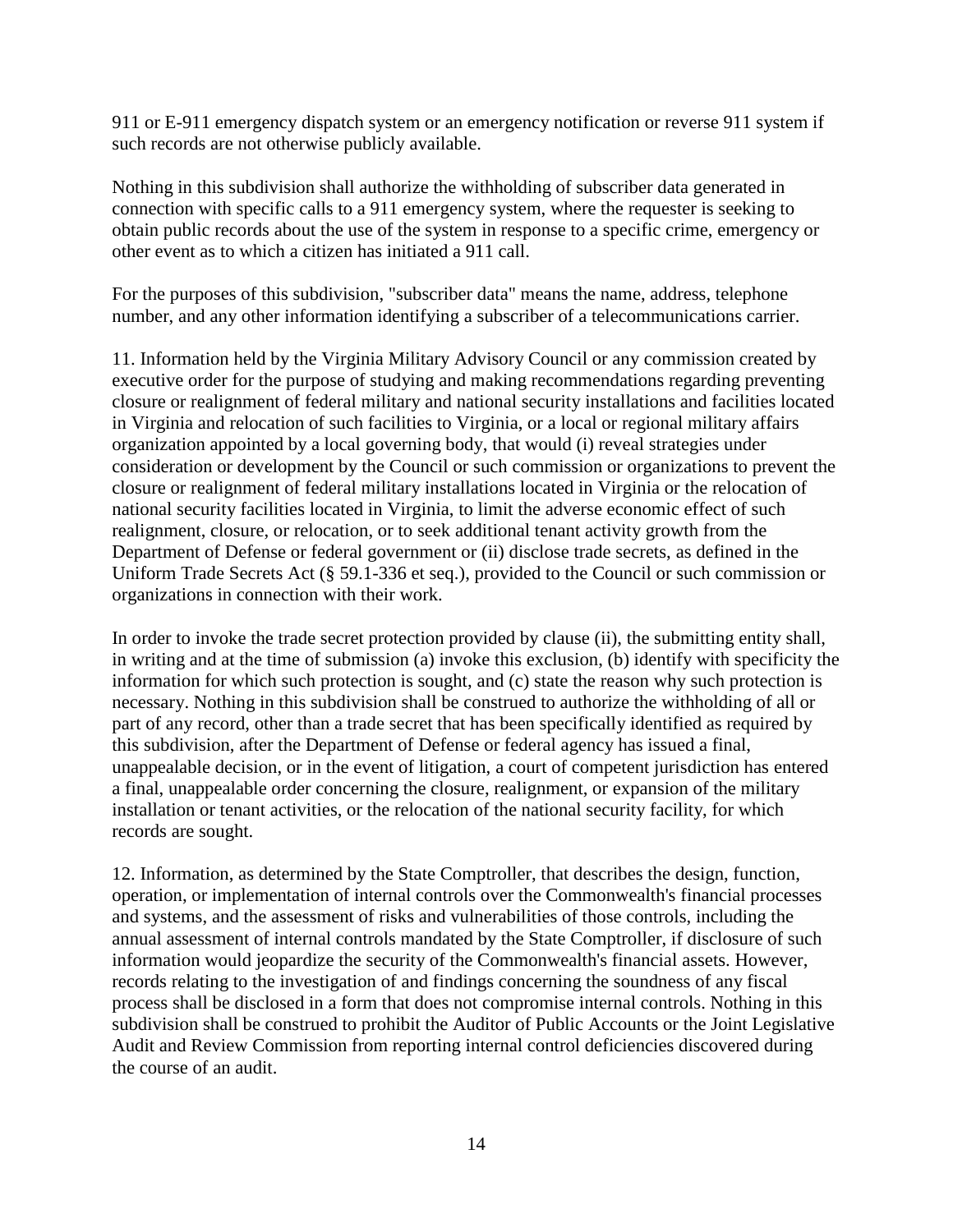13. Information relating to the Statewide Agencies Radio System (STARS) or any other similar local or regional public safety communications system that (i) describes the design, function, programming, operation, or access control features of the overall system, components, structures, individual networks, and subsystems of the STARS or any other similar local or regional communications system or (ii) relates to radio frequencies assigned to or utilized by STARS or any other similar local or regional communications system, code plugs, circuit routing, addressing schemes, talk groups, fleet maps, encryption, programming maintained by or utilized by STARS or any other similar local or regional public safety communications system; those engineering and construction drawings and plans that reveal critical structural components, interconnectivity, security equipment and systems, network monitoring, network operation center, master sites, ventilation systems, fire protection equipment, mandatory building emergency equipment, electrical systems, and other utility equipment and systems related to STARS or any other similar local or regional public safety communications system; and special event plans, operational plans, storm plans, or other pre-arranged programming, if disclosure of such information would (a) reveal surveillance techniques, personnel deployments, alarm or security systems or technologies, or operational and transportation plans or protocols or (b) jeopardize the security of any governmental facility, building, or structure or the safety of any person.

14. Information concerning a salaried or volunteer Fire/EMS company or Fire/EMS department if disclosure of such information would reveal the telephone numbers for cellular telephones, pagers, or comparable portable communication devices provided to its personnel for use in the performance of their official duties.

15. Information concerning the disaster recovery plans or the evacuation plans in the event of fire, explosion, natural disaster, or other catastrophic event for hospitals and nursing homes regulated by the Board of Health pursuant to Chapter 5 (§ [32.1-123](http://law.lis.virginia.gov/vacode/32.1-123/) et seq.) of Title 32.1 provided to the Department of Health. Nothing in this subdivision shall be construed to authorize the withholding of information relating to the effectiveness of executed evacuation plans after the occurrence of fire, explosion, natural disaster, or other catastrophic event.

16. (Effective until October 1, 2016) Records received by the Department of Criminal Justice Services pursuant to §§ [9.1-184,](http://law.lis.virginia.gov/vacode/9.1-184/) [22.1-79.4,](http://law.lis.virginia.gov/vacode/22.1-79.4/) and [22.1-279.8](http://law.lis.virginia.gov/vacode/22.1-279.8/) or for purposes of evaluating threat assessment teams established by a public institution of higher education pursuant to § [23-](http://law.lis.virginia.gov/vacode/23-9.2:10/) [9.2:10](http://law.lis.virginia.gov/vacode/23-9.2:10/) or by a private nonprofit institution of higher education, to the extent such records reveal security plans, walk-through checklists, or vulnerability and threat assessment components.

16. (Effective October 1, 2016) Records received by the Department of Criminal Justice Services pursuant to §[§9.1-184,](http://law.lis.virginia.gov/vacode/9.1-184/) [22.1-79.4,](http://law.lis.virginia.gov/vacode/22.1-79.4/) and [22.1-279.8](http://law.lis.virginia.gov/vacode/22.1-279.8/) or for purposes of evaluating threat assessment teams established by a public institution of higher education pursuant to § [23.1-805](http://law.lis.virginia.gov/vacode/23.1-805/) or by a private nonprofit institution of higher education, to the extent such records reveal security plans, walk-through checklists, or vulnerability and threat assessment components.

#### **§ 2.2-3705.3. Exclusions to application of chapter; records relating to administrative investigations.**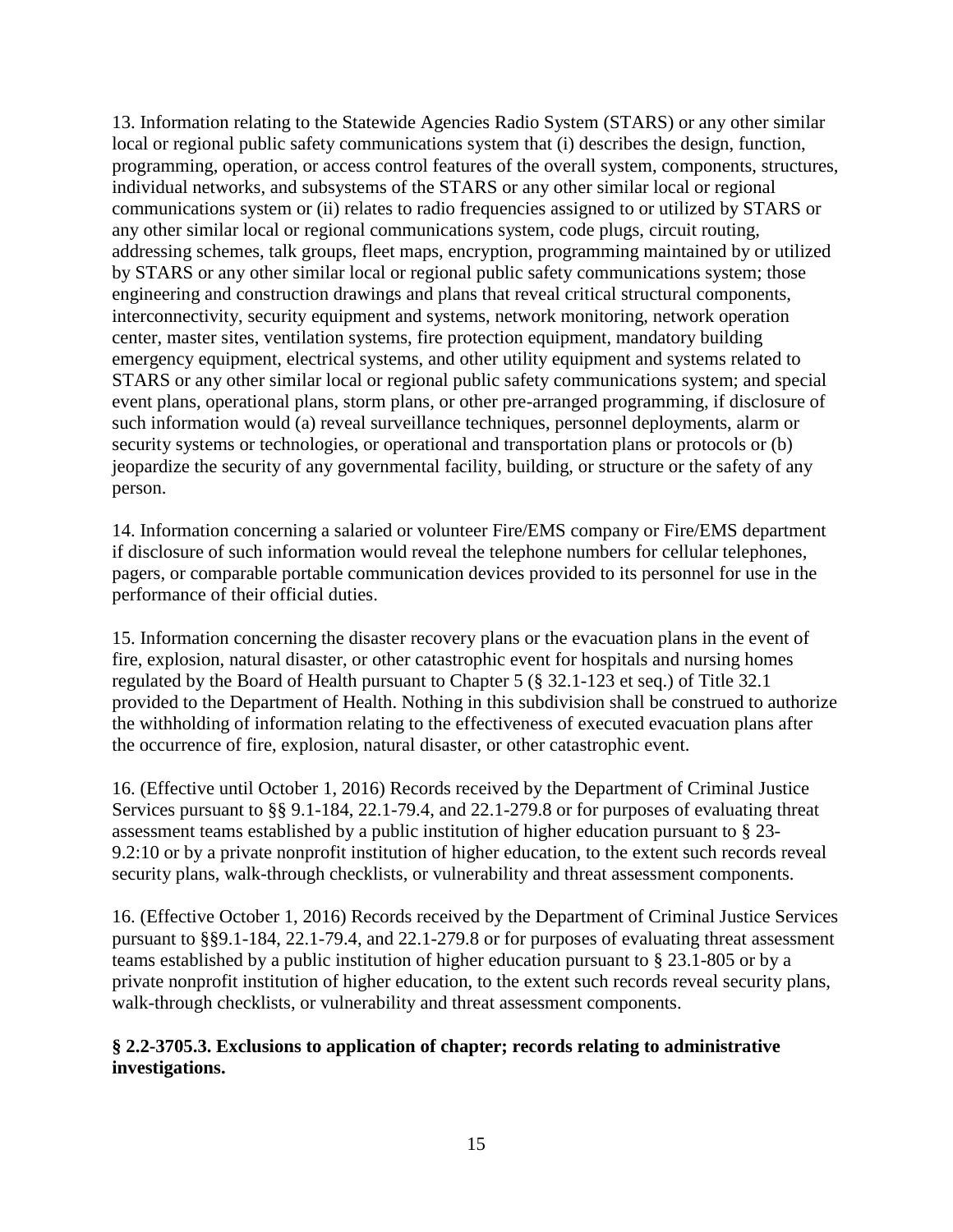The following information contained in a public record is excluded from the mandatory disclosure provisions of this chapter but may be disclosed by the custodian in his discretion, except where such disclosure is prohibited by law. Redaction of information excluded under this section from a public record shall be conducted in accordance with § [2.2-3704.01.](http://law.lis.virginia.gov/vacode/2.2-3704.01/)

1. (Effective until July 1, 2018) Information relating to investigations of applicants for licenses and permits, and of all licensees and permittees, made by or submitted to the Alcoholic Beverage Control Board, the Virginia Lottery, the Virginia Racing Commission, the Department of Agriculture and Consumer Services relating to investigations and applications pursuant to Article 1.1:1 (§ [18.2-340.15](http://law.lis.virginia.gov/vacode/18.2-340.15/) et seq.) of Chapter 8 of Title 18.2, or the Private Security Services Unit of the Department of Criminal Justice Services.

1. (Effective July 1, 2018) Information relating to investigations of applicants for licenses and permits, and of all licensees and permittees, made by or submitted to the Virginia Alcoholic Beverage Control Authority, the Virginia Lottery, the Virginia Racing Commission, the Department of Agriculture and Consumer Services relating to investigations and applications pursuant to Article 1.1:1 (§ [18.2-340.15](http://law.lis.virginia.gov/vacode/18.2-340.15/) et seq.) of Chapter 8 of Title 18.2, or the Private Security Services Unit of the Department of Criminal Justice Services.

2. Records of active investigations being conducted by the Department of Health Professions or by any health regulatory board in the Commonwealth pursuant to § [54.1-108.](http://law.lis.virginia.gov/vacode/54.1-108/)

3. Investigator notes, and other correspondence and information, furnished in confidence with respect to an active investigation of individual employment discrimination complaints made to the Department of Human Resource Management, to such personnel of any local public body, including local school boards, as are responsible for conducting such investigations in confidence, or to any public institution of higher education. Information contained in inactive reports shall be disclosed in a form that does not reveal the identity of charging parties, persons supplying the information, or other individuals involved in the investigation.

4. Records of active investigations being conducted by the Department of Medical Assistance Services pursuant to Chapter 10 (§ [32.1-323](http://law.lis.virginia.gov/vacode/32.1-323/) et seq.) of Title 32.1.

5. Investigative notes and other correspondence and information furnished in confidence with respect to an investigation or conciliation process involving an alleged unlawful discriminatory practice under the Virginia Human Rights Act (§ [2.2-3900](http://law.lis.virginia.gov/vacode/2.2-3900/) et seq.) or under any local ordinance adopted in accordance with the authority specified in § [2.2-524,](http://law.lis.virginia.gov/vacode/2.2-524/) or adopted pursuant to § [15.2-](http://law.lis.virginia.gov/vacode/15.2-965/) [965,](http://law.lis.virginia.gov/vacode/15.2-965/) or adopted prior to July 1, 1987, in accordance with applicable law, relating to local human rights or human relations commissions. Information contained in inactive reports shall be disclosed in a form that does not reveal the identity of the parties involved or other persons supplying information.

6. Information relating to studies and investigations by the Virginia Lottery of (i) lottery agents, (ii) lottery vendors, (iii) lottery crimes under §§ [58.1-4014](http://law.lis.virginia.gov/vacode/58.1-4014/) through [58.1-4018,](http://law.lis.virginia.gov/vacode/58.1-4018/) (iv) defects in the law or regulations that cause abuses in the administration and operation of the lottery and any evasions of such provisions, or (v) the use of the lottery as a subterfuge for organized crime and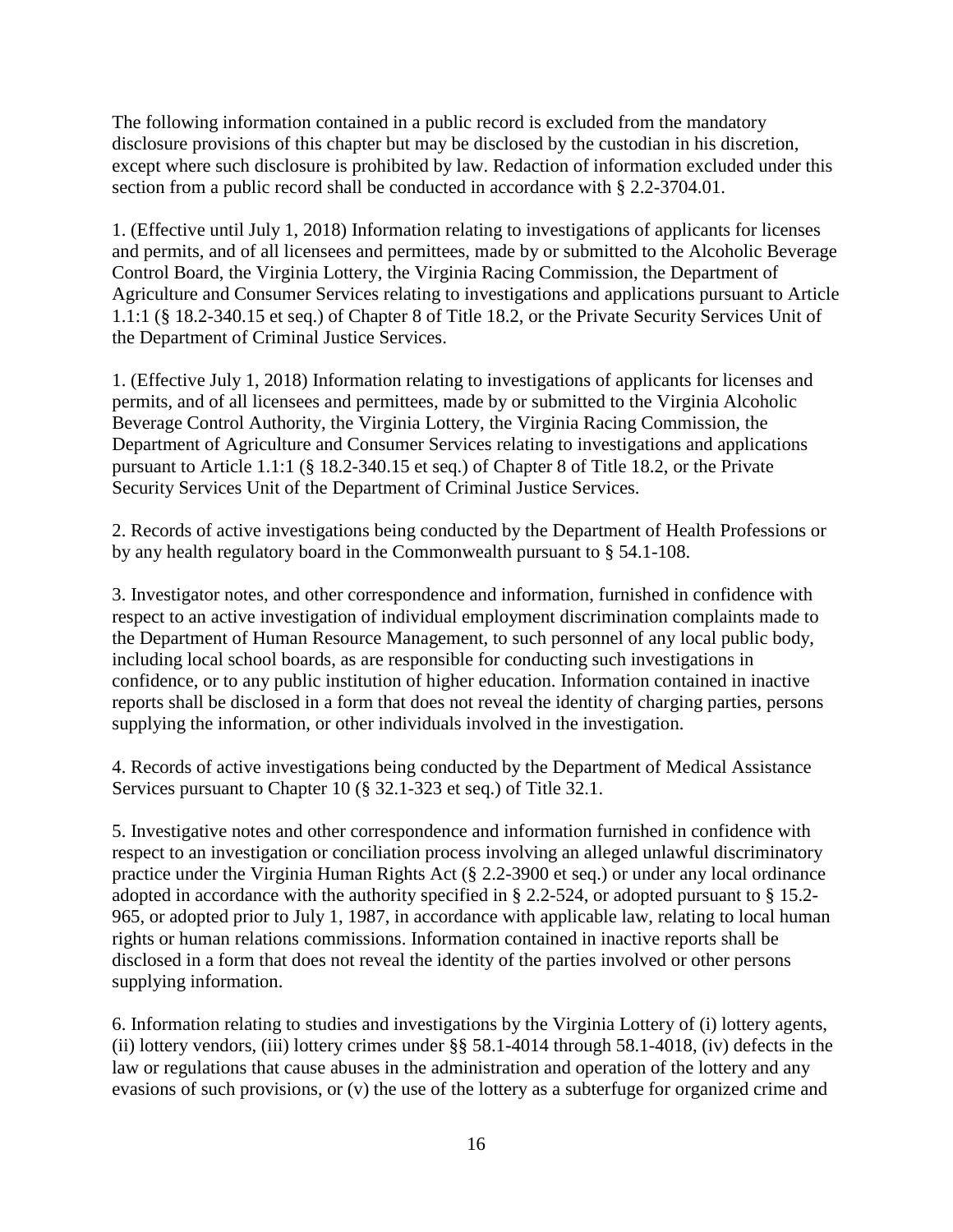illegal gambling where such information has not been publicly released, published or copyrighted. All studies and investigations referred to under clauses (iii), (iv), and (v) shall be open to inspection and copying upon completion of the study or investigation.

7. Investigative notes, correspondence and information furnished in confidence, and records otherwise exempted by this chapter or any Virginia statute, provided to or produced by or for (i) the Auditor of Public Accounts; (ii) the Joint Legislative Audit and Review Commission; (iii) an appropriate authority as defined in [§2.2-3010](http://law.lis.virginia.gov/vacode/2.2-3010/) with respect to an allegation of wrongdoing or abuse under the Fraud and Abuse Whistle Blower Protection Act (§ [2.2-3009](http://law.lis.virginia.gov/vacode/2.2-3009/) et seq.); (iv) the Office of the State Inspector General with respect to an investigation initiated through the Fraud, Waste and Abuse Hotline or an investigation initiated pursuant to Chapter 3.2 ([§2.2-307](http://law.lis.virginia.gov/vacode/2.2-307/) et seq.); (v) internal auditors appointed by the head of a state agency or by any public institution of higher education; (vi) the committee or the auditor with respect to an investigation or audit conducted pursuant to § [15.2-825;](http://law.lis.virginia.gov/vacode/15.2-825/) or (vii) the auditors, appointed by the local governing body of any county, city, or town or a school board, who by charter, ordinance, or statute have responsibility for conducting an investigation of any officer, department, or program of such body. Information contained in completed investigations shall be disclosed in a form that does not reveal the identity of the complainants or persons supplying information to investigators. Unless disclosure is excluded by this subdivision, the information disclosed shall include the agency involved, the identity of the person who is the subject of the complaint, the nature of the complaint, and the actions taken to resolve the complaint. If an investigation does not lead to corrective action, the identity of the person who is the subject of the complaint may be released only with the consent of the subject person. Local governing bodies shall adopt guidelines to govern the disclosure required by this subdivision.

8. Information furnished in confidence to the Department of Human Resource Management with respect to an investigation, consultation, or mediation under § [2.2-1202.1,](http://law.lis.virginia.gov/vacode/2.2-1202.1/) and memoranda, correspondence and other records resulting from any such investigation, consultation or mediation. Information contained in inactive reports shall be disclosed in a form that does not reveal the identity of the parties involved or other persons supplying information.

9. The names, addresses and telephone numbers of complainants furnished in confidence with respect to an investigation of individual zoning enforcement complaints or complaints relating to the Uniform Statewide Building Code (§ [36-97](http://law.lis.virginia.gov/vacode/36-97/) et seq.) or the Statewide Fire Prevention Code (§ [27-94](http://law.lis.virginia.gov/vacode/27-94/) et seq.) made to a local governing body.

10. Records of active investigations being conducted by the Department of Criminal Justice Services pursuant to Article 4 (§ [9.1-138](http://law.lis.virginia.gov/vacode/9.1-138/) et seq.), Article 4.1 (§ [9.1-150.1](http://law.lis.virginia.gov/vacode/9.1-150.1/) et seq.), Article 11 (§ [9.1-185](http://law.lis.virginia.gov/vacode/9.1-185/) et seq.), and Article 12 (§ [9.1-186](http://law.lis.virginia.gov/vacode/9.1-186/) et seq.) of Chapter 1 of Title 9.1.

11. Information furnished to or prepared by the Board of Education pursuant to subsection D of § [22.1-253.13:3i](http://law.lis.virginia.gov/vacode/22.1-253.13:3/)n connection with the review or investigation of any alleged breach in security, unauthorized alteration, or improper administration of tests by local school board employees responsible for the distribution or administration of the tests. However, this section shall not prohibit the disclosure of such information to (i) a local school board or division superintendent for the purpose of permitting such board or superintendent to consider or to take personnel action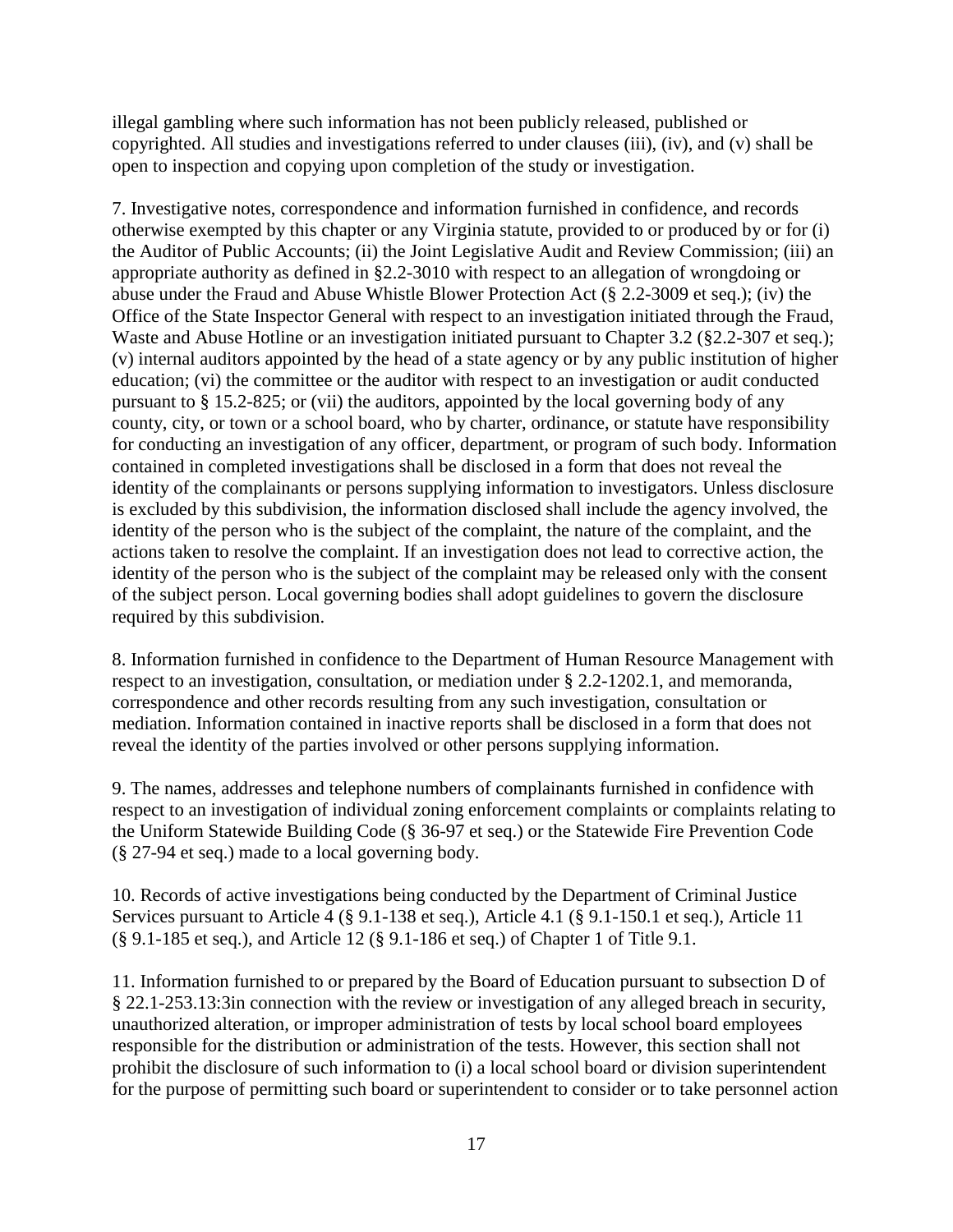with regard to an employee or (ii) any requester, after the conclusion of a review or investigation, in a form that (a) does not reveal the identity of any person making a complaint or supplying information to the Board on a confidential basis and (b) does not compromise the security of any test mandated by the Board.

12. Information contained in (i) an application for licensure or renewal of a license for teachers and other school personnel, including transcripts or other documents submitted in support of an application, and (ii) an active investigation conducted by or for the Board of Education related to the denial, suspension, cancellation, revocation, or reinstatement of teacher and other school personnel licenses including investigator notes and other correspondence and information, furnished in confidence with respect to such investigation. However, this subdivision shall not prohibit the disclosure of such (a) application information to the applicant at his own expense or (b) investigation information to a local school board or division superintendent for the purpose of permitting such board or superintendent to consider or to take personnel action with regard to an employee. Information contained in completed investigations shall be disclosed in a form that does not reveal the identity of any complainant or person supplying information to investigators. The completed investigation information disclosed shall include information regarding the school or facility involved, the identity of the person who was the subject of the complaint, the nature of the complaint, and the actions taken to resolve the complaint. If an investigation fails to support a complaint or does not lead to corrective action, the identity of the person who was the subject of the complaint may be released only with the consent of the subject person. No personally identifiable information regarding a current or former student shall be released except as permitted by state or federal law.

13. Information provided in confidence and related to an investigation by the Attorney General under Article 1 (§ [3.2-4200](http://law.lis.virginia.gov/vacode/3.2-4200/) et seq.) or Article 3 (§ [3.2-4204](http://law.lis.virginia.gov/vacode/3.2-4204/) et seq.) of Chapter 42 of Title 3.2, Article 10 (§ [18.2-246.6](http://law.lis.virginia.gov/vacode/18.2-246.6/) et seq.) of Chapter 6 or Chapter 13 (§ [18.2-512](http://law.lis.virginia.gov/vacode/18.2-512/) et seq.) of Title 18.2, or Article 1 (§ [58.1-1000\)](http://law.lis.virginia.gov/vacode/58.1-1000/) of Chapter 10 of Title 58.1. However, information related to an investigation that has been inactive for more than six months shall, upon request, be disclosed provided such disclosure is not otherwise prohibited by law and does not reveal the identity of charging parties, complainants, persons supplying information, witnesses, or other individuals involved in the investigation.

#### **§ 2.2-3705.4. Exclusions to application of chapter; educational records and certain records of educational institutions.**

The following information contained in a public record is excluded from the mandatory disclosure provisions of this chapter but may be disclosed by the custodian in his discretion, except where such disclosure is prohibited by law. Redaction of information excluded under this section from a public record shall be conducted in accordance with § [2.2-3704.01.](http://law.lis.virginia.gov/vacode/2.2-3704.01/)

1. Scholastic records containing information concerning identifiable individuals, except that such access shall not be denied to the person who is the subject thereof, or the parent or legal guardian of the student. However, no student shall have access to (i) financial records of a parent or guardian or (ii) records of instructional, supervisory, and administrative personnel and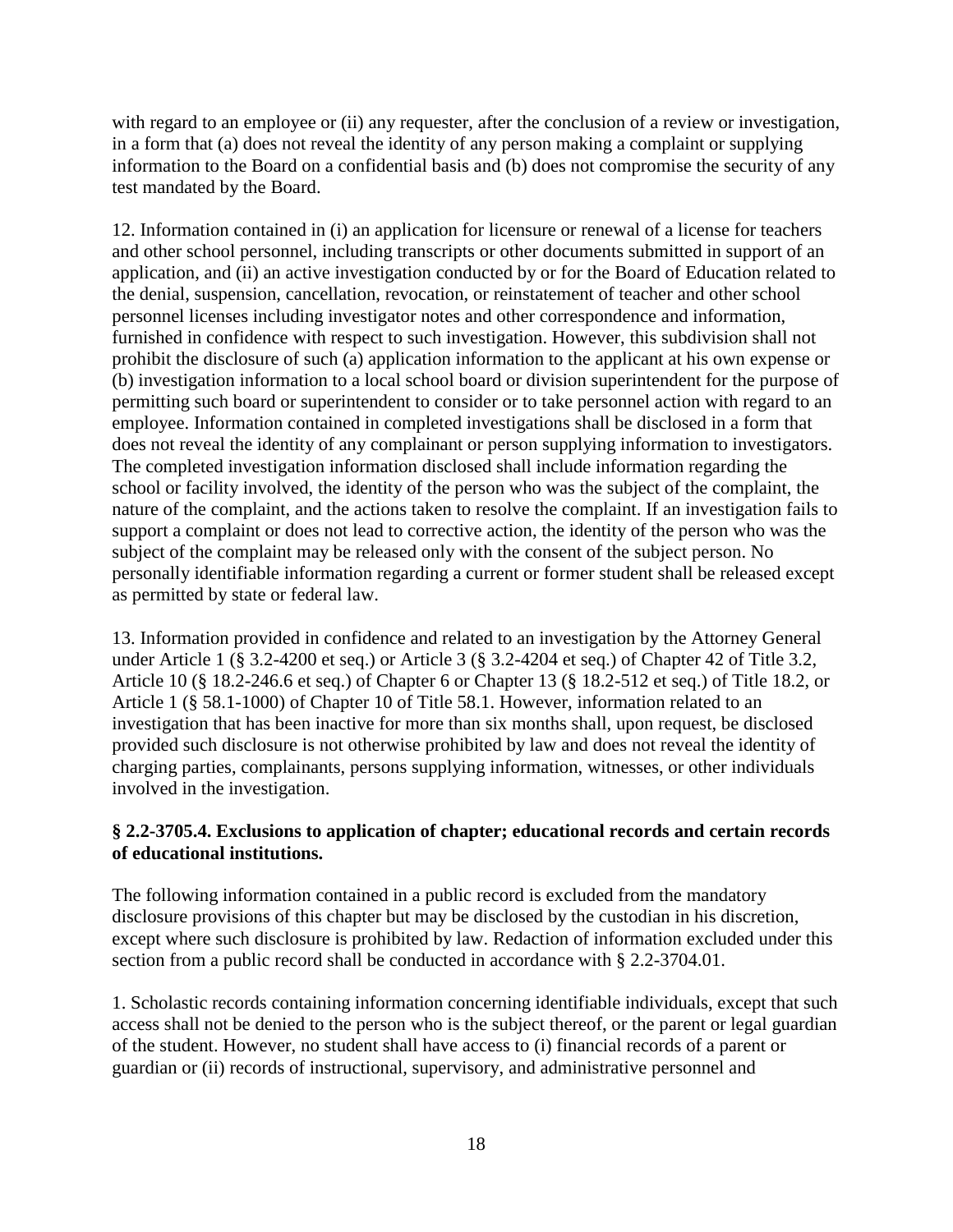educational personnel ancillary thereto, that are in the sole possession of the maker thereof and that are not accessible or revealed to any other person except a substitute.

The parent or legal guardian of a student may prohibit, by written request, the release of any individual information regarding that student until the student reaches the age of 18 years. For scholastic records of students under the age of 18 years, the right of access may be asserted only by his legal guardian or parent, including a noncustodial parent, unless such parent's parental rights have been terminated or a court of competent jurisdiction has restricted or denied such access. For scholastic records of students who are emancipated or attending a state-supported institution of higher education, the right of access may be asserted by the student.

Any person who is the subject of any scholastic record and who is 18 years of age or older may waive, in writing, the protections afforded by this subdivision. If the protections are so waived, such records shall be disclosed.

2. Confidential letters and statements of recommendation placed in the records of educational agencies or institutions respecting (i) admission to any educational agency or institution, (ii) an application for employment or promotion, or (iii) receipt of an honor or honorary recognition.

3. Information held by the Brown v. Board of Education Scholarship Awards Committee that would reveal personally identifiable information, including scholarship applications, personal financial information, and confidential correspondence and letters of recommendation.

4. Information of a proprietary nature produced or collected by or for faculty or staff of public institutions of higher education, other than the institutions' financial or administrative records, in the conduct of or as a result of study or research on medical, scientific, technical or scholarly issues, whether sponsored by the institution alone or in conjunction with a governmental body or a private concern, where such information has not been publicly released, published, copyrighted or patented.

5. Information held by the University of Virginia or the University of Virginia Medical Center or Eastern Virginia Medical School, as the case may be, that contain proprietary, business-related information pertaining to the operations of the University of Virginia Medical Center or Eastern Virginia Medical School, as the case may be, including business development or marketing strategies and activities with existing or future joint venturers, partners, or other parties with whom the University of Virginia Medical Center or Eastern Virginia Medical School, as the case may be, has formed, or forms, any arrangement for the delivery of health care, if disclosure of such information would be harmful to the competitive position of the University of Virginia Medical Center or Eastern Virginia Medical School, as the case may be.

6. (Effective until October 1, 2016) Personal information, as defined in § [2.2-3801,](http://law.lis.virginia.gov/vacode/2.2-3801/) provided to the Board of the Virginia College Savings Plan or its employees by or on behalf of individuals who have requested information about, applied for, or entered into prepaid tuition contracts or savings trust account agreements pursuant to Chapter 4.9 (§ [23-38.75](http://law.lis.virginia.gov/vacode/23-38.75/) et seq.) of Title 23. However, information in a statistical or other form that does not identify individuals or provide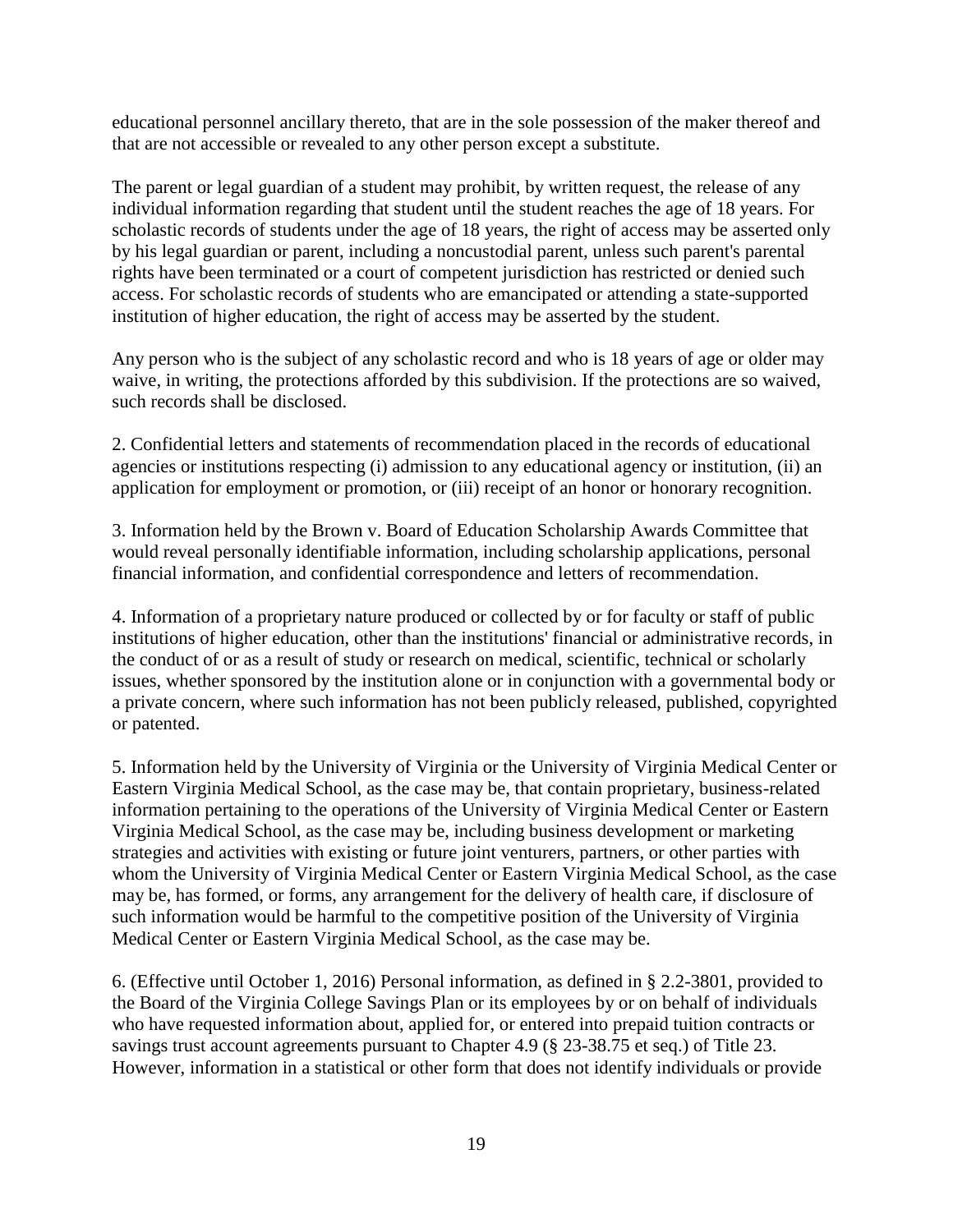personal information shall be disclosed and may be published by the Board. Individuals shall be provided access to their own personal information.

6. (Effective October 1, 2016) Personal information, as defined in § [2.2-3801,](http://law.lis.virginia.gov/vacode/2.2-3801/) provided to the Board of the Virginia College Savings Plan or its employees by or on behalf of individuals who have requested information about, applied for, or entered into prepaid tuition contracts or savings trust account agreements pursuant to Chapter 7 (§ [23.1-700](http://law.lis.virginia.gov/vacode/23.1-700/) et seq.) of Title 23.1. However, information in a statistical or other form that does not identify individuals or provide personal information shall be disclosed and may be published by the Board. Individuals shall be provided access to their own personal information.

7. Information maintained in connection with fundraising activities by or for a public institution of higher education that would reveal (i) personal fundraising strategies relating to identifiable donors or prospective donors or (ii) wealth assessments; estate, financial, or tax planning information; health-related information; employment, familial, or marital status information; electronic mail addresses, facsimile or telephone numbers; birth dates or social security numbers of identifiable donors or prospective donors. Nothing in this subdivision, however, shall be construed to authorize the withholding of information relating to the amount, date, purpose, and terms of the pledge or donation, or the identity of the donor unless the donor has requested anonymity in connection with or as a condition of making a pledge or donation. The exclusion provided by this subdivision shall not apply to protect from disclosure (i) the identities of sponsors providing grants to or contracting with the institution for the performance of research services or other work or (ii) the terms and conditions of such grants or contracts.

8. (Effective until October 1, 2016) Information held by a threat assessment team established by a local school board pursuant to § [22.1-79.4](http://law.lis.virginia.gov/vacode/22.1-79.4/) or by a public institution of higher education pursuant to § [23-9.2:10](http://law.lis.virginia.gov/vacode/23-9.2:10/) relating to the assessment or intervention with a specific individual. However, in the event an individual who has been under assessment commits an act, or is prosecuted for the commission of an act that has caused the death of, or caused serious bodily injury, including any felony sexual assault, to another person, such information of the threat assessment team concerning the individual under assessment shall be made available as provided by this chapter, with the exception of any criminal history records obtained pursuant to § [19.2-](http://law.lis.virginia.gov/vacode/19.2-389/) [389](http://law.lis.virginia.gov/vacode/19.2-389/) or [19.2-389.1,](http://law.lis.virginia.gov/vacode/19.2-389.1/) health records obtained pursuant to § [32.1-127.1:03,](http://law.lis.virginia.gov/vacode/32.1-127.1:03/) or scholastic records as defined in § [22.1-289.](http://law.lis.virginia.gov/vacode/22.1-289/) The public body providing such information shall remove personally identifying information of any person who provided information to the threat assessment team under a promise of confidentiality.

8. (Effective October 1, 2016) Information held by a threat assessment team established by a local school board pursuant to § [22.1-79.4](http://law.lis.virginia.gov/vacode/22.1-79.4/) or by a public institution of higher education pursuant to § [23.1-805](http://law.lis.virginia.gov/vacode/23.1-805/) relating to the assessment or intervention with a specific individual. However, in the event an individual who has been under assessment commits an act, or is prosecuted for the commission of an act that has caused the death of, or caused serious bodily injury, including any felony sexual assault, to another person, such information of the threat assessment team concerning the individual under assessment shall be made available as provided by this chapter, with the exception of any criminal history records obtained pursuant to § [19.2-389](http://law.lis.virginia.gov/vacode/19.2-389/) or [19.2-389.1,](http://law.lis.virginia.gov/vacode/19.2-389.1/) health records obtained pursuant to § [32.1-127.1:03,](http://law.lis.virginia.gov/vacode/32.1-127.1:03/) or scholastic records as defined in § [22.1-](http://law.lis.virginia.gov/vacode/22.1-289/)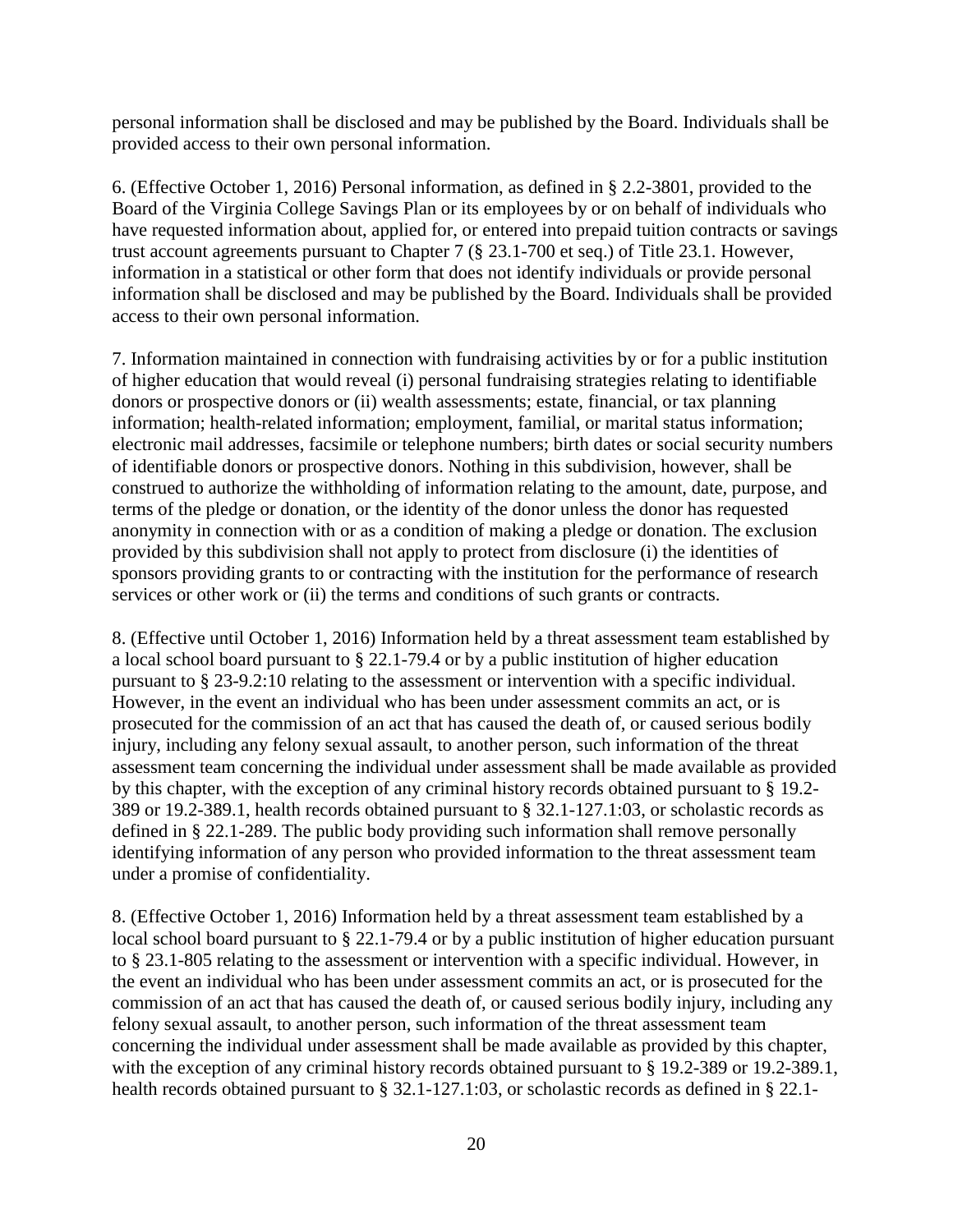[289.](http://law.lis.virginia.gov/vacode/22.1-289/) The public body providing such information shall remove personally identifying information of any person who provided information to the threat assessment team under a promise of confidentiality.

### **§ 2.2-3705.5. Exclusions to application of chapter; health and social services records.**

The following information contained in a public record is excluded from the mandatory disclosure provisions of this chapter but may be disclosed by the custodian in his discretion, except where such disclosure is prohibited by law. Redaction of information excluded under this section from a public record shall be conducted in accordance with § [2.2-3704.01.](http://law.lis.virginia.gov/vacode/2.2-3704.01/)

1. Health records, except that such records may be personally reviewed by the individual who is the subject of such records, as provided in subsection F of § [32.1-127.1:03.](http://law.lis.virginia.gov/vacode/32.1-127.1:03/)

Where the person who is the subject of health records is confined in a state or local correctional facility, the administrator or chief medical officer of such facility may assert such confined person's right of access to the health records if the administrator or chief medical officer has reasonable cause to believe that such confined person has an infectious disease or other medical condition from which other persons so confined need to be protected. Health records shall only be reviewed and shall not be copied by such administrator or chief medical officer. The information in the health records of a person so confined shall continue to be confidential and shall not be disclosed by the administrator or chief medical officer of the facility to any person except the subject or except as provided by law.

Where the person who is the subject of health records is under the age of 18, his right of access may be asserted only by his guardian or his parent, including a noncustodial parent, unless such parent's parental rights have been terminated, a court of competent jurisdiction has restricted or denied such access, or a parent has been denied access to the health record in accordance with § [20-124.6.](http://law.lis.virginia.gov/vacode/20-124.6/) In instances where the person who is the subject thereof is an emancipated minor, a student in a public institution of higher education, or is a minor who has consented to his own treatment as authorized by § [16.1-338](http://law.lis.virginia.gov/vacode/16.1-338/) or [54.1-2969,](http://law.lis.virginia.gov/vacode/54.1-2969/) the right of access may be asserted by the subject person.

For the purposes of this chapter, statistical summaries of incidents and statistical data concerning abuse of individuals receiving services compiled by the Commissioner of Behavioral Health and Developmental Services shall be disclosed. No such summaries or data shall include any information that identifies specific individuals receiving services.

2. Applications for admission to examinations or for licensure and scoring records maintained by the Department of Health Professions or any board in that department on individual licensees or applicants. However, such material may be made available during normal working hours for copying, at the requester's expense, by the individual who is the subject thereof, in the offices of the Department of Health Professions or in the offices of any health regulatory board, whichever may possess the material.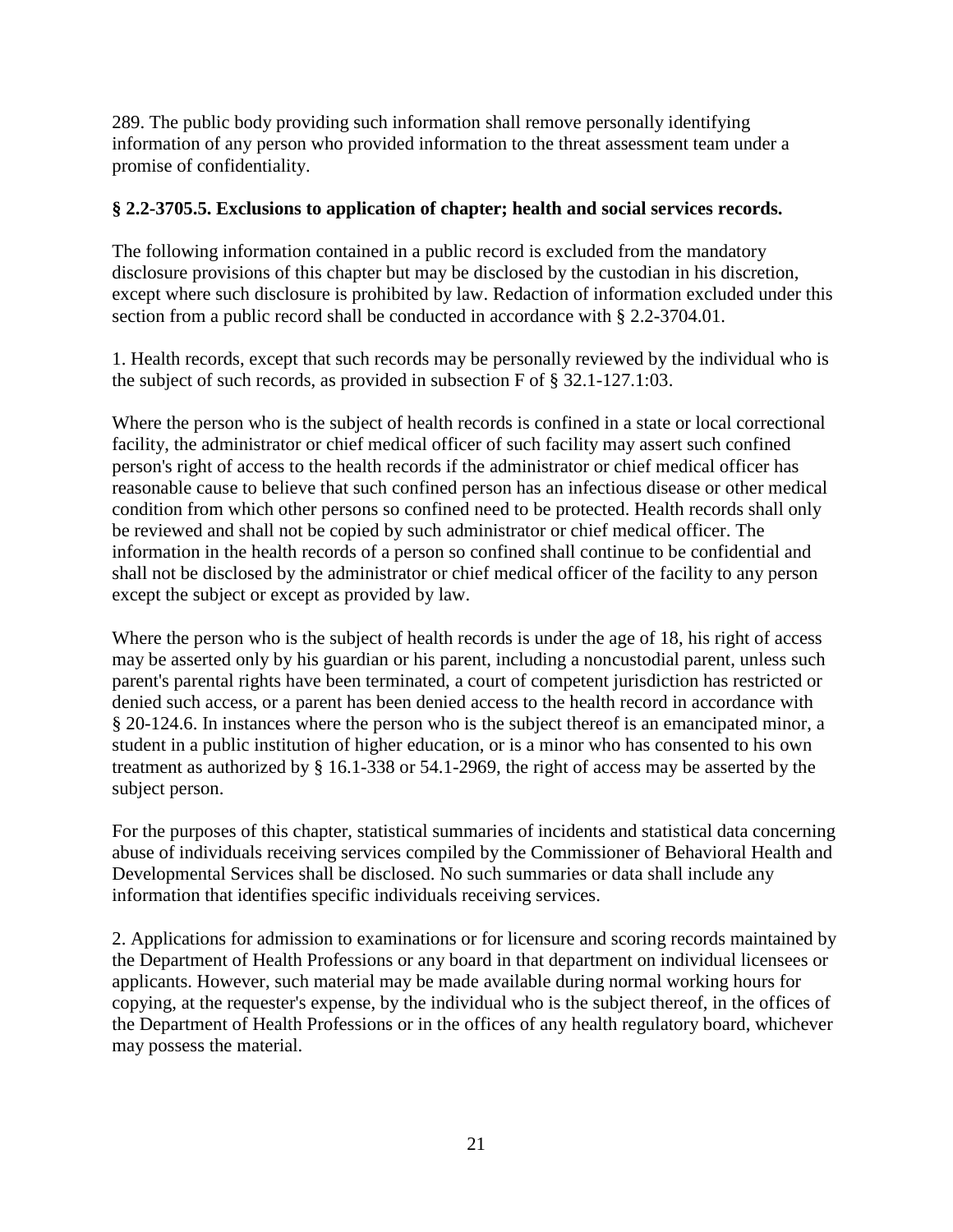3. Reports, documentary evidence and other information as specified in §§ [51.5-122,](http://law.lis.virginia.gov/vacode/51.5-122/) [51.5-141,](http://law.lis.virginia.gov/vacode/51.5-141/) and [63.2-104.](http://law.lis.virginia.gov/vacode/63.2-104/)

4. Investigative notes; proprietary information not published, copyrighted or patented; information obtained from employee personnel records; personally identifiable information regarding residents, clients or other recipients of services; other correspondence and information furnished in confidence to the Department of Social Services in connection with an active investigation of an applicant or licensee pursuant to Chapters 17 ([§63.2-1700](http://law.lis.virginia.gov/vacode/63.2-1700/) et seq.) and 18 (§ [63.2-1800](http://law.lis.virginia.gov/vacode/63.2-1800/) et seq.) of Title 63.2; and information furnished to the Office of the Attorney General in connection with an investigation or litigation pursuant to Article 19.1 (§ [8.01-216.1](http://law.lis.virginia.gov/vacode/8.01-216.1/) et seq.) of Chapter 3 of Title 8.01 and Chapter 9 (§ [32.1-310](http://law.lis.virginia.gov/vacode/32.1-310/) et seq.) of Title 32.1. Information from the records of completed investigations shall be disclosed in a form that does not reveal the identity of complainants, persons supplying information, or other individuals involved in the investigation.

5. Information collected for the designation and verification of trauma centers and other specialty care centers within the Statewide Emergency Medical Services System and Services pursuant to Article 2.1 (§ [32.1-111.1](http://law.lis.virginia.gov/vacode/32.1-111.1/) et seq.) of Chapter 4 of Title 32.1.

6. Reports and court documents relating to involuntary admission required to be kept confidential pursuant to [§37.2-818.](http://law.lis.virginia.gov/vacode/37.2-818/)

7. Data formerly required to be submitted to the Commissioner of Health relating to the establishment of new or the expansion of existing clinical health services, acquisition of major medical equipment, or certain projects requiring capital expenditures pursuant to former § 32.1- 102.3:4.

8. Information required to be provided to the Department of Health Professions by certain licensees pursuant to § [54.1-2506.1.](http://law.lis.virginia.gov/vacode/54.1-2506.1/)

9. Information acquired (i) during a review of any child death conducted by the State Child Fatality Review team established pursuant to § [32.1-283.1](http://law.lis.virginia.gov/vacode/32.1-283.1/) or by a local or regional child fatality review team to the extent that such information is made confidential by § [32.1-283.2;](http://law.lis.virginia.gov/vacode/32.1-283.2/) (ii) during a review of any death conducted by a family violence fatality review team to the extent that such information is made confidential by § [32.1-283.3;](http://law.lis.virginia.gov/vacode/32.1-283.3/) or (iii) during a review of any adult death conducted by the Adult Fatality Review Team to the extent made confidential by § [32.1-283.5](http://law.lis.virginia.gov/vacode/32.1-283.5/) or by a local or regional adult fatality review team to the extent that such information is made confidential by § [32.1-283.6.](http://law.lis.virginia.gov/vacode/32.1-283.6/)

10. Patient level data collected by the Board of Health and not yet processed, verified, and released, pursuant to § [32.1-276.9,](http://law.lis.virginia.gov/vacode/32.1-276.9/) to the Board by the nonprofit organization with which the Commissioner of Health has contracted pursuant to § [32.1-276.4.](http://law.lis.virginia.gov/vacode/32.1-276.4/)

11. Information held by the Health Practitioners' Monitoring Program Committee within the Department of Health Professions that may identify any practitioner who may be, or who is actually, impaired and disclosure of such information is prohibited by § [54.1-2517.](http://law.lis.virginia.gov/vacode/54.1-2517/)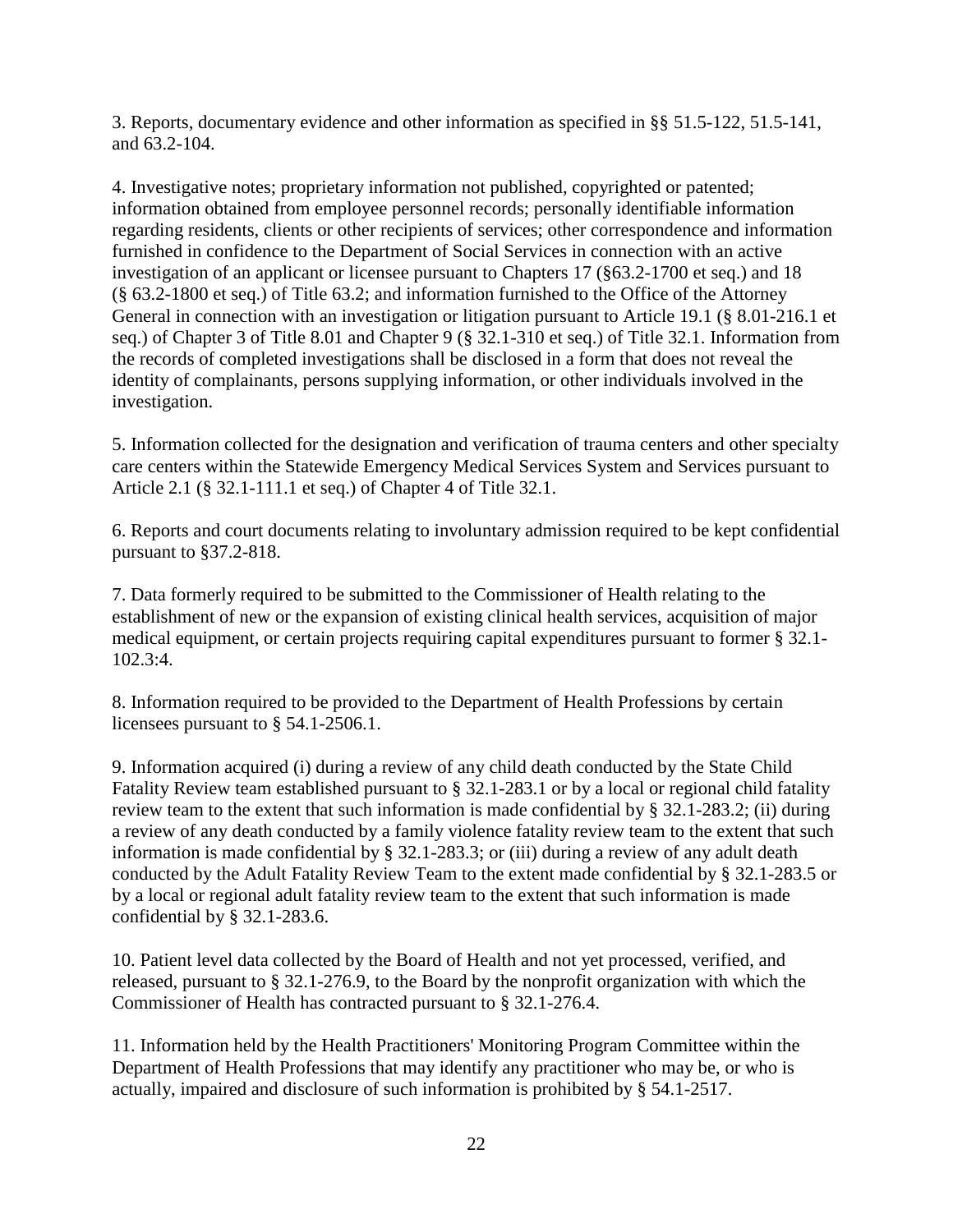12. Information relating to a grant application, or accompanying a grant application, submitted to the Commonwealth Neurotrauma Initiative Advisory Board pursuant to Article 12 (§ [51.5-178](http://law.lis.virginia.gov/vacode/51.5-178/) et seq.) of Chapter 14 of Title 51.5 that would (i) reveal (a) medical or mental health records or other data identifying individual patients or (b) proprietary business or research-related information produced or collected by the applicant in the conduct of or as a result of study or research on medical, rehabilitative, scientific, technical, or scholarly issues, when such information has not been publicly released, published, copyrighted, or patented, and (ii) be harmful to the competitive position of the applicant.

13. Any information copied, recorded, or received by the Commissioner of Health in the course of an examination, investigation, or review of a managed care health insurance plan licensee pursuant to §§ [32.1-137.4](http://law.lis.virginia.gov/vacode/32.1-137.4/) and [32.1-137.5,](http://law.lis.virginia.gov/vacode/32.1-137.5/) including books, records, files, accounts, papers, documents, and any or all computer or other recordings.

14. Information and statistical registries required to be kept confidential pursuant to §§ [63.2-](http://law.lis.virginia.gov/vacode/63.2-102/) [102](http://law.lis.virginia.gov/vacode/63.2-102/) and [63.2-104.](http://law.lis.virginia.gov/vacode/63.2-104/)

15. Information relating to the prescribing and dispensing of covered substances to recipients and any abstracts from such information that are in the possession of the Prescription Monitoring Program pursuant to Chapter 25.2 (§ [54.1-2519](http://law.lis.virginia.gov/vacode/54.1-2519/) et seq.) of Title 54.1 and any material relating to the operation or security of the Program.

16. Records of the Virginia Birth-Related Neurological Injury Compensation Program required to be kept confidential pursuant to § [38.2-5002.2.](http://law.lis.virginia.gov/vacode/38.2-5002.2/)

17. Information held by the State Health Commissioner relating to the health of any person subject to an order of quarantine or an order of isolation pursuant to Article 3.02 (§ [32.1-48.05](http://law.lis.virginia.gov/vacode/32.1-48.05/) et seq.) of Chapter 2 of Title 32.1. However, nothing in this subdivision shall be construed to authorize the withholding of statistical summaries, abstracts, or other information in aggregate form.

18. The names and addresses or other contact information of persons receiving transportation services from a state or local public body or its designee under Title II of the Americans with Disabilities Act, (42 U.S.C. § 12131 et seq.) or funded by Temporary Assistance for Needy Families (TANF) created under § [63.2-600.](http://law.lis.virginia.gov/vacode/63.2-600/)

19. Information held by certain health care committees and entities that may be withheld from discovery as privileged communications pursuant to § [8.01-581.17.](http://law.lis.virginia.gov/vacode/8.01-581.17/)

#### **§ 2.2-3705.6. Exclusions to application of chapter; proprietary records and trade secrets.**

The following information contained in a public record is excluded from the mandatory disclosure provisions of this chapter but may be disclosed by the custodian in his discretion, except where such disclosure is prohibited by law. Redaction of information excluded under this section from a public record shall be conducted in accordance with § [2.2-3704.01.](http://law.lis.virginia.gov/vacode/2.2-3704.01/)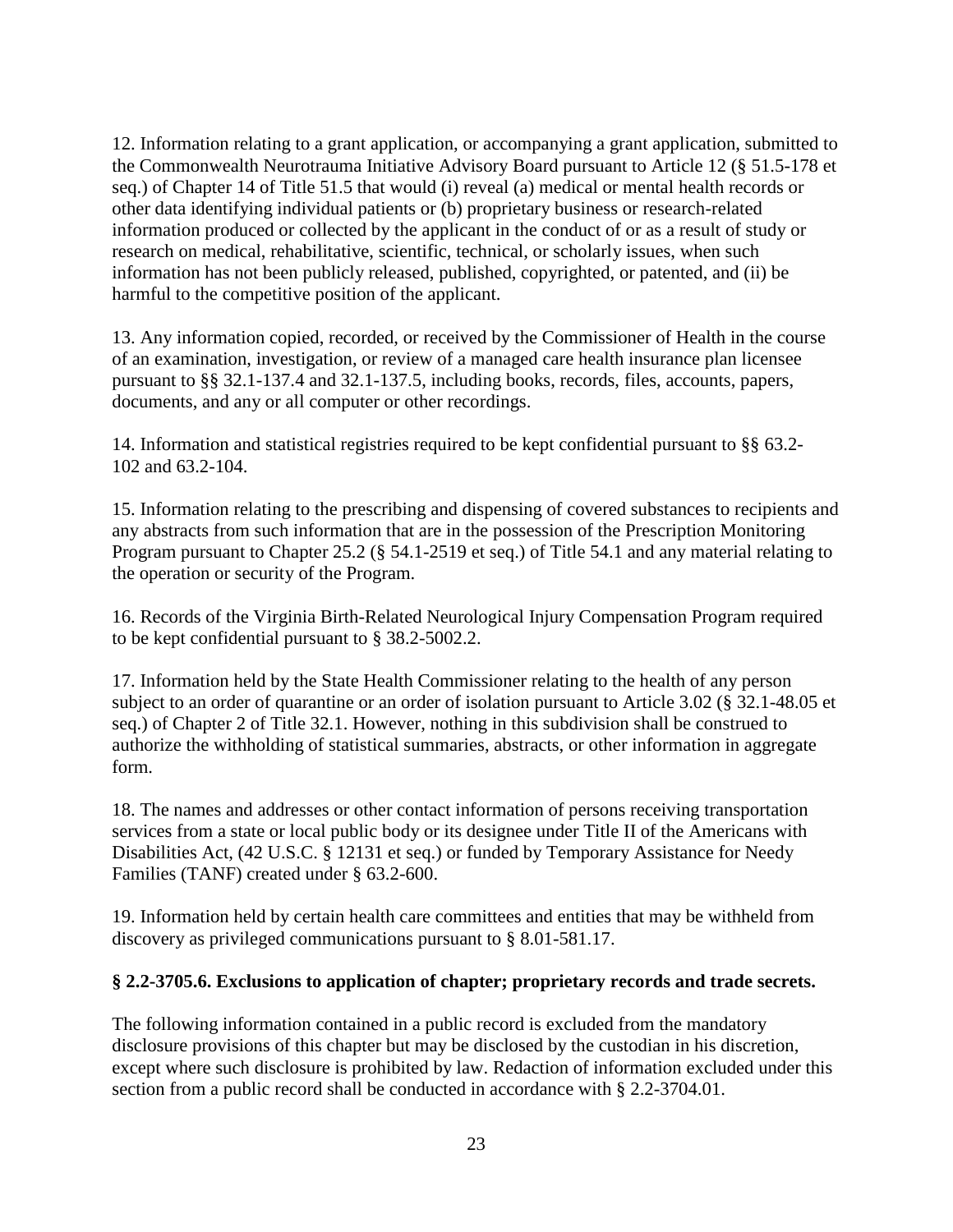1. Proprietary information gathered by or for the Virginia Port Authority as provided in § [62.1-](http://law.lis.virginia.gov/vacode/62.1-132.4/) [132.4](http://law.lis.virginia.gov/vacode/62.1-132.4/) or [62.1-134.1.](http://law.lis.virginia.gov/vacode/62.1-134.1/)

2. Financial statements not publicly available filed with applications for industrial development financings in accordance with Chapter 49 (§ [15.2-4900](http://law.lis.virginia.gov/vacode/15.2-4900/) et seq.) of Title 15.2.

3. Proprietary information, voluntarily provided by private business pursuant to a promise of confidentiality from a public body, used by the public body for business, trade, and tourism development or retention; and memoranda, working papers, or other information related to businesses that are considering locating or expanding in Virginia, prepared by a public body, where competition or bargaining is involved and where disclosure of such information would adversely affect the financial interest of the public body.

4. Information that was filed as confidential under the Toxic Substances Information Act (§ [32.1-](http://law.lis.virginia.gov/vacode/32.1-239/) [239](http://law.lis.virginia.gov/vacode/32.1-239/) et seq.), as such Act existed prior to July 1, 1992.

5. Fisheries data that would permit identification of any person or vessel, except when required by court order as specified in § [28.2-204.](http://law.lis.virginia.gov/vacode/28.2-204/)

6. Confidential financial statements, balance sheets, trade secrets, and revenue and cost projections provided to the Department of Rail and Public Transportation, provided such information is exempt under the federal Freedom of Information Act or the federal Interstate Commerce Act or other laws administered by the Surface Transportation Board or the Federal Railroad Administration with respect to data provided in confidence to the Surface Transportation Board and the Federal Railroad Administration.

7. Proprietary information related to inventory and sales, voluntarily provided by private energy suppliers to the Department of Mines, Minerals and Energy, used by that Department for energy contingency planning purposes or for developing consolidated statistical information on energy supplies.

8. Confidential proprietary information furnished to the Board of Medical Assistance Services or the Medicaid Prior Authorization Advisory Committee pursuant to Article 4 (§ [32.1-331.12](http://law.lis.virginia.gov/vacode/32.1-331.12/) et seq.) of Chapter 10 of Title 32.1.

9. Proprietary, commercial or financial information, balance sheets, trade secrets, and revenue and cost projections provided by a private transportation business to the Virginia Department of Transportation and the Department of Rail and Public Transportation for the purpose of conducting transportation studies needed to obtain grants or other financial assistance under the Transportation Equity Act for the 21st Century (P.L. 105-178) for transportation projects if disclosure of such information is exempt under the federal Freedom of Information Act or the federal Interstate Commerce Act or other laws administered by the Surface Transportation Board or the Federal Railroad Administration with respect to data provided in confidence to the Surface Transportation Board and the Federal Railroad Administration. However, the exclusion provided by this subdivision shall not apply to any wholly owned subsidiary of a public body.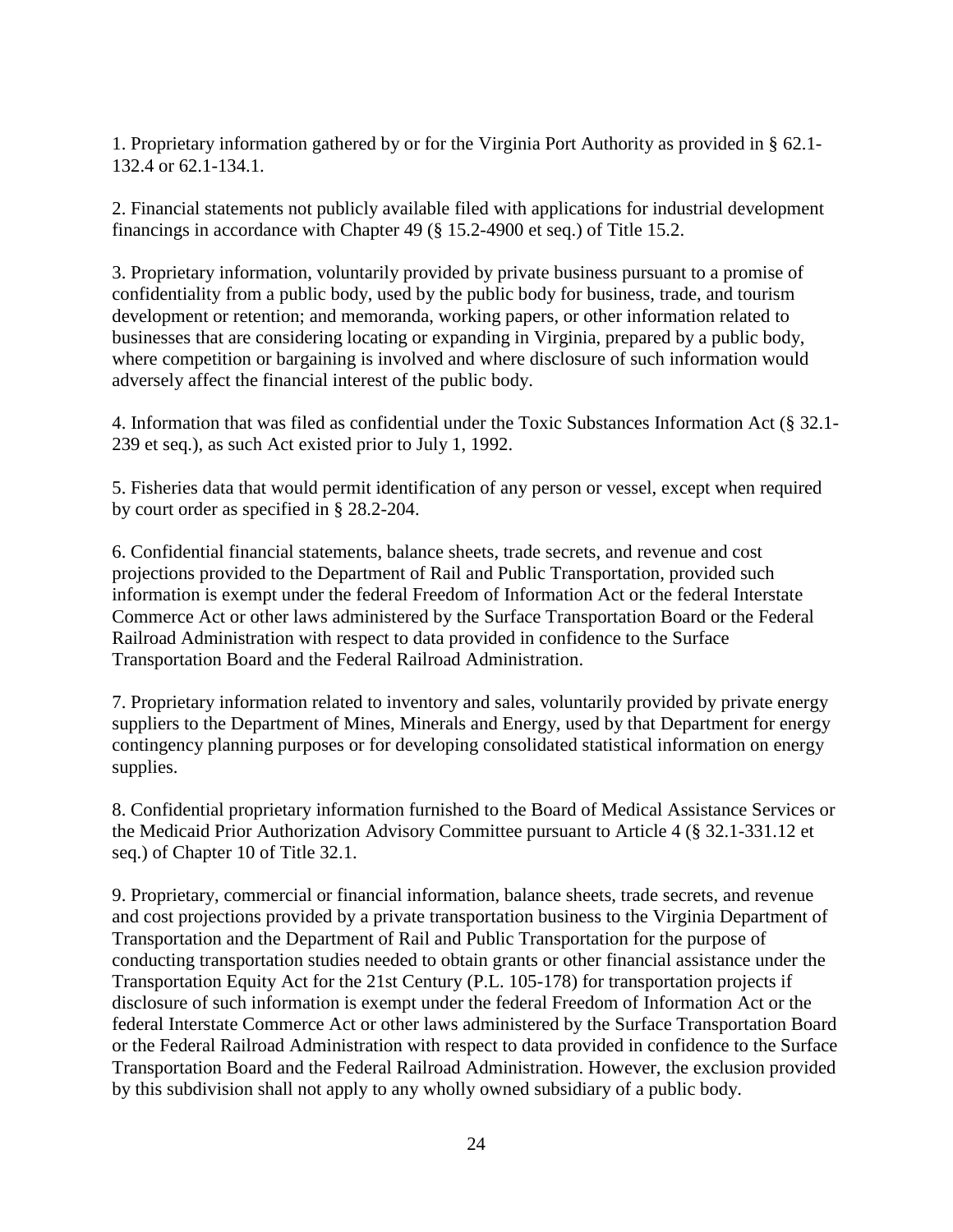10. Confidential information designated as provided in subsection F of § [2.2-4342](http://law.lis.virginia.gov/vacode/2.2-4342/) as trade secrets or proprietary information by any person in connection with a procurement transaction or by any person who has submitted to a public body an application for prequalification to bid on public construction projects in accordance with subsection B of § [2.2-4317.](http://law.lis.virginia.gov/vacode/2.2-4317/)

11. a. Memoranda, staff evaluations, or other information prepared by the responsible public entity, its staff, outside advisors, or consultants exclusively for the evaluation and negotiation of proposals filed under the Public-Private Transportation Act of 1995 (§ [33.2-1800](http://law.lis.virginia.gov/vacode/33.2-1800/) et seq.) or the Public-Private Education Facilities and Infrastructure Act of 2002 (§ [56-575.1](http://law.lis.virginia.gov/vacode/56-575.1/) et seq.) where (i) if such information was made public prior to or after the execution of an interim or a comprehensive agreement, § [33.2-1820](http://law.lis.virginia.gov/vacode/33.2-1820/) or [56-575.17](http://law.lis.virginia.gov/vacode/56-575.17/) notwithstanding, the financial interest or bargaining position of the public entity would be adversely affected and (ii) the basis for the determination required in clause (i) is documented in writing by the responsible public entity; and

b. Information provided by a private entity to a responsible public entity, affected jurisdiction, or affected local jurisdiction pursuant to the provisions of the Public-Private Transportation Act of 1995 (§ [33.2-1800](http://law.lis.virginia.gov/vacode/33.2-1800/) et seq.) or the Public-Private Education Facilities and Infrastructure Act of 2002 (§ [56-575.1](http://law.lis.virginia.gov/vacode/56-575.1/) et seq.) if disclosure of such information would reveal (i) trade secrets of the private entity as defined in the Uniform Trade Secrets Act ([§59.1-336](http://law.lis.virginia.gov/vacode/59.1-336/) et seq.); (ii) financial information of the private entity, including balance sheets and financial statements, that are not generally available to the public through regulatory disclosure or otherwise; or (iii) other information submitted by the private entity where if such information was made public prior to the execution of an interim agreement or a comprehensive agreement, the financial interest or bargaining position of the public or private entity would be adversely affected. In order for the information specified in clauses (i), (ii), and (iii) to be excluded from the provisions of this chapter, the private entity shall make a written request to the responsible public entity:

(1) Invoking such exclusion upon submission of the data or other materials for which protection from disclosure is sought;

(2) Identifying with specificity the data or other materials for which protection is sought; and

(3) Stating the reasons why protection is necessary.

The responsible public entity shall determine whether the requested exclusion from disclosure is necessary to protect the trade secrets or financial information of the private entity. To protect other information submitted by the private entity from disclosure, the responsible public entity shall determine whether public disclosure prior to the execution of an interim agreement or a comprehensive agreement would adversely affect the financial interest or bargaining position of the public or private entity. The responsible public entity shall make a written determination of the nature and scope of the protection to be afforded by the responsible public entity under this subdivision. Once a written determination is made by the responsible public entity, the information afforded protection under this subdivision shall continue to be protected from disclosure when in the possession of any affected jurisdiction or affected local jurisdiction.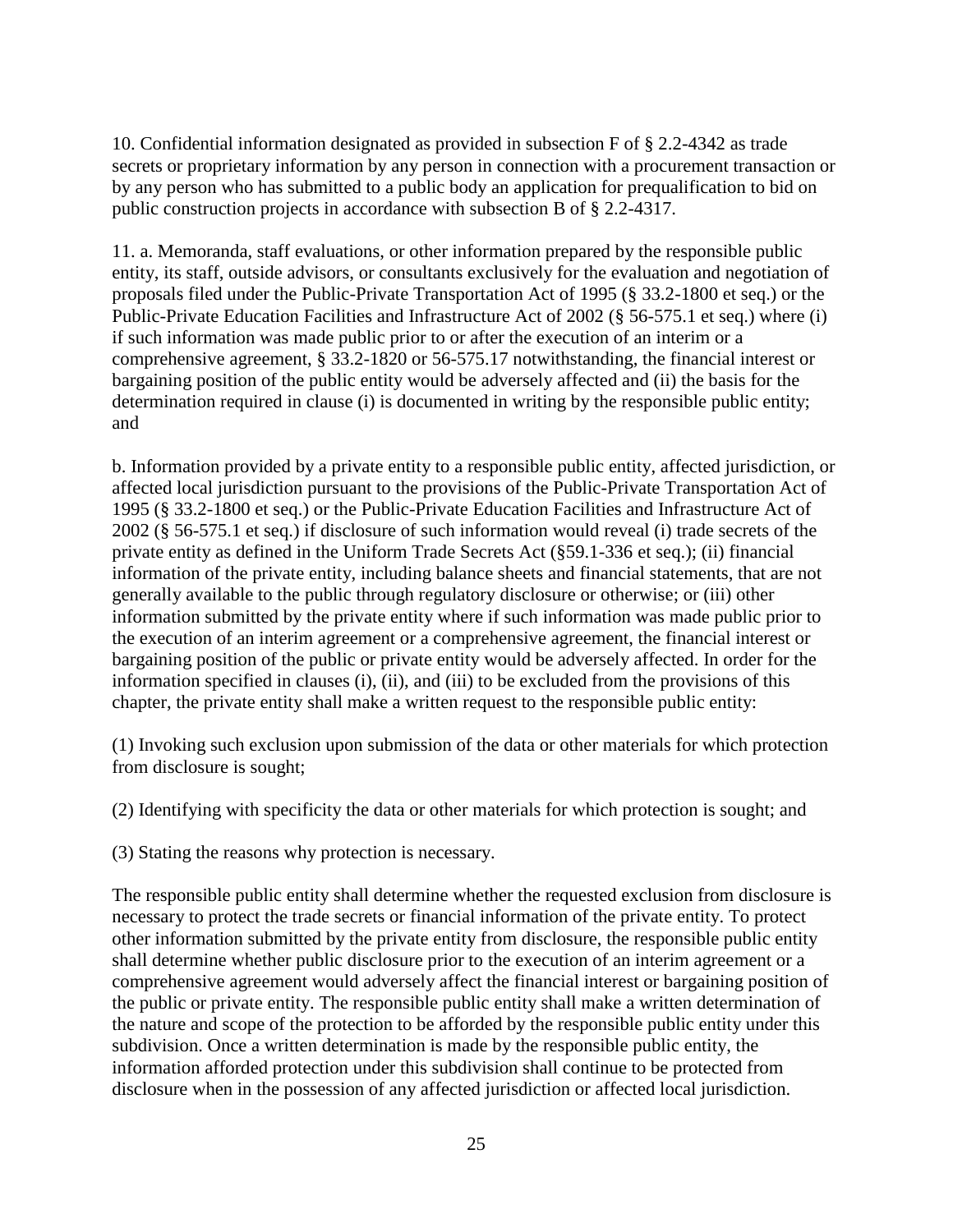Except as specifically provided in subdivision 11 a, nothing in this subdivision shall be construed to authorize the withholding of (a) procurement records as required by § [33.2-1820](http://law.lis.virginia.gov/vacode/33.2-1820/) or [56-575.17;](http://law.lis.virginia.gov/vacode/56-575.17/) (b) information concerning the terms and conditions of any interim or comprehensive agreement, service contract, lease, partnership, or any agreement of any kind entered into by the responsible public entity and the private entity; (c) information concerning the terms and conditions of any financing arrangement that involves the use of any public funds; or (d) information concerning the performance of any private entity developing or operating a qualifying transportation facility or a qualifying project.

For the purposes of this subdivision, the terms "affected jurisdiction, " "affected local jurisdiction, " "comprehensive agreement, " "interim agreement, " "qualifying project, " "qualifying transportation facility, " "responsible public entity, " and "private entity" shall mean the same as those terms are defined in the Public-Private Transportation Act of 1995 (§ [33.2-](http://law.lis.virginia.gov/vacode/33.2-1800/) [1800](http://law.lis.virginia.gov/vacode/33.2-1800/) et seq.) or in the Public-Private Education Facilities and Infrastructure Act of 2002 (§ [56-](http://law.lis.virginia.gov/vacode/56-575.1/) [575.1](http://law.lis.virginia.gov/vacode/56-575.1/) et seq.).

12. Confidential proprietary information or trade secrets, not publicly available, provided by a private person or entity pursuant to a promise of confidentiality to the Virginia Resources Authority or to a fund administered in connection with financial assistance rendered or to be rendered by the Virginia Resources Authority where, if such information were made public, the financial interest of the private person or entity would be adversely affected.

13. Trade secrets, as defined in the Uniform Trade Secrets Act (§ [59.1-336](http://law.lis.virginia.gov/vacode/59.1-336/) et seq.), or confidential proprietary information that is not generally available to the public through regulatory disclosure or otherwise, provided by a (i) bidder or applicant for a franchise or (ii) franchisee under Chapter 21 (§ [15.2-2100](http://law.lis.virginia.gov/vacode/15.2-2100/) et seq.) of Title 15.2 to the applicable franchising authority pursuant to a promise of confidentiality from the franchising authority, to the extent the information relates to the bidder's, applicant's, or franchisee's financial capacity or provision of new services, adoption of new technologies or implementation of improvements, where such new services, technologies, or improvements have not been implemented by the franchisee on a nonexperimental scale in the franchise area, and where, if such information were made public, the competitive advantage or financial interests of the franchisee would be adversely affected.

In order for trade secrets or confidential proprietary information to be excluded from the provisions of this chapter, the bidder, applicant, or franchisee shall (a) invoke such exclusion upon submission of the data or other materials for which protection from disclosure is sought, (b) identify the data or other materials for which protection is sought, and (c) state the reason why protection is necessary.

No bidder, applicant, or franchisee may invoke the exclusion provided by this subdivision if the bidder, applicant, or franchisee is owned or controlled by a public body or if any representative of the applicable franchising authority serves on the management board or as an officer of the bidder, applicant, or franchisee.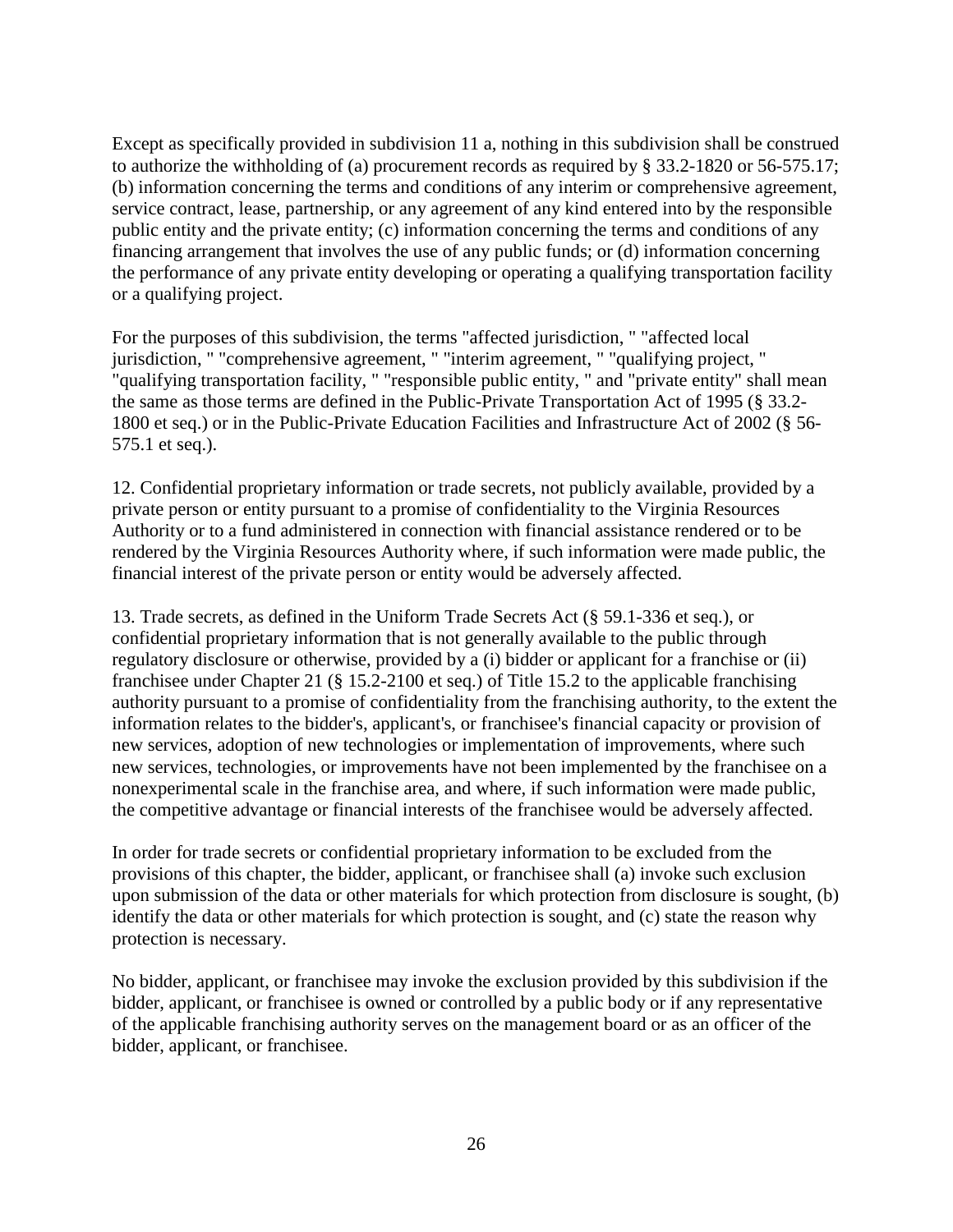14. Information of a proprietary nature furnished by a supplier of charitable gaming supplies to the Department of Agriculture and Consumer Services pursuant to subsection E of § [18.2-](http://law.lis.virginia.gov/vacode/18.2-340.34/) [340.34.](http://law.lis.virginia.gov/vacode/18.2-340.34/)

15. Information related to Virginia apple producer sales provided to the Virginia StateApple Board pursuant to [§3.2-1215.](http://law.lis.virginia.gov/vacode/3.2-1215/)

16. Trade secrets, as defined in the Uniform Trade Secrets Act (§ [59.1-336](http://law.lis.virginia.gov/vacode/59.1-336/) et seq.) of Title 59.1, submitted by CMRS providers as defined in § [56-484.12](http://law.lis.virginia.gov/vacode/56-484.12/) to the Wireless Carrier E-911 Cost Recovery Subcommittee created pursuant to § [56-484.15,](http://law.lis.virginia.gov/vacode/56-484.15/) relating to the provision of wireless E-911 service.

17. (Effective until October 1, 2016) Information relating to a grant or loan application, or accompanying a grant or loan application, to the Innovation and Entrepreneurship Investment Authority pursuant to Article 3 (§ [2.2-2233.1](http://law.lis.virginia.gov/vacode/2.2-2233.1/) et seq.) of Chapter 22 of Title 2.2 or to the Commonwealth Health Research Board pursuant to Chapter 22 (§ [23-277](http://law.lis.virginia.gov/vacode/23-277/) et seq.) of Title 23 if disclosure of such information would (i) reveal proprietary business or research-related information produced or collected by the applicant in the conduct of or as a result of study or research on medical, rehabilitative, scientific, technical, technological, or scholarly issues, when such information has not been publicly released, published, copyrighted, or patented, and (ii) be harmful to the competitive position of the applicant.

17. (Effective October 1, 2016) Information relating to a grant or loan application, or accompanying a grant or loan application, to the Innovation and Entrepreneurship Investment Authority pursuant to Article 3 (§ [2.2-2233.1](http://law.lis.virginia.gov/vacode/2.2-2233.1/) et seq.) of Chapter 22 of Title 2.2 or to the Commonwealth Health Research Board pursuant to Chapter 5.3 (§ [32.1-162.23](http://law.lis.virginia.gov/vacode/32.1-162.23/) et seq.) of Title 32.1 if disclosure of such information would (i) reveal proprietary business or research-related information produced or collected by the applicant in the conduct of or as a result of study or research on medical, rehabilitative, scientific, technical, technological, or scholarly issues, when such information has not been publicly released, published, copyrighted, or patented, and (ii) be harmful to the competitive position of the applicant.

18. Confidential proprietary information and trade secrets developed and held by a local public body (i) providing telecommunication services pursuant to § [56-265.4:4](http://law.lis.virginia.gov/vacode/56-265.4:4/) and (ii) providing cable television services pursuant to Article 1.1 (§ [15.2-2108.2](http://law.lis.virginia.gov/vacode/15.2-2108.2/) et seq.) of Chapter 21 of Title 15.2 if disclosure of such information would be harmful to the competitive position of the locality. In order for confidential proprietary information or trade secrets to be excluded from the provisions of this chapter, the locality in writing shall (a) invoke the protections of this subdivision, (b) identify with specificity the information for which protection is sought, and (c) state the reasons why protection is necessary. However, the exemption provided by this subdivision shall not apply to any authority created pursuant to the BVU Authority Act (§ [15.2-](http://law.lis.virginia.gov/vacode/15.2-7200/) [7200](http://law.lis.virginia.gov/vacode/15.2-7200/) et seq.).

19. Confidential proprietary information and trade secrets developed by or for a local authority created in accordance with the Virginia Wireless Service Authorities Act (§ [15.2-5431.1](http://law.lis.virginia.gov/vacode/15.2-5431.1/) et seq.) to provide qualifying communications services as authorized by Article 5.1 (§ [56-484.7:1](http://law.lis.virginia.gov/vacode/56-484.7:1/) et seq.)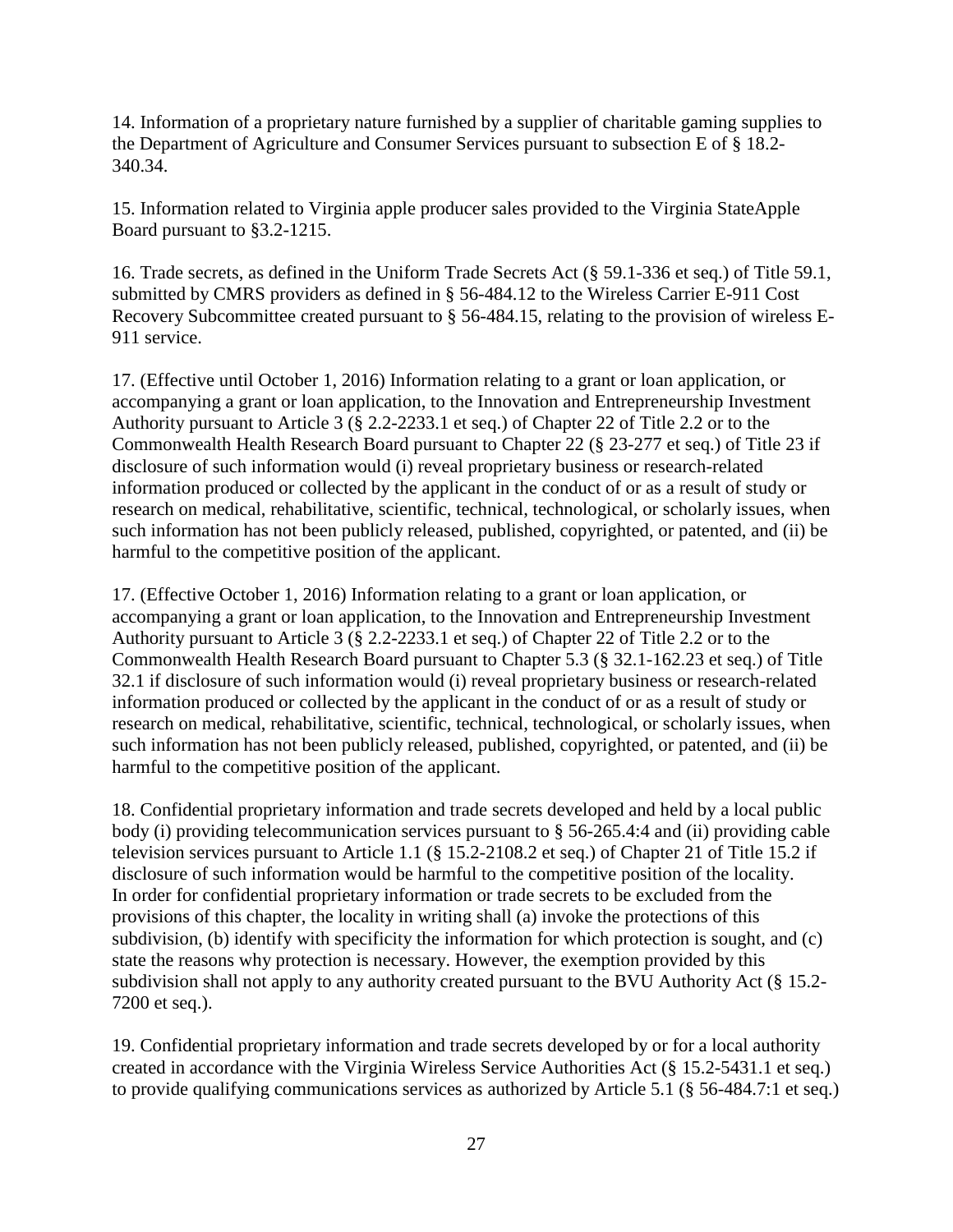of Chapter 15 of Title 56, where disclosure of such information would be harmful to the competitive position of the authority, except that information required to be maintained in accordance with § [15.2-2160](http://law.lis.virginia.gov/vacode/15.2-2160/) shall be released.

20. Trade secrets as defined in the Uniform Trade Secrets Act (§ [59.1-336](http://law.lis.virginia.gov/vacode/59.1-336/) et seq.) or financial information of a business, including balance sheets and financial statements, that are not generally available to the public through regulatory disclosure or otherwise, provided to the Department of Small Business and Supplier Diversity as part of an application for certification as a small, women-owned, or minority-owned business in accordance with Chapter 16.1 (§ [2.2-](http://law.lis.virginia.gov/vacode/2.2-1603/) [1603](http://law.lis.virginia.gov/vacode/2.2-1603/) et seq.). In order for such trade secrets or financial information to be excluded from the provisions of this chapter, the business shall (i) invoke such exclusion upon submission of the data or other materials for which protection from disclosure is sought, (ii) identify the data or other materials for which protection is sought, and (iii) state the reasons why protection is necessary.

21. Information of a proprietary or confidential nature disclosed by a carrier to the State Health Commissioner pursuant to §§ [32.1-276.5:1](http://law.lis.virginia.gov/vacode/32.1-276.5:1/) and [32.1-276.7:1.](http://law.lis.virginia.gov/vacode/32.1-276.7:1/)

22. Trade secrets, as defined in the Uniform Trade Secrets Act (§ [59.1-336](http://law.lis.virginia.gov/vacode/59.1-336/) et seq.), including, but not limited to, financial information, including balance sheets and financial statements, that are not generally available to the public through regulatory disclosure or otherwise, and revenue and cost projections supplied by a private or nongovernmental entity to the State Inspector General for the purpose of an audit, special investigation, or any study requested by the Office of the State Inspector General in accordance with law.

In order for the information specified in this subdivision to be excluded from the provisions of this chapter, the private or nongovernmental entity shall make a written request to the State Inspector General:

a. Invoking such exclusion upon submission of the data or other materials for which protection from disclosure is sought;

b. Identifying with specificity the data or other materials for which protection is sought; and

c. Stating the reasons why protection is necessary.

The State Inspector General shall determine whether the requested exclusion from disclosure is necessary to protect the trade secrets or financial information of the private entity. The State Inspector General shall make a written determination of the nature and scope of the protection to be afforded by it under this subdivision.

23. Information relating to a grant application, or accompanying a grant application, submitted to the Tobacco Region Revitalization Commission that would (i) reveal (a) trade secrets as defined in the Uniform Trade Secrets Act (§ [59.1-336](http://law.lis.virginia.gov/vacode/59.1-336/) et seq.), (b) financial information of a grant applicant that is not a public body, including balance sheets and financial statements, that are not generally available to the public through regulatory disclosure or otherwise, or (c) research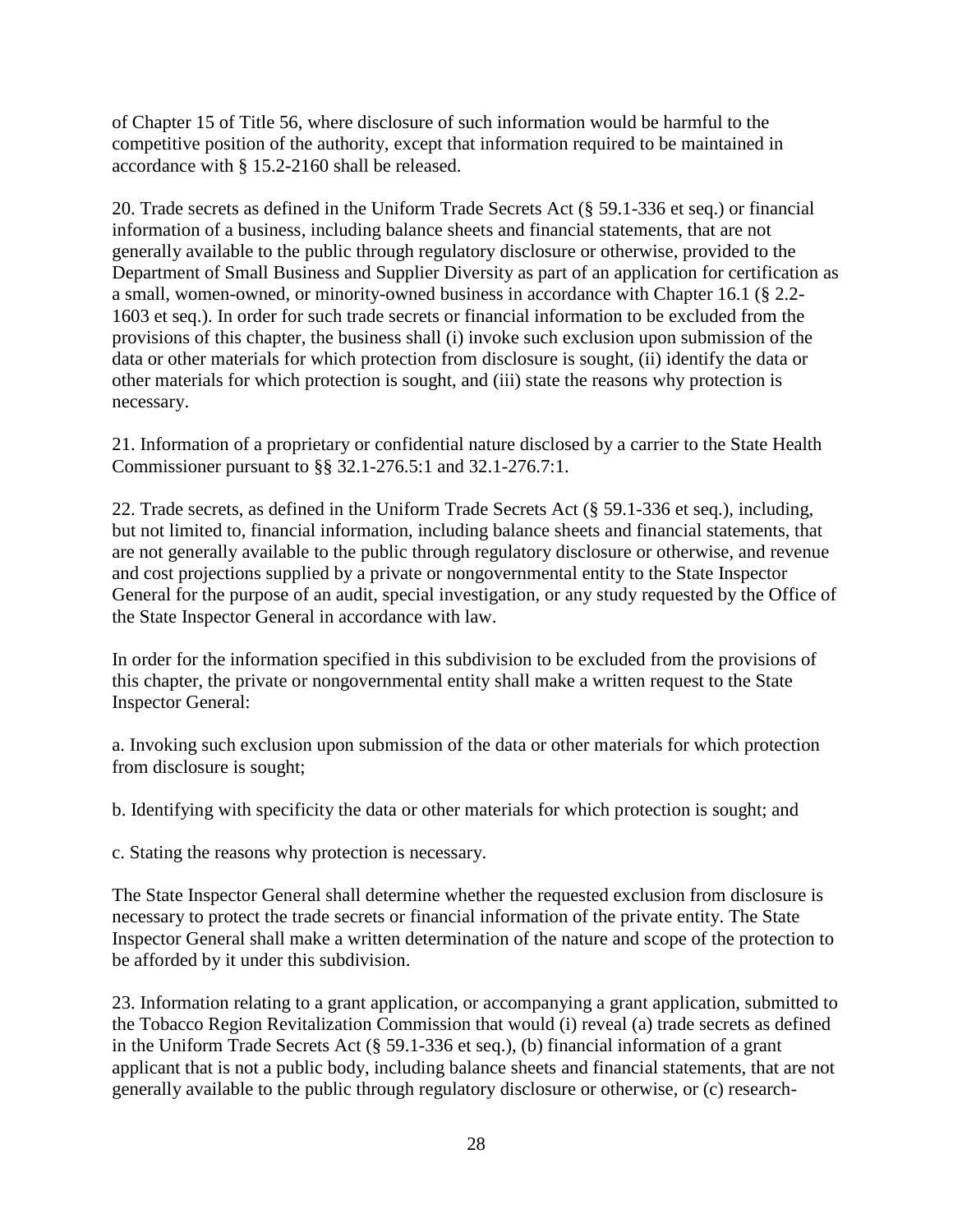related information produced or collected by the applicant in the conduct of or as a result of study or research on medical, rehabilitative, scientific, technical, technological, or scholarly issues, when such information has not been publicly released, published, copyrighted, or patented, and (ii) be harmful to the competitive position of the applicant; and memoranda, staff evaluations, or other information prepared by the Commission or its staff exclusively for the evaluation of grant applications. The exclusion provided by this subdivision shall apply to grants that are consistent with the powers of and in furtherance of the performance of the duties of the Commission pursuant to § [3.2-3103.](http://law.lis.virginia.gov/vacode/3.2-3103/)

In order for the information specified in this subdivision to be excluded from the provisions of this chapter, the applicant shall make a written request to the Commission:

a. Invoking such exclusion upon submission of the data or other materials for which protection from disclosure is sought;

b. Identifying with specificity the data, information or other materials for which protection is sought; and

c. Stating the reasons why protection is necessary.

The Commission shall determine whether the requested exclusion from disclosure is necessary to protect the trade secrets, financial information, or research-related information of the applicant. The Commission shall make a written determination of the nature and scope of the protection to be afforded by it under this subdivision.

24. a. Information held by the Commercial Space Flight Authority relating to rate structures or charges for the use of projects of, the sale of products of, or services rendered by the Authority if disclosure of such information would adversely affect the financial interest or bargaining position of the Authority or a private entity providing the information to the Authority; or

b. Information provided by a private entity to the Commercial Space Flight Authority if disclosure of such information would (i) reveal (a) trade secrets of the private entity as defined in the Uniform Trade Secrets Act ([§59.1-336](http://law.lis.virginia.gov/vacode/59.1-336/) et seq.); (b) financial information of the private entity, including balance sheets and financial statements, that are not generally available to the public through regulatory disclosure or otherwise; or (c) other information submitted by the private entity and (ii) adversely affect the financial interest or bargaining position of the Authority or private entity.

In order for the information specified in clauses (a), (b), and (c) of subdivision 24 b to be excluded from the provisions of this chapter, the private entity shall make a written request to the Authority:

(1) Invoking such exclusion upon submission of the data or other materials for which protection from disclosure is sought;

(2) Identifying with specificity the data or other materials for which protection is sought; and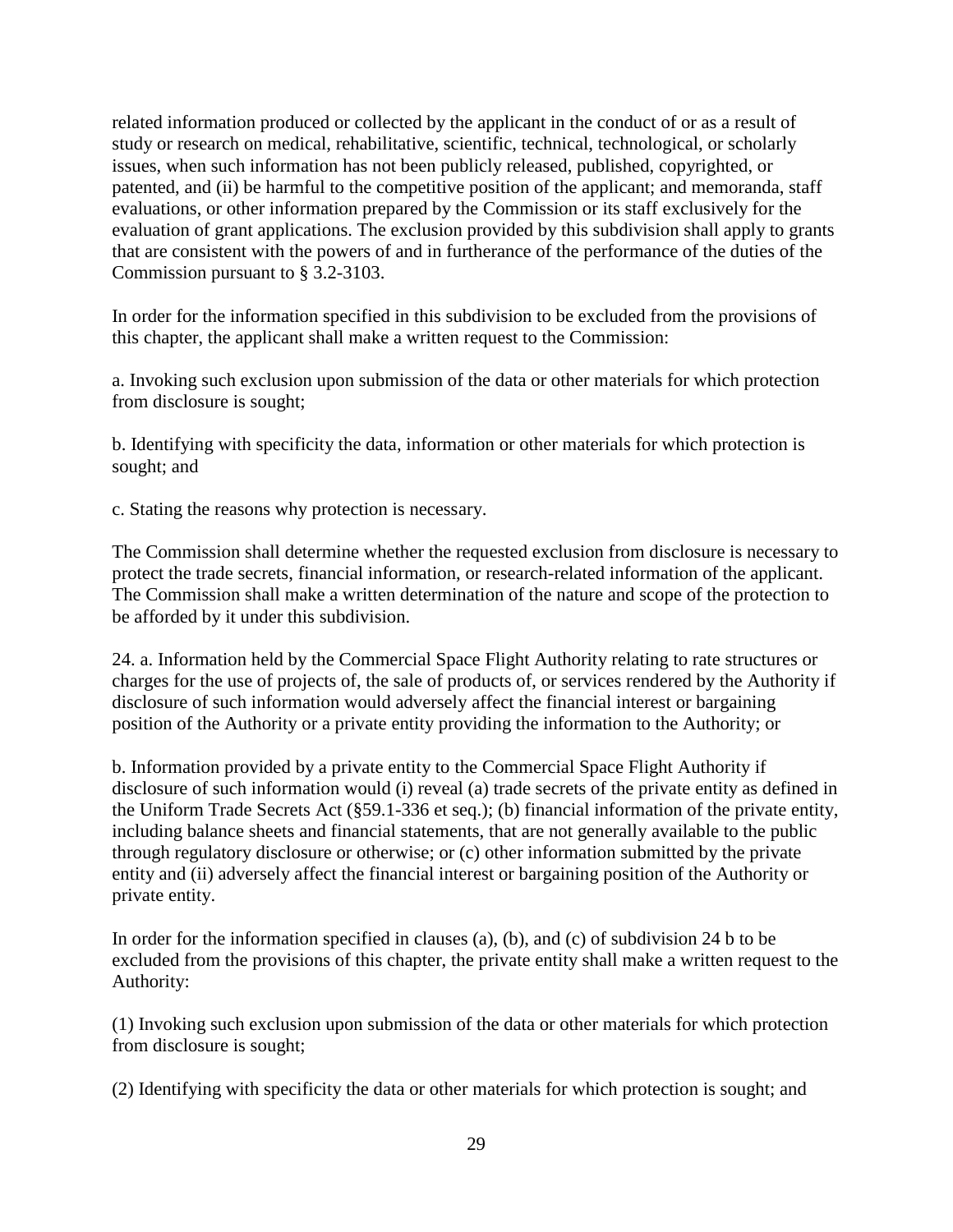(3) Stating the reasons why protection is necessary.

The Authority shall determine whether the requested exclusion from disclosure is necessary to protect the trade secrets or financial information of the private entity. To protect other information submitted by the private entity from disclosure, the Authority shall determine whether public disclosure would adversely affect the financial interest or bargaining position of the Authority or private entity. The Authority shall make a written determination of the nature and scope of the protection to be afforded by it under this subdivision.

25. Information of a proprietary nature furnished by an agricultural landowner or operator to the Department of Conservation and Recreation, the Department of Environmental Quality, the Department of Agriculture and Consumer Services, or any political subdivision, agency, or board of the Commonwealth pursuant to §§ [10.1-104.7,](http://law.lis.virginia.gov/vacode/10.1-104.7/) [10.1-104.8,](http://law.lis.virginia.gov/vacode/10.1-104.8/) and [10.1-104.9,](http://law.lis.virginia.gov/vacode/10.1-104.9/) other than when required as part of a state or federal regulatory enforcement action.

26. Trade secrets, as defined in the Uniform Trade Secrets Act (§ [59.1-336](http://law.lis.virginia.gov/vacode/59.1-336/) et seq.), provided to the Department of Environmental Quality pursuant to the provisions of § [10.1-1458.](http://law.lis.virginia.gov/vacode/10.1-1458/) In order for such trade secrets to be excluded from the provisions of this chapter, the submitting party shall (i) invoke this exclusion upon submission of the data or materials for which protection from disclosure is sought, (ii) identify the data or materials for which protection is sought, and (iii) state the reasons why protection is necessary.

27. Information of a proprietary nature furnished by a licensed public-use airport to the Department of Aviation for funding from programs administered by the Department of Aviation or the Virginia Aviation Board, where if such information was made public, the financial interest of the public-use airport would be adversely affected.

In order for the information specified in this subdivision to be excluded from the provisions of this chapter, the public-use airport shall make a written request to the Department of Aviation:

a. Invoking such exclusion upon submission of the data or other materials for which protection from disclosure is sought;

b. Identifying with specificity the data or other materials for which protection is sought; and

c. Stating the reasons why protection is necessary.

28. (Effective until October 1, 2016) Records submitted as a grant or loan application, or accompanying a grant or loan application, for an award from the Virginia Research Investment Fund pursuant to Chapter 28 (§ [23-304e](http://law.lis.virginia.gov/vacode/23-304/)t seq.) of Title 23, to the extent that such records contain proprietary business or research-related information produced or collected by the applicant in the conduct of or as a result of study or research on medical, rehabilitative, scientific, technical, technological, or scholarly issues, when such information has not been publicly released, published, copyrighted, or patented, if the disclosure of such information would be harmful to the competitive position of the applicant.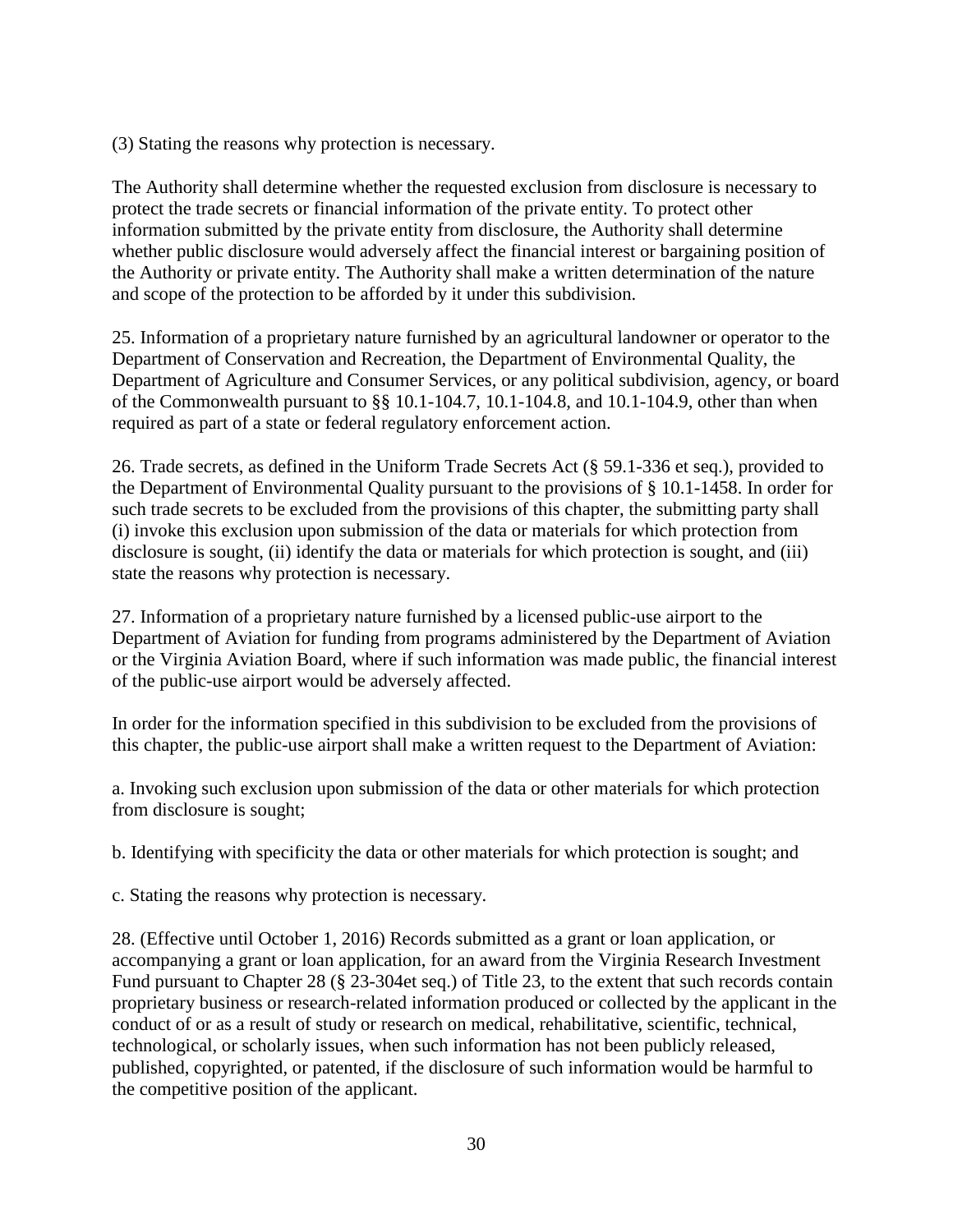28. (Effective October 1, 2016) Records submitted as a grant or loan application, or accompanying a grant or loan application, for an award from the Virginia Research Investment Fund pursuant to Article 8 (§ [23.1-3130](http://law.lis.virginia.gov/vacode/23.1-3130/) et seq.) of Chapter 31 of Title 23.1, to the extent that such records contain proprietary business or research-related information produced or collected by the applicant in the conduct of or as a result of study or research on medical, rehabilitative, scientific, technical, technological, or scholarly issues, when such information has not been publicly released, published, copyrighted, or patented, if the disclosure of such information would be harmful to the competitive position of the applicant.

#### **§ 2.2-3705.7. Exclusions to application of chapter; records of specific public bodies and certain other limited exclusions.**

The following information contained in a public record is excluded from the mandatory disclosure provisions of this chapter but may be disclosed by the custodian in his discretion, except where such disclosure is prohibited by law. Redaction of information excluded under this section from a public record shall be conducted in accordance with § [2.2-3704.01.](http://law.lis.virginia.gov/vacode/2.2-3704.01/)

1. State income, business, and estate tax returns, personal property tax returns, and confidential records held pursuant to § [58.1-3.](http://law.lis.virginia.gov/vacode/58.1-3/)

2. Working papers and correspondence of the Office of the Governor; the Lieutenant Governor; the Attorney General; the members of the General Assembly, the Division of Legislative Services, or the Clerks of the House of Delegates and the Senate of Virginia; the mayor or chief executive officer of any political subdivision of the Commonwealth; or the president or other chief executive officer of any public institution of higher education in Virginia. However, no information that is otherwise open to inspection under this chapter shall be deemed excluded by virtue of the fact that it has been attached to or incorporated within any working paper or correspondence. Nothing in this subdivision shall be construed to authorize the withholding of any resumes or applications submitted by persons who are appointed by the Governor pursuant to § [2.2-106](http://law.lis.virginia.gov/vacode/2.2-106/) or [2.2-107.](http://law.lis.virginia.gov/vacode/2.2-107/)

As used in this subdivision:

"Members of the General Assembly" means each member of the Senate of Virginia and the House of Delegates and their legislative aides when working on behalf of such member.

"Office of the Governor" means the Governor; his chief of staff, counsel, director of policy, Cabinet Secretaries, and Assistant to the Governor for Intergovernmental Affairs and those individuals to whom the Governor has delegated his authority pursuant to § [2.2-104.](http://law.lis.virginia.gov/vacode/2.2-104/)

"Working papers" means those records prepared by or for an above-named public official for his personal or deliberative use.

3. Information contained in library records that can be used to identify both (i) any library patron who has borrowed material from a library and (ii) the material such patron borrowed.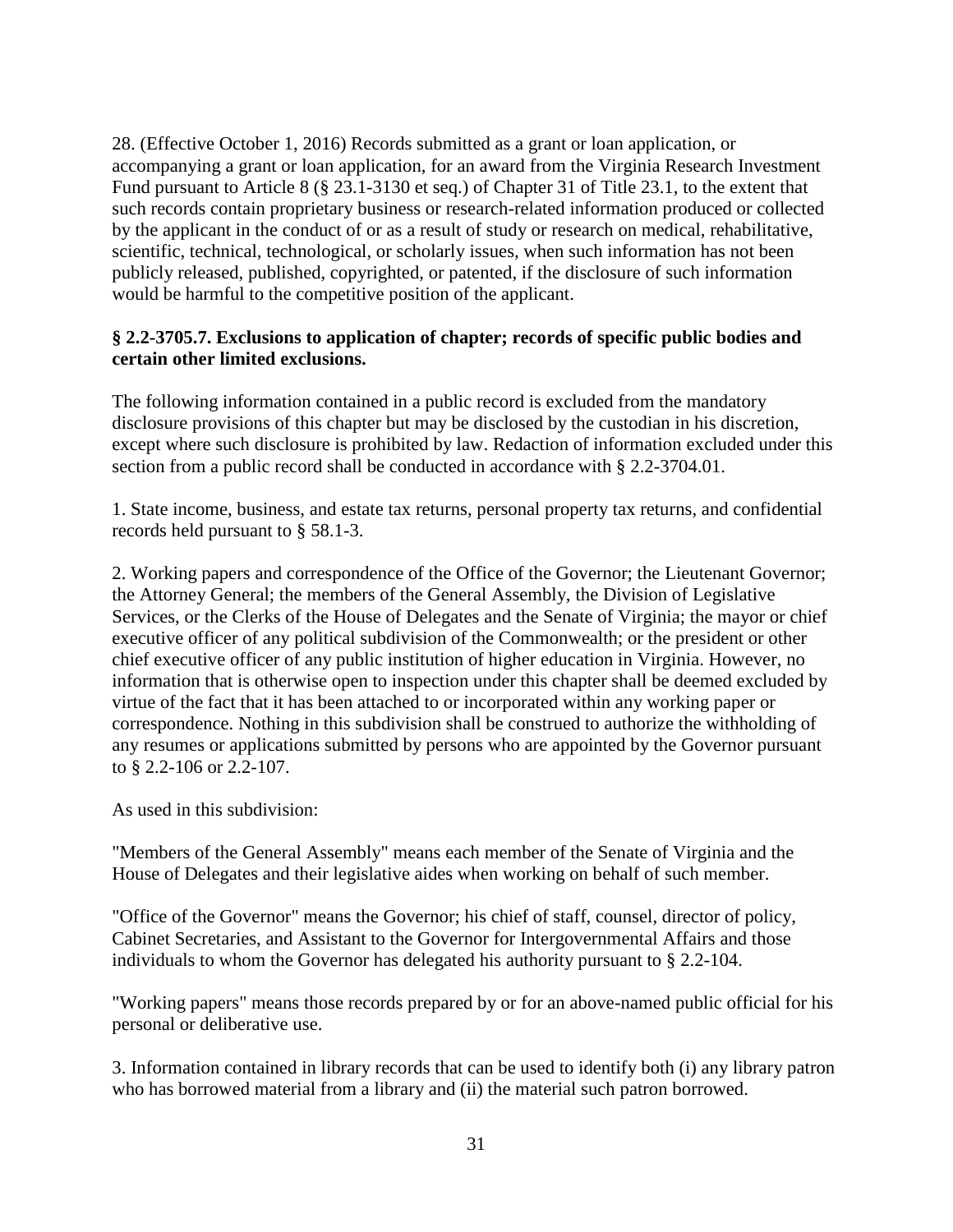4. Contract cost estimates prepared for the confidential use of the Department of Transportation in awarding contracts for construction or the purchase of goods or services, and records and automated systems prepared for the Department's Bid Analysis and Monitoring Program.

5. Lists of registered owners of bonds issued by a political subdivision of the Commonwealth, whether the lists are maintained by the political subdivision itself or by a single fiduciary designated by the political subdivision.

6. Information furnished by a member of the General Assembly to a meeting of a standing committee, special committee, or subcommittee of his house established solely for the purpose of reviewing members' annual disclosure statements and supporting materials filed under § [30-](http://law.lis.virginia.gov/vacode/30-110/) [110](http://law.lis.virginia.gov/vacode/30-110/) or of formulating advisory opinions to members on standards of conduct, or both.

7. Customer account information of a public utility affiliated with a political subdivision of the Commonwealth, including the customer's name and service address, but excluding the amount of utility service provided and the amount of money paid for such utility service.

8. Personal information, as defined in § [2.2-3801,](http://law.lis.virginia.gov/vacode/2.2-3801/) (i) filed with the Virginia Housing Development Authority concerning individuals who have applied for or received loans or other housing assistance or who have applied for occupancy of or have occupied housing financed, owned or otherwise assisted by the Virginia Housing Development Authority; (ii) concerning persons participating in or persons on the waiting list for federally funded rent-assistance programs; (iii) filed with any local redevelopment and housing authority created pursuant to § [36-4](http://law.lis.virginia.gov/vacode/36-4/) concerning persons participating in or persons on the waiting list for housing assistance programs funded by local governments or by any such authority; or (iv) filed with any local redevelopment and housing authority created pursuant to § [36-4](http://law.lis.virginia.gov/vacode/36-4/) or any other local government agency concerning persons who have applied for occupancy or who have occupied affordable dwelling units established pursuant to § [15.2-2304o](http://law.lis.virginia.gov/vacode/15.2-2304/)r [15.2-2305.](http://law.lis.virginia.gov/vacode/15.2-2305/) However, access to one's own information shall not be denied.

9. Information regarding the siting of hazardous waste facilities, except as provided in § [10.1-](http://law.lis.virginia.gov/vacode/10.1-1441/) [1441,](http://law.lis.virginia.gov/vacode/10.1-1441/) if disclosure of such information would have a detrimental effect upon the negotiating position of a governing body or on the establishment of the terms, conditions, and provisions of the siting agreement.

10. Information on the site-specific location of rare, threatened, endangered, or otherwise imperiled plant and animal species, natural communities, caves, and significant historic and archaeological sites if, in the opinion of the public body that has the responsibility for such information, disclosure of the information would jeopardize the continued existence or the integrity of the resource. This exclusion shall not apply to requests from the owner of the land upon which the resource is located.

11. Memoranda, graphics, video or audio tapes, production models, data, and information of a proprietary nature produced by or for or collected by or for the Virginia Lottery relating to matters of a specific lottery game design, development, production, operation, ticket price, prize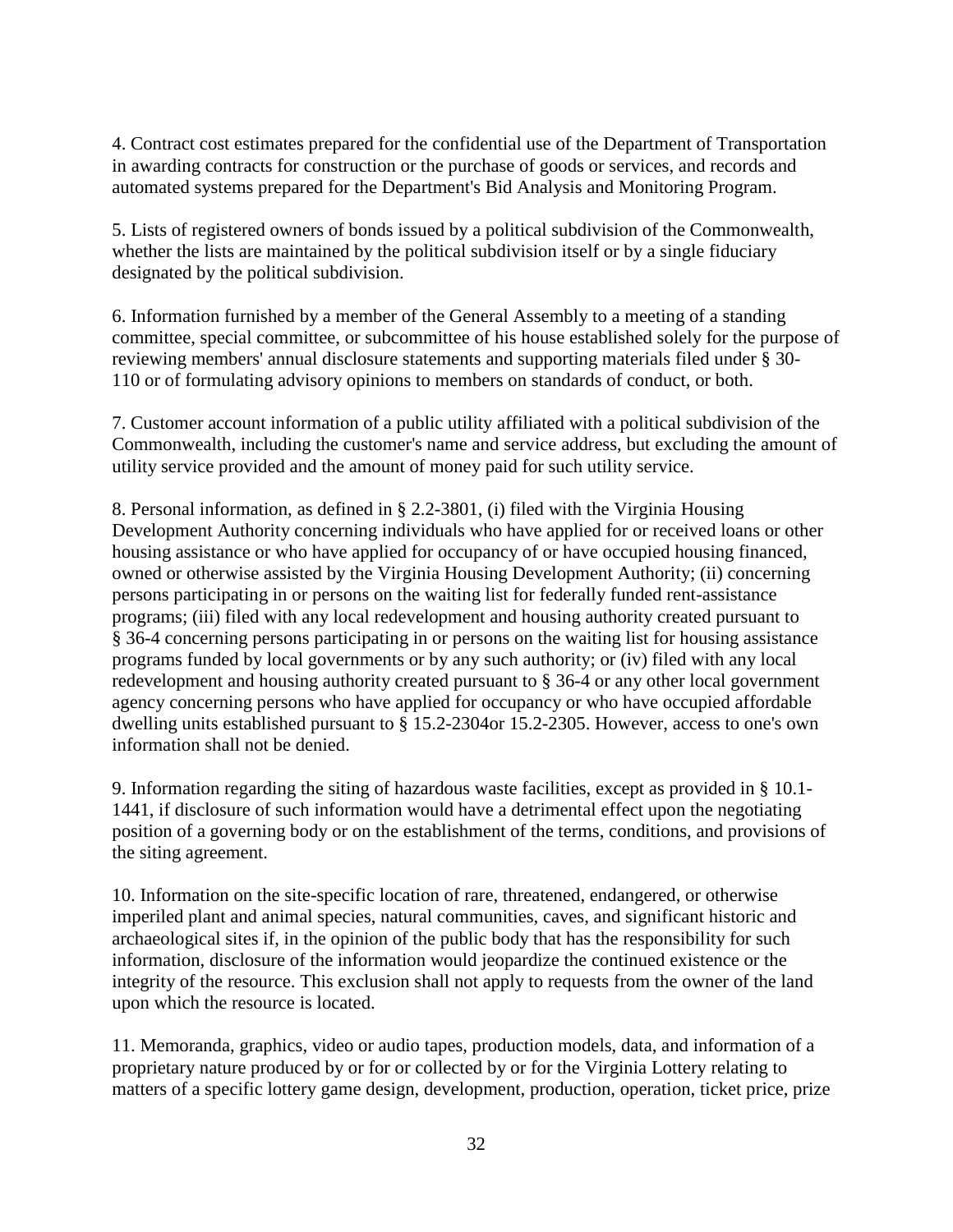structure, manner of selecting the winning ticket, manner of payment of prizes to holders of winning tickets, frequency of drawings or selections of winning tickets, odds of winning, advertising, or marketing, where such information not been publicly released, published, copyrighted, or patented. Whether released, published, or copyrighted, all game-related information shall be subject to public disclosure under this chapter upon the first day of sales for the specific lottery game to which it pertains.

12. (Effective until October 1, 2016) Information held by the Virginia Retirement System, acting pursuant to [§51.1-124.30,](http://law.lis.virginia.gov/vacode/51.1-124.30/) or a local retirement system, acting pursuant to § [51.1-803,](http://law.lis.virginia.gov/vacode/51.1-803/) or the Rector and Visitors of the University of Virginia, acting pursuant to § [23-76.1,](http://law.lis.virginia.gov/vacode/23-76.1/) or the Virginia College Savings Plan, acting pursuant to [§23-38.77,](http://law.lis.virginia.gov/vacode/23-38.77/) relating to the acquisition, holding, or disposition of a security or other ownership interest in an entity, where such security or ownership interest is not traded on a governmentally regulated securities exchange, if disclosure of such information would (i) reveal confidential analyses prepared for the Rector and Visitors of the University of Virginia, prepared by the retirement system or the Virginia College Savings Plan, or provided to the retirement system or the Virginia College Savings Plan under a promise of confidentiality of the future value of such ownership interest or the future financial performance of the entity and (ii) have an adverse effect on the value of the investment to be acquired, held, or disposed of by the retirement system, the Rector and Visitors of the University of Virginia, or the Virginia College Savings Plan. Nothing in this subdivision shall be construed to authorize the withholding of information relating to the identity of any investment held, the amount invested, or the present value of such investment.

12. (Effective October 1, 2016) Information held by the Virginia Retirement System, acting pursuant to  $\S$  [51.1-124.30,](http://law.lis.virginia.gov/vacode/51.1-124.30/) or a local retirement system, acting pursuant to  $\S$  [51.1-803,](http://law.lis.virginia.gov/vacode/51.1-803/) or the Rector and Visitors of the University of Virginia, acting pursuant to § [23.1-2210,](http://law.lis.virginia.gov/vacode/23.1-2210/) or the Virginia College Savings Plan, acting pursuant to § [23.1-704,](http://law.lis.virginia.gov/vacode/23.1-704/) relating to the acquisition, holding, or disposition of a security or other ownership interest in an entity, where such security or ownership interest is not traded on a governmentally regulated securities exchange, if disclosure of such information would (i) reveal confidential analyses prepared for the Rector and Visitors of the University of Virginia, prepared by the retirement system or the Virginia College Savings Plan, or provided to the retirement system or the Virginia College Savings Plan under a promise of confidentiality of the future value of such ownership interest or the future financial performance of the entity and (ii) have an adverse effect on the value of the investment to be acquired, held, or disposed of by the retirement system, the Rector and Visitors of the University of Virginia, or the Virginia College Savings Plan. Nothing in this subdivision shall be construed to authorize the withholding of information relating to the identity of any investment held, the amount invested, or the present value of such investment.

13. Names and addresses of subscribers to Virginia Wildlife magazine, published by the Department of Game and Inland Fisheries, provided the individual subscriber has requested in writing that the Department not release such information.

14. Financial, medical, rehabilitative, and other personal information concerning applicants for or recipients of loan funds submitted to or maintained by the Assistive Technology Loan Fund Authority under Chapter 11 ([§51.5-53](http://law.lis.virginia.gov/vacode/51.5-53/) et seq.) of Title 51.5.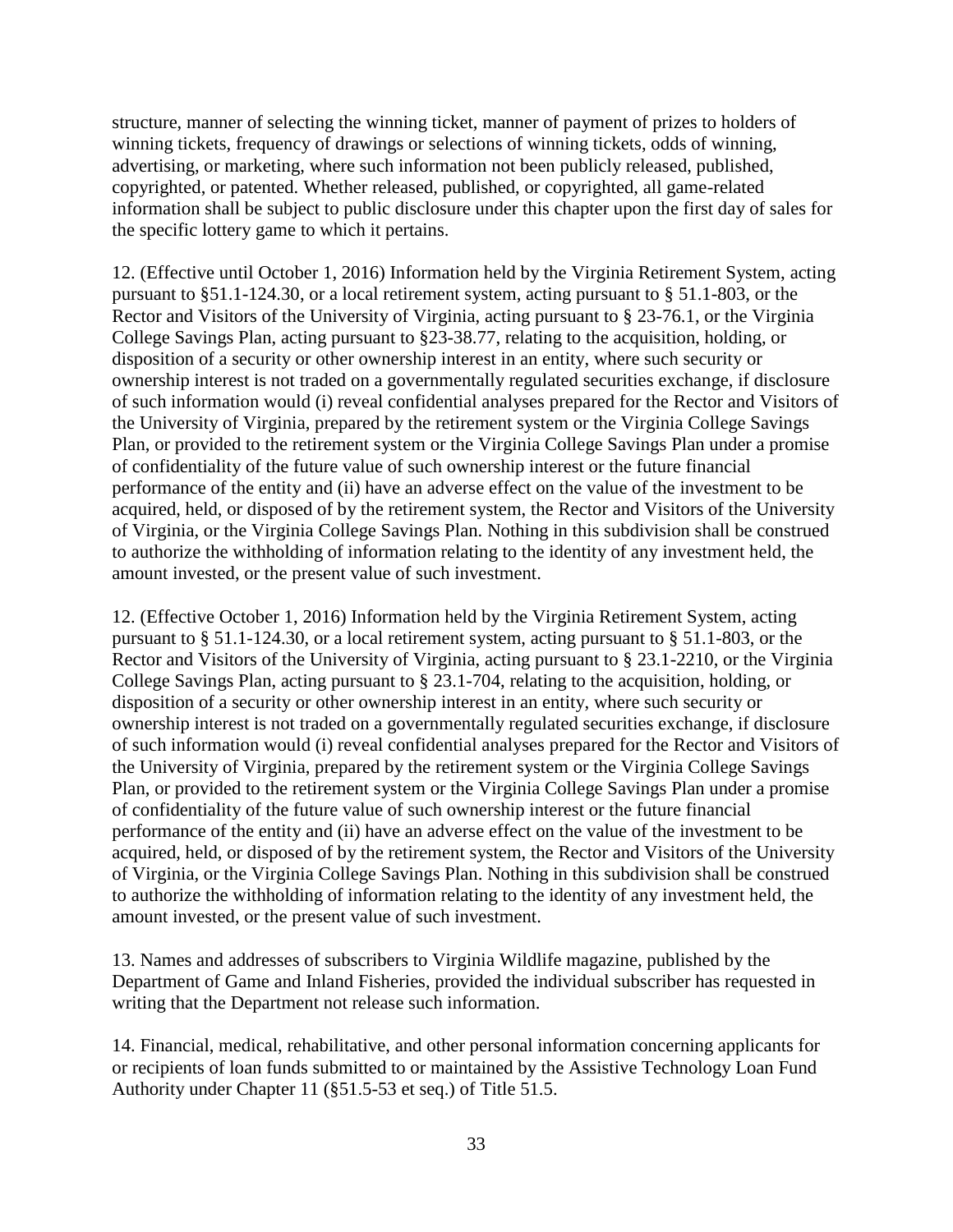15. Information held by the Virginia Commonwealth University Health System Authority pertaining to any of the following: an individual's qualifications for or continued membership on its medical or teaching staffs; proprietary information gathered by or in the possession of the Authority from third parties pursuant to a promise of confidentiality; contract cost estimates prepared for confidential use in awarding contracts for construction or the purchase of goods or services; information of a proprietary nature produced or collected by or for the Authority or members of its medical or teaching staffs; financial statements not publicly available that may be filed with the Authority from third parties; the identity, accounts, or account status of any customer of the Authority; consulting or other reports paid for by the Authority to assist the Authority in connection with its strategic planning and goals; the determination of marketing and operational strategies where disclosure of such strategies would be harmful to the competitive position of the Authority; and information of a proprietary nature produced or collected by or for employees of the Authority, other than the Authority's financial or administrative records, in the conduct of or as a result of study or research on medical, scientific, technical, or scholarly issues, whether sponsored by the Authority alone or in conjunction with a governmental body or a private concern, when such information has not been publicly released, published, copyrighted, or patented. This exclusion shall also apply when such information is in the possession of Virginia Commonwealth University.

16. Information held by the Department of Environmental Quality, the State Water Control Board, the State Air Pollution Control Board, or the Virginia Waste Management Board relating to (i) active federal environmental enforcement actions that are considered confidential under federal law and (ii) enforcement strategies, including proposed sanctions for enforcement actions. Upon request, such information shall be disclosed after a proposed sanction resulting from the investigation has been proposed to the director of the agency. This subdivision shall not be construed to authorize the withholding of information related to inspection reports, notices of violation, and documents detailing the nature of any environmental contamination that may have occurred or similar documents.

17. Information related to the operation of toll facilities that identifies an individual, vehicle, or travel itinerary, including vehicle identification data or vehicle enforcement system information; video or photographic images; Social Security or other identification numbers appearing on driver's licenses; credit card or bank account data; home addresses; phone numbers; or records of the date or time of toll facility use.

18. Information held by the Virginia Lottery pertaining to (i) the social security number, tax identification number, state sales tax number, home address and telephone number, personal and lottery banking account and transit numbers of a retailer, and financial information regarding the nonlottery operations of specific retail locations and (ii) individual lottery winners, except that a winner's name, hometown, and amount won shall be disclosed.

19. Information held by the Board for Branch Pilots relating to the chemical or drug testing of a person regulated by the Board, where such person has tested negative or has not been the subject of a disciplinary action by the Board for a positive test result.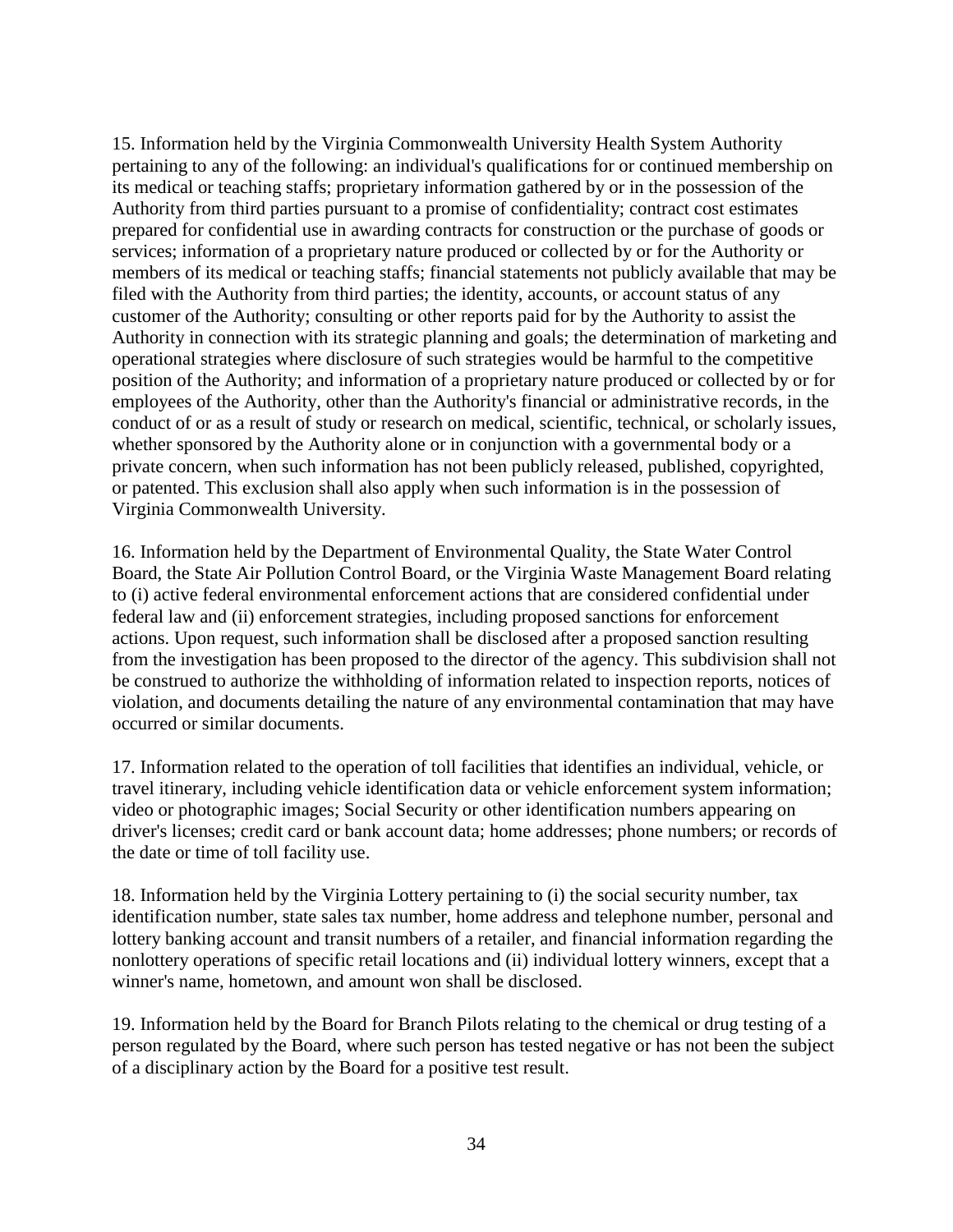20. Information pertaining to the planning, scheduling, and performance of examinations of holder records pursuant to the Uniform Disposition of Unclaimed Property Act (§ [55-210.1](http://law.lis.virginia.gov/vacode/55-210.1/) et seq.) prepared by or for the State Treasurer or his agents or employees or persons employed to perform an audit or examination of holder records.

21. Information held by the Virginia Department of Emergency Management or a local governing body relating to citizen emergency response teams established pursuant to an ordinance of a local governing body that reveal the name, address, including e-mail address, telephone or pager numbers, or operating schedule of an individual participant in the program.

22. Information held by state or local park and recreation departments and local and regional park authorities concerning identifiable individuals under the age of 18 years. However, nothing in this subdivision shall operate to authorize the withholding of information defined as directory information under regulations implementing the Family Educational Rights and Privacy Act, 20 U.S.C. § 1232g, unless the public body has undertaken the parental notification and opt-out requirements provided by such regulations. Access shall not be denied to the parent, including a noncustodial parent, or guardian of such person, unless the parent's parental rights have been terminated or a court of competent jurisdiction has restricted or denied such access. For such information of persons who are emancipated, the right of access may be asserted by the subject thereof. Any parent or emancipated person who is the subject of the information may waive, in writing, the protections afforded by this subdivision. If the protections are so waived, the public body shall open such information for inspection and copying.

23. Information submitted for inclusion in the Statewide Alert Network administered by the Department of Emergency Management that reveal names, physical addresses, email addresses, computer or internet protocol information, telephone numbers, pager numbers, other wireless or portable communications device information, or operating schedules of individuals or agencies, where the release of such information would compromise the security of the Statewide Alert Network or individuals participating in the Statewide Alert Network.

24. Information held by the Judicial Inquiry and Review Commission made confidential by § [17.1-913.](http://law.lis.virginia.gov/vacode/17.1-913/)

25. (Effective until October 1, 2016) Information held by the Virginia Retirement System acting pursuant to [§51.1-124.30,](http://law.lis.virginia.gov/vacode/51.1-124.30/) a local retirement system acting pursuant to § [51.1-803](http://law.lis.virginia.gov/vacode/51.1-803/) (hereinafter collectively referred to as the retirement system), or the Virginia College Savings Plan, acting pursuant to § [23-38.77](http://law.lis.virginia.gov/vacode/23-38.77/) relating to:

a. Internal deliberations of or decisions by the retirement system or the Virginia College Savings Plan on the pursuit of particular investment strategies, or the selection or termination of investment managers, prior to the execution of such investment strategies or the selection or termination of such managers, if disclosure of such information would have an adverse impact on the financial interest of the retirement system or the Virginia College Savings Plan; and

b. Trade secrets, as defined in the Uniform Trade Secrets Act (§ [59.1-336](http://law.lis.virginia.gov/vacode/59.1-336/) et seq.), provided by a private entity to the retirement system or the Virginia College Savings Plan if disclosure of such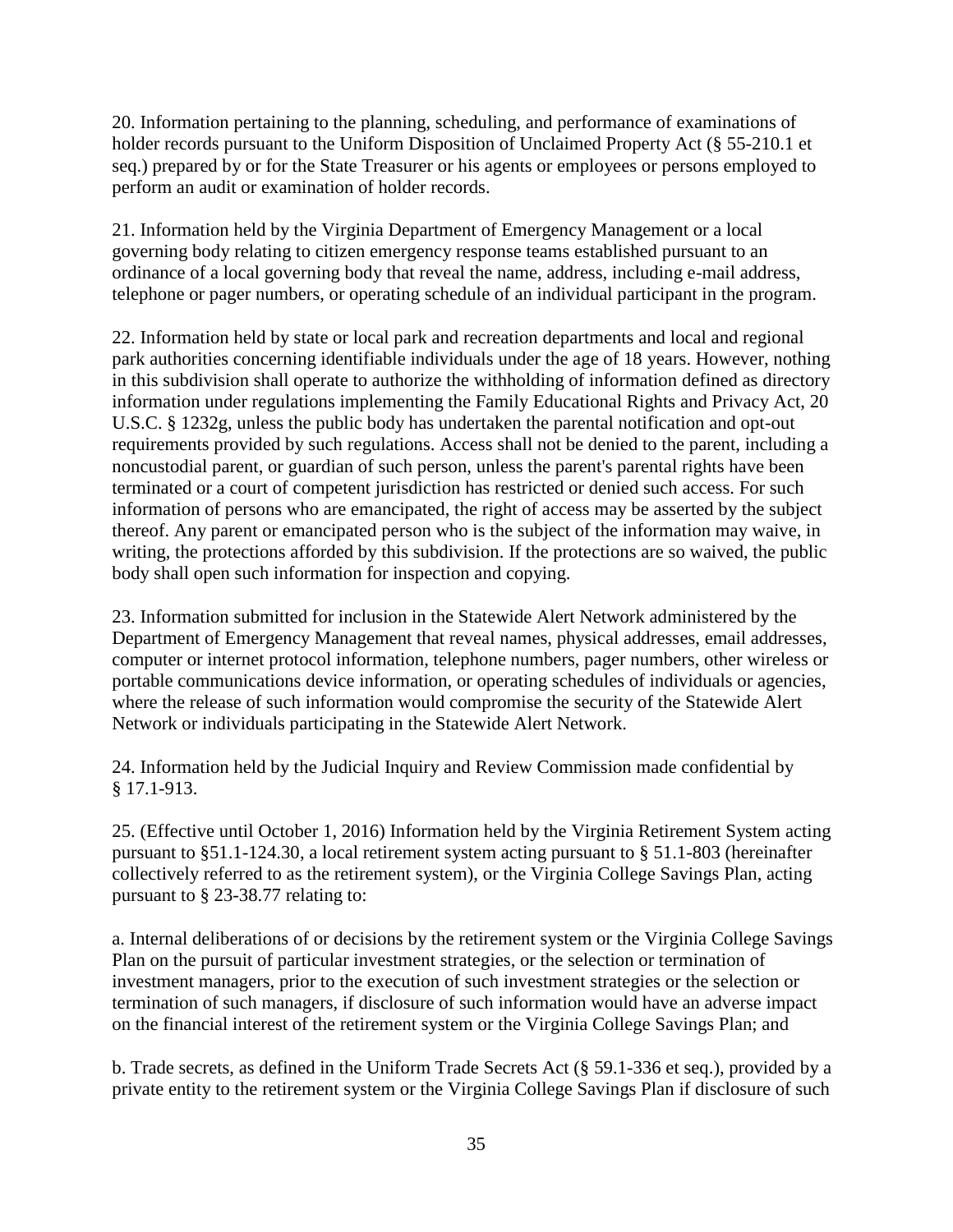records would have an adverse impact on the financial interest of the retirement system or the Virginia College Savings Plan.

For the records specified in subdivision b to be excluded from the provisions of this chapter, the entity shall make a written request to the retirement system or the Virginia College Savings Plan:

(1) Invoking such exclusion prior to or upon submission of the data or other materials for which protection from disclosure is sought;

(2) Identifying with specificity the data or other materials for which protection is sought; and

(3) Stating the reasons why protection is necessary.

The retirement system or the Virginia College Savings Plan shall determine whether the requested exclusion from disclosure meets the requirements set forth in subdivision b. Nothing in this subdivision shall be construed to authorize the withholding of the identity or amount of any investment held or the present value and performance of all asset classes and subclasses.

25. (Effective October 1, 2016) Information held by the Virginia Retirement System acting pursuant to § [51.1-124.30,](http://law.lis.virginia.gov/vacode/51.1-124.30/) a local retirement system acting pursuant to § [51.1-803](http://law.lis.virginia.gov/vacode/51.1-803/) (hereinafter collectively referred to as the retirement system), or the Virginia College Savings Plan, acting pursuant to § [23.1-704](http://law.lis.virginia.gov/vacode/23.1-704/) relating to:

a. Internal deliberations of or decisions by the retirement system or the Virginia College Savings Plan on the pursuit of particular investment strategies, or the selection or termination of investment managers, prior to the execution of such investment strategies or the selection or termination of such managers, if disclosure of such information would have an adverse impact on the financial interest of the retirement system or the Virginia College Savings Plan; and

b. Trade secrets, as defined in the Uniform Trade Secrets Act (§ [59.1-336](http://law.lis.virginia.gov/vacode/59.1-336/) et seq.), provided by a private entity to the retirement system or the Virginia College Savings Plan if disclosure of such records would have an adverse impact on the financial interest of the retirement system or the Virginia College Savings Plan.

For the records specified in subdivision b to be excluded from the provisions of this chapter, the entity shall make a written request to the retirement system or the Virginia College Savings Plan:

(1) Invoking such exclusion prior to or upon submission of the data or other materials for which protection from disclosure is sought;

(2) Identifying with specificity the data or other materials for which protection is sought; and

(3) Stating the reasons why protection is necessary.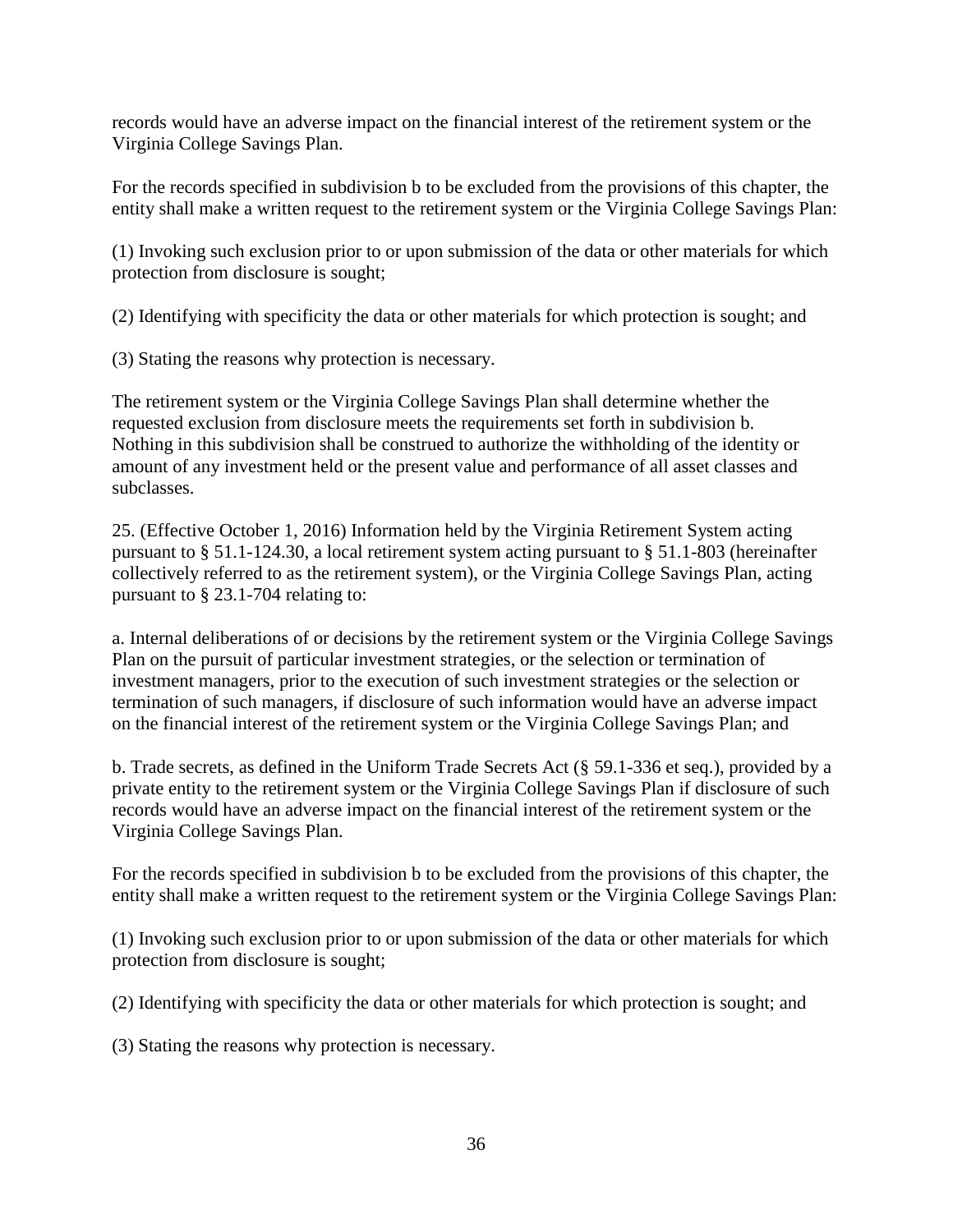The retirement system or the Virginia College Savings Plan shall determine whether the requested exclusion from disclosure meets the requirements set forth in subdivision b. Nothing in this subdivision shall be construed to authorize the withholding of the identity or amount of any investment held or the present value and performance of all asset classes and subclasses.

26. Information held by the Department of Corrections made confidential by § [53.1-233.](http://law.lis.virginia.gov/vacode/53.1-233/)

27. Information maintained by the Department of the Treasury or participants in the Local Government Investment Pool (§ [2.2-4600](http://law.lis.virginia.gov/vacode/2.2-4600/) et seq.) and required to be provided by such participants to the Department to establish accounts in accordance with § [2.2-4602.](http://law.lis.virginia.gov/vacode/2.2-4602/)

28. Personal information, as defined in § [2.2-3801,](http://law.lis.virginia.gov/vacode/2.2-3801/) contained in the Veterans Care Center Resident Trust Funds concerning residents or patients of the Department of Veterans Services Care Centers, except that access shall not be denied to the person who is the subject of the information.

29. Information maintained in connection with fundraising activities by the Veterans Services Foundation pursuant to § [2.2-2716](http://law.lis.virginia.gov/vacode/2.2-2716/) that reveal the address, electronic mail address, facsimile or telephone number, social security number or other identification number appearing on a driver's license, or credit card or bank account data of identifiable donors, except that access shall not be denied to the person who is the subject of the information. Nothing in this subdivision, however, shall be construed to authorize the withholding of information relating to the amount, date, purpose, and terms of the pledge or donation or the identity of the donor, unless the donor has requested anonymity in connection with or as a condition of making a pledge or donation. The exclusion provided by this subdivision shall not apply to protect from disclosure (i) the identities of sponsors providing grants to or contracting with the foundation for the performance of services or other work or (ii) the terms and conditions of such grants or contracts.

30. Names, physical addresses, telephone numbers, and email addresses contained in correspondence between an individual and a member of the governing body, school board, or other public body of the locality in which the individual is a resident, unless the correspondence relates to the transaction of public business. However, no information that is otherwise open to inspection under this chapter shall be deemed exempt by virtue of the fact that it has been attached to or incorporated within any such correspondence.

31. Information prepared for and utilized by the Commonwealth's Attorneys' Services Council in the training of state prosecutors or law-enforcement personnel, where such information is not otherwise available to the public and the disclosure of such information would reveal confidential strategies, methods, or procedures to be employed in law-enforcement activities or materials created for the investigation and prosecution of a criminal case.

32. Information provided to the Department of Aviation by other entities of the Commonwealth in connection with the operation of aircraft where the information would not be subject to disclosure by the entity providing the information. The entity providing the information to the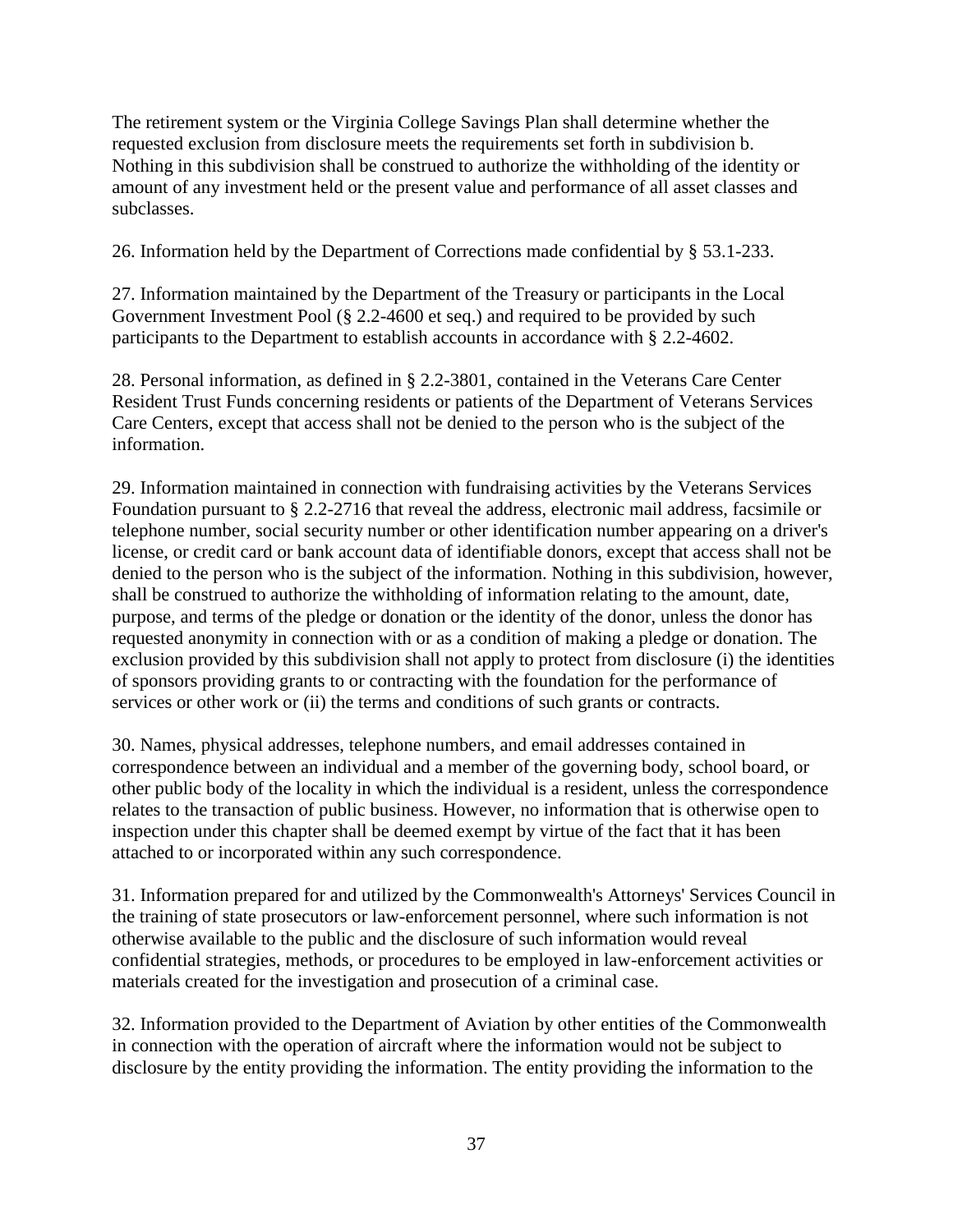Department of Aviation shall identify the specific information to be protected and the applicable provision of this chapter that excludes the information from mandatory disclosure.

33. Information created or maintained by or on the behalf of the judicial performance evaluation program related to an evaluation of any individual justice or judge made confidential by § [17.1-](http://law.lis.virginia.gov/vacode/17.1-100/) [100.](http://law.lis.virginia.gov/vacode/17.1-100/)

34. (Effective July 1, 2018) Information held by the Virginia Alcoholic Beverage Control Authority that contains (i) information of a proprietary nature gathered by or in the possession of the Authority from a private entity pursuant to a promise of confidentiality; (ii) trade secrets, as defined in the Uniform Trade Secrets Act (§ [59.1-336](http://law.lis.virginia.gov/vacode/59.1-336/) et seq.), of any private entity; (iii) financial information of a private entity, including balance sheets and financial statements, that are not generally available to the public through regulatory disclosure or otherwise; (iv) contract cost estimates prepared for the (a) confidential use in awarding contracts for construction or (b) purchase of goods or services; or (v) the determination of marketing and operational strategies where disclosure of such strategies would be harmful to the competitive position of the Authority.

In order for the information identified in clauses (i), (ii), or (iii) to be excluded from the provisions of this chapter, the private entity shall make a written request to the Authority:

a. Invoking such exclusion upon submission of the data or other materials for which protection from disclosure is sought;

b. Identifying with specificity the data or other materials for which protection is sought; and

c. Stating the reasons why protection is necessary.

The Authority shall determine whether the requested exclusion from disclosure is necessary to protect such information of the private entity. The Authority shall make a written determination of the nature and scope of the protection to be afforded by it under this subdivision.

35. Information reflecting the substance of meetings in which individual sexual assault cases are discussed by any sexual assault team established pursuant to § [15.2-1627.4.](http://law.lis.virginia.gov/vacode/15.2-1627.4/) The findings of the team may be disclosed or published in statistical or other aggregated form that does not disclose the identity of specific individuals.

# **§ 2.2-3705.8. Limitation on record exclusions.**

A. Neither any provision of this chapter nor any provision of Chapter 38 (§ [2.2-3800](http://law.lis.virginia.gov/vacode/2.2-3800/) et seq.) of this title shall be construed as denying public access to (i) contracts between a public body and its officers or employees, other than contracts settling public employee employment disputes held confidential as personnel records under [§2.2-3705.1;](http://law.lis.virginia.gov/vacode/2.2-3705.1/) (ii) records of the position, job classification, official salary or rate of pay of, and records of the allowances or reimbursements for expenses paid to any officer, official or employee of a public body; or (iii) the compensation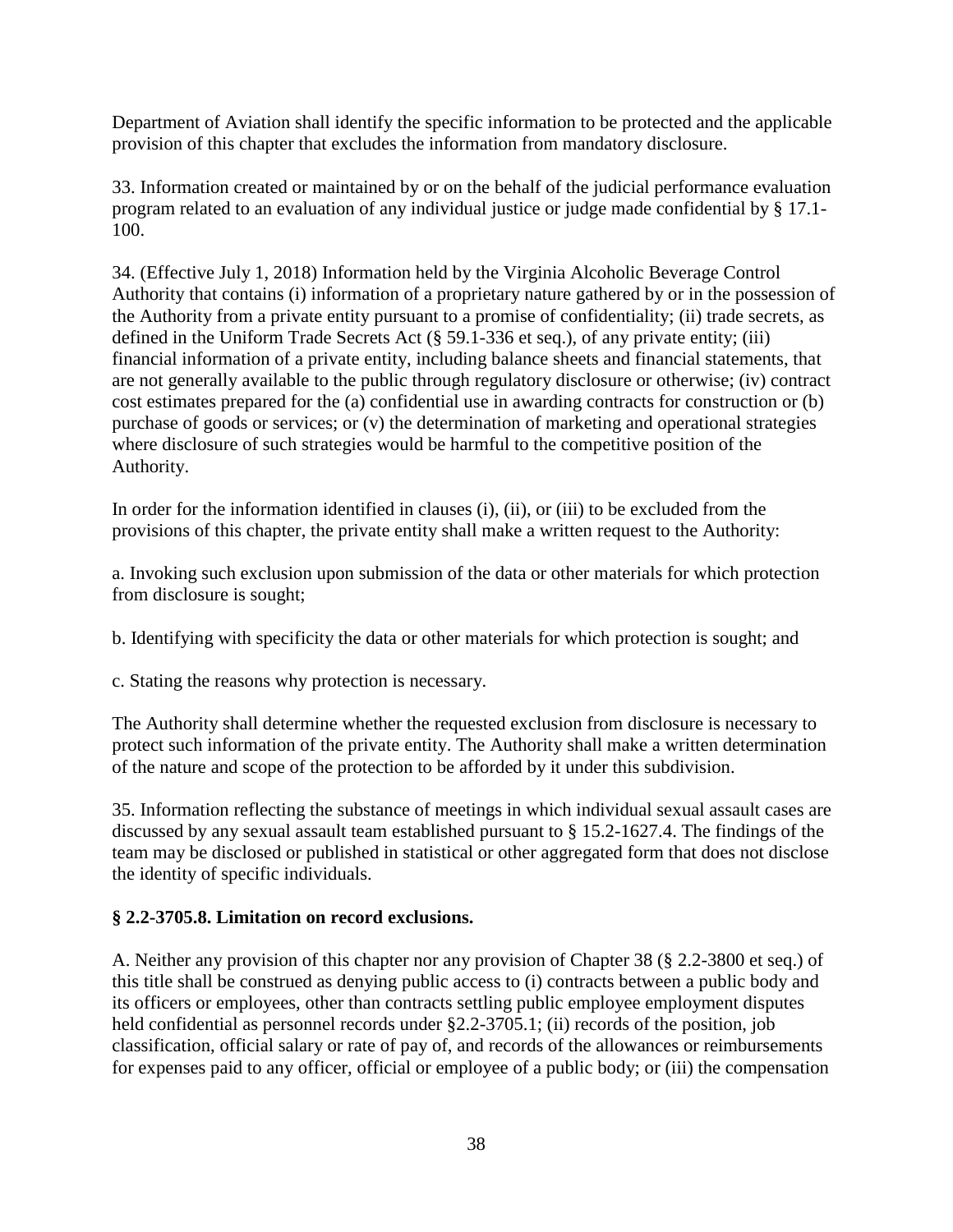or benefits paid by any corporation organized by the Virginia Retirement System or its officers or employees.

The provisions of this subsection, however, shall not require public access to records of the official salaries or rates of pay of public employees whose annual rate of pay is \$10,000 or less.

B. Nothing in this chapter shall be construed as denying public access to the nonexempt portions of a report of a consultant hired by or at the request of a local public body or the mayor or chief executive or administrative officer of such public body if (i) the contents of such report have been distributed or disclosed to members of the local public body or (ii) the local public body has scheduled any action on a matter that is the subject of the consultant's report.

### **§ 2.2-3706. Disclosure of criminal records; limitations.**

A. All public bodies engaged in criminal law-enforcement activities shall provide requested records in accordance with this chapter as follows:

1. Records required to be released:

a. Criminal incident information relating to felony offenses, which shall include:

(1) A general description of the criminal activity reported;

(2) The date the alleged crime was committed;

(3) The general location where the alleged crime was committed;

(4) The identity of the investigating officer or other point of contact; and

(5) A general description of any injuries suffered or property damaged or stolen.

A verbal response as agreed to by the requester and the public body is sufficient to satisfy the requirements of subdivision a.

Where the release of criminal incident information, however, is likely to jeopardize an ongoing investigation or prosecution or the safety of an individual, cause a suspect to flee or evade detection, or result in the destruction of evidence, such information may be withheld until the above-referenced damage is no longer likely to occur from release of the information. Nothing in subdivision a shall be construed to authorize the withholding of those portions of such information that are not likely to cause the above-referenced damage;

b. Adult arrestee photographs taken during the initial intake following the arrest and as part of the routine booking procedure, except when necessary to avoid jeopardizing an investigation in felony cases until such time as the release of the photograph will no longer jeopardize the investigation; and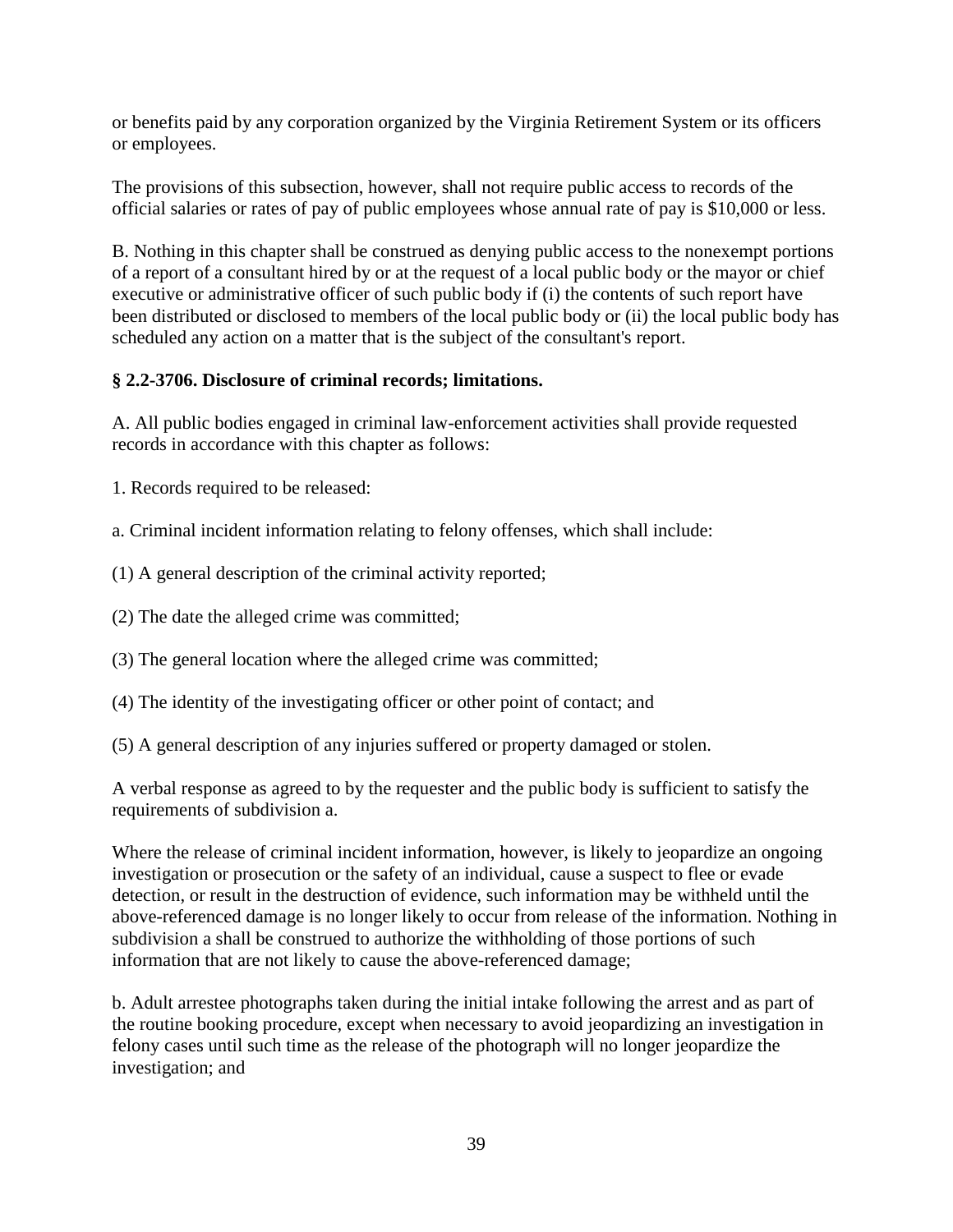c. Information relative to the identity of any individual, other than a juvenile, who is arrested and charged, and the status of the charge or arrest;

2. Discretionary releases. The following records are excluded from the mandatory disclosure provisions of this chapter, but may be disclosed by the custodian, in his discretion, except where such disclosure is prohibited by law:

a. Criminal investigative files, defined as any documents and information, including complaints, court orders, memoranda, notes, diagrams, maps, photographs, correspondence, reports, witness statements, and evidence relating to a criminal investigation or prosecution, other than criminal incident information subject to release in accordance with subdivision 1 a;

b. (Effective until October 1, 2016) Reports submitted in confidence to (i) state and local law-enforcement agencies, (ii) investigators authorized pursuant to Chapter 3.2 (§ [2.2-307](http://law.lis.virginia.gov/vacode/2.2-307/) et seq.), and (iii) campus police departments of public institutions of higher education established pursuant to Chapter 17 (§ [23-232](http://law.lis.virginia.gov/vacode/23-232/) et seq.) of Title 23;

b. (Effective October 1, 2016) Reports submitted in confidence to (i) state and local law-enforcement agencies, (ii) investigators authorized pursuant to Chapter 3.2 (§ [2.2-307](http://law.lis.virginia.gov/vacode/2.2-307/) et seq.), and (iii) campus police departments of public institutions of higher education established pursuant to Article 3 (§ [23.1-809](http://law.lis.virginia.gov/vacode/23.1-809/) et seq.) of Chapter 8 of Title 23.1;

c. Records of local law-enforcement agencies relating to neighborhood watch programs that include the names, addresses, and operating schedules of individual participants in the program that are provided to such agencies under a promise of anonymity;

d. All records of persons imprisoned in penal institutions in the Commonwealth provided such records relate to the imprisonment;

e. Records of law-enforcement agencies, to the extent that such records contain specific tactical plans, the disclosure of which would jeopardize the safety or security of law-enforcement personnel or the general public;

f. All records of adult persons under (i) investigation or supervision by a local pretrial services agency in accordance with Article 5 (§ [19.2-152.2](http://law.lis.virginia.gov/vacode/19.2-152.2/) et seq.) of Chapter 9 of Title 19.2; (ii) investigation, probation supervision, or monitoring by a local community-based probation services agency in accordance with Article 9 (§ [9.1-173](http://law.lis.virginia.gov/vacode/9.1-173/) et seq.) of Chapter 1 of Title 9.1; or (iii) investigation or supervision by state probation and parole services in accordance with Article 2 (§ [53.1-141](http://law.lis.virginia.gov/vacode/53.1-141/) et seq.) of Chapter 4 of Title 53.1;

g. Records of a law-enforcement agency to the extent that they disclose the telephone numbers for cellular telephones, pagers, or comparable portable communication devices provided to its personnel for use in the performance of their official duties;

h. Those portions of any records containing information related to undercover operations or protective details that would reveal the staffing, logistics, or tactical plans of such undercover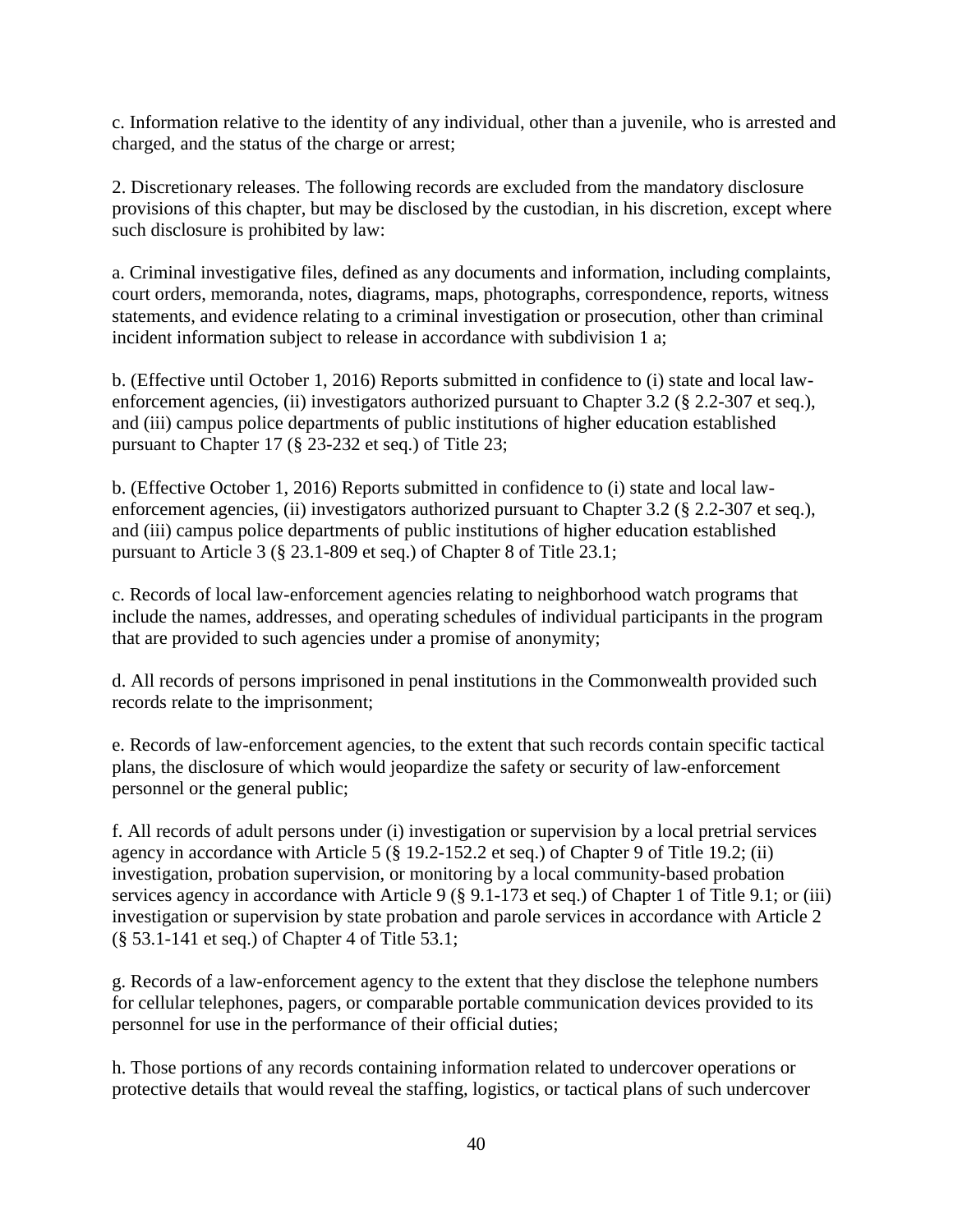operations or protective details. Nothing in this subdivision shall operate to allow the withholding of information concerning the overall costs or expenses associated with undercover operations or protective details;

i. Records of (i) background investigations of applicants for law-enforcement agency employment, (ii) administrative investigations relating to allegations of wrongdoing by employees of a law-enforcement agency, and (iii) other administrative investigations conducted by law-enforcement agencies that are made confidential by law;

j. The identity of any victim, witness, or undercover officer, or investigative techniques or procedures. However, the identity of any victim or witness shall be withheld if disclosure is prohibited or restricted under § [19.2-11.2;](http://law.lis.virginia.gov/vacode/19.2-11.2/) and

k. Records of the Sex Offender and Crimes Against Minors Registry maintained by the Department of State Police pursuant to Chapter 9 (§ [9.1-900](http://law.lis.virginia.gov/vacode/9.1-900/) et seq.) of Title 9.1, including information obtained from state, local, and regional officials, except to the extent that information is required to be posted on the Internet pursuant to § [9.1-913;](http://law.lis.virginia.gov/vacode/9.1-913/) and

3. Prohibited releases. The identity of any individual providing information about a crime or criminal activity under a promise of anonymity shall not be disclosed.

B. Noncriminal records. Those portions of noncriminal incident or other noncriminal investigative reports or materials that contain identifying information of a personal, medical, or financial nature may be withheld where the release of such information would jeopardize the safety or privacy of any person. Access to personnel records of persons employed by a lawenforcement agency shall be governed by the provisions of subdivision A 2 i of this section and subdivision 1 of § [2.2-3705.1,](http://law.lis.virginia.gov/vacode/2.2-3705.1/) as applicable.

C. Records of any call for service or other communication to an emergency 911 system or communicated with any other equivalent reporting system shall be subject to the provisions of this chapter.

D. Conflict resolution. In the event of conflict between this section as it relates to requests made under this section and other provisions of law, this section shall control.

#### **§ 2.2-3707. Meetings to be public; notice of meetings; recordings; minutes.**

A. All meetings of public bodies shall be open, except as provided in §§ [2.2-3707.01](http://law.lis.virginia.gov/vacode/2.2-3707.01/) and [2.2-](http://law.lis.virginia.gov/vacode/2.2-3711/) [3711.](http://law.lis.virginia.gov/vacode/2.2-3711/)

B. No meeting shall be conducted through telephonic, video, electronic or other communication means where the members are not physically assembled to discuss or transact public business, except as provided in § [2.2-3708,](http://law.lis.virginia.gov/vacode/2.2-3708/) [2.2-3708.1](http://law.lis.virginia.gov/vacode/2.2-3708.1/) or as may be specifically provided in Title 54.1 for the summary suspension of professional licenses.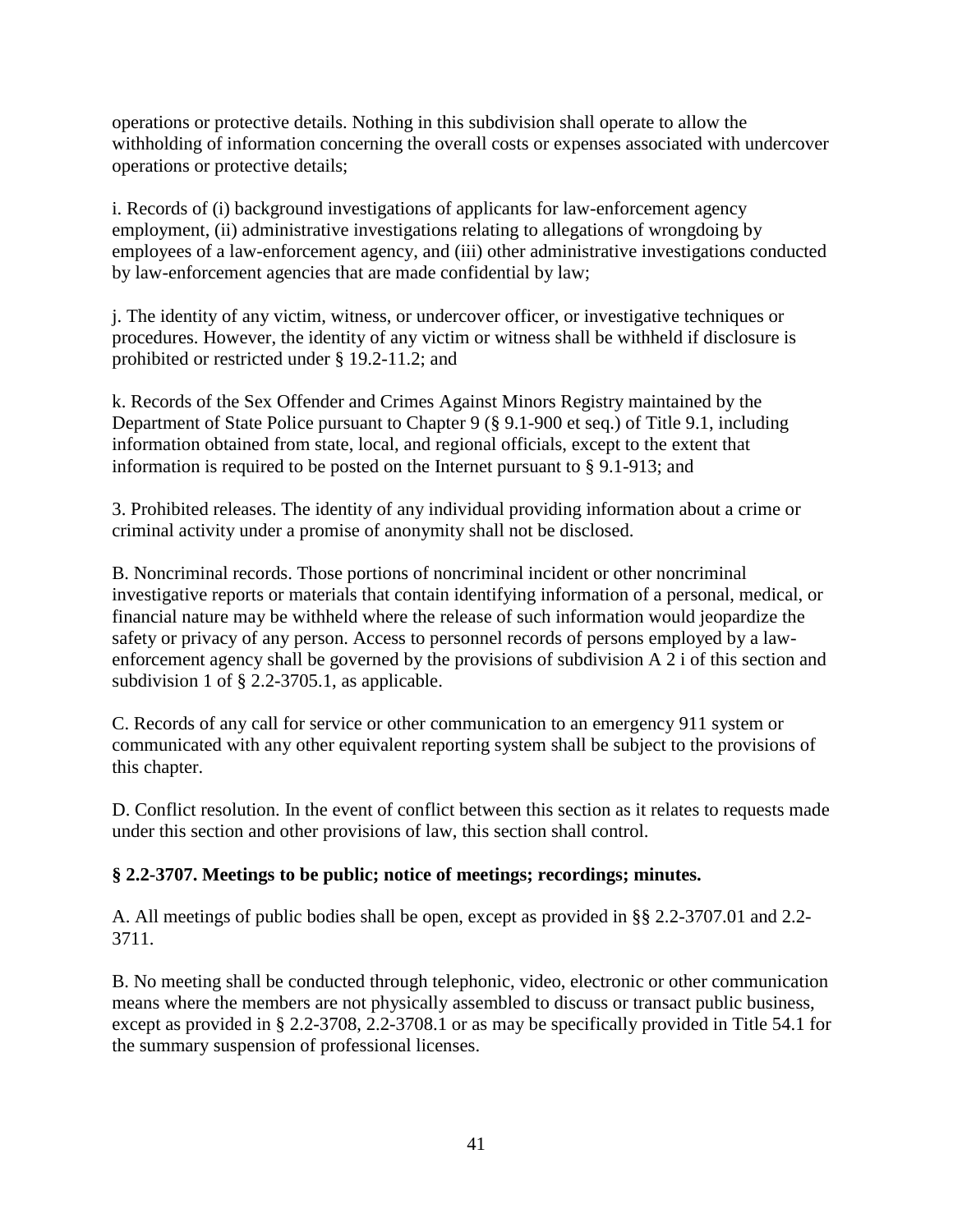C. Every public body shall give notice of the date, time, and location of its meetings by placing the notice in a prominent public location at which notices are regularly posted and in the office of the clerk of the public body, or in the case of a public body that has no clerk, in the office of the chief administrator. All state public bodies subject to the provisions of this chapter shall also post notice of their meetings on their websites and on the electronic calendar maintained by the Virginia Information Technologies Agency commonly known as the Commonwealth Calendar. Publication of meeting notices by electronic means by other public bodies shall be encouraged. The notice shall be posted at least three working days prior to the meeting. Notices for meetings of state public bodies on which there is at least one member appointed by the Governor shall state whether or not public comment will be received at the meeting and, if so, the approximate point during the meeting when public comment will be received.

D. Notice, reasonable under the circumstance, of special or emergency meetings shall be given contemporaneously with the notice provided members of the public body conducting the meeting.

E. Any person may annually file a written request for notification with a public body. The request shall include the requester's name, address, zip code, daytime telephone number, electronic mail address, if available, and organization, if any. The public body receiving such request shall provide notice of all meetings directly to each such person. Without objection by the person, the public body may provide electronic notice of all meetings in response to such requests.

F. At least one copy of all agenda packets and, unless exempt, all materials furnished to members of a public body for a meeting shall be made available for public inspection at the same time such documents are furnished to the members of the public body.

G. The notice provisions of this chapter shall not apply to informal meetings or gatherings of the members of the General Assembly.

H. Any person may photograph, film, record or otherwise reproduce any portion of a meeting required to be open. The public body conducting the meeting may adopt rules governing the placement and use of equipment necessary for broadcasting, photographing, filming or recording a meeting to prevent interference with the proceedings, but shall not prohibit or otherwise prevent any person from photographing, filming, recording, or otherwise reproducing any portion of a meeting required to be open. No public body shall conduct a meeting required to be open in any building or facility where such recording devices are prohibited.

I. Minutes shall be recorded at all open meetings. However, minutes shall not be required to be taken at deliberations of (i) standing and other committees of the General Assembly; (ii) legislative interim study commissions and committees, including the Virginia Code Commission; (iii) study committees or commissions appointed by the Governor; or (iv) study commissions or study committees, or any other committees or subcommittees appointed by the governing bodies or school boards of counties, cities and towns, except where the membership of any such commission, committee or subcommittee includes a majority of the governing body of the county, city or town or school board.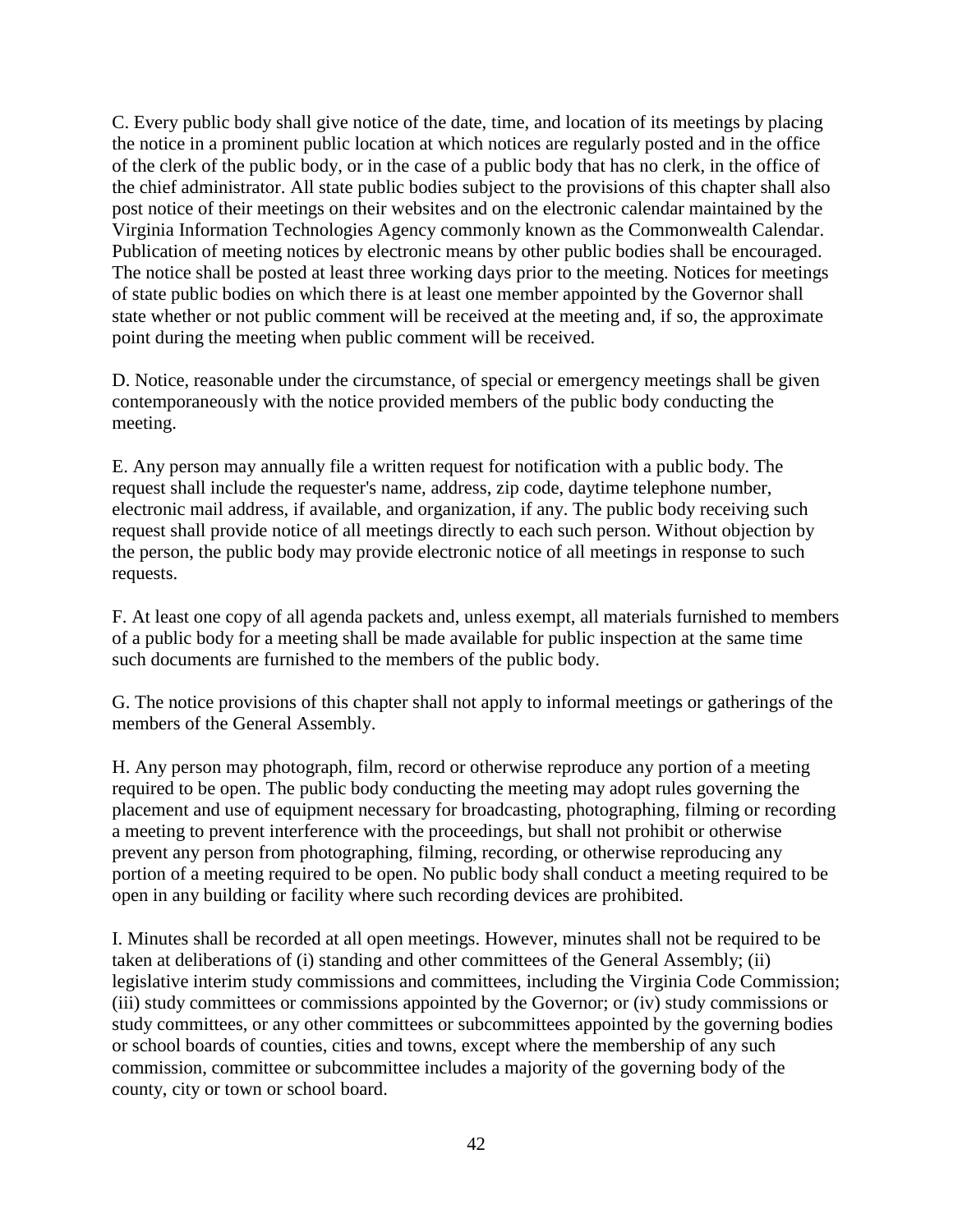Minutes, including draft minutes, and all other records of open meetings, including audio or audio/visual records shall be deemed public records and subject to the provisions of this chapter.

Minutes shall be in writing and shall include (i) the date, time, and location of the meeting; (ii) the members of the public body recorded as present and absent; and (iii) a summary of the discussion on matters proposed, deliberated or decided, and a record of any votes taken. In addition, for electronic communication meetings conducted in accordance with § [2.2-3708,](http://law.lis.virginia.gov/vacode/2.2-3708/) minutes of state public bodies shall include (a) the identity of the members of the public body at each remote location identified in the notice who participated in the meeting through electronic communications means, (b) the identity of the members of the public body who were physically assembled at the primary or central meeting location, and (c) the identity of the members of the public body who were not present at the locations identified in clauses (a) and (b), but who monitored such meeting through electronic communications means.

### **§ 2.2-3707.01. Meetings of the General Assembly.**

A. Except as provided in subsection B, public access to any meeting of the General Assembly or a portion thereof shall be governed by rules established by the Joint Rules Committee and approved by a majority vote of each house at the next regular session of the General Assembly. At least 60 days before the adoption of such rules, the Joint Rules Committee shall (i) hold regional public hearings on such proposed rules and (ii) provide a copy of such proposed rules to the Virginia Freedom of Information Advisory Council.

B. Floor sessions of either house of the General Assembly; meetings, including work sessions, of any standing or interim study committee of the General Assembly; meetings, including work sessions, of any subcommittee of such standing or interim study committee; and joint committees of conference of the General Assembly; or a quorum of any such committees or subcommittees, shall be open and governed by this chapter.

C. Meetings of the respective political party caucuses of either house of the General Assembly, including meetings conducted by telephonic or other electronic communication means, without regard to (i) whether the General Assembly is in or out of regular or special session or (ii) whether such caucuses invite staff or guests to participate in their deliberations, shall not be deemed meetings for the purposes of this chapter.

D. No regular, special, or reconvened session of the General Assembly held pursuant to Article IV, Section 6 of the Constitution of Virginia shall be conducted using electronic communication means pursuant § [2.2-3708.](http://law.lis.virginia.gov/vacode/2.2-3708/)

#### **§ 2.2-3707.1. Posting of minutes for state boards and commissions.**

All boards, commissions, councils, and other public bodies created in the executive branch of state government and subject to the provisions of this chapter shall post minutes of their meetings on such body's website, if any, and on the electronic calendar maintained by the Virginia Information Technologies Agency commonly known as the Commonwealth Calendar.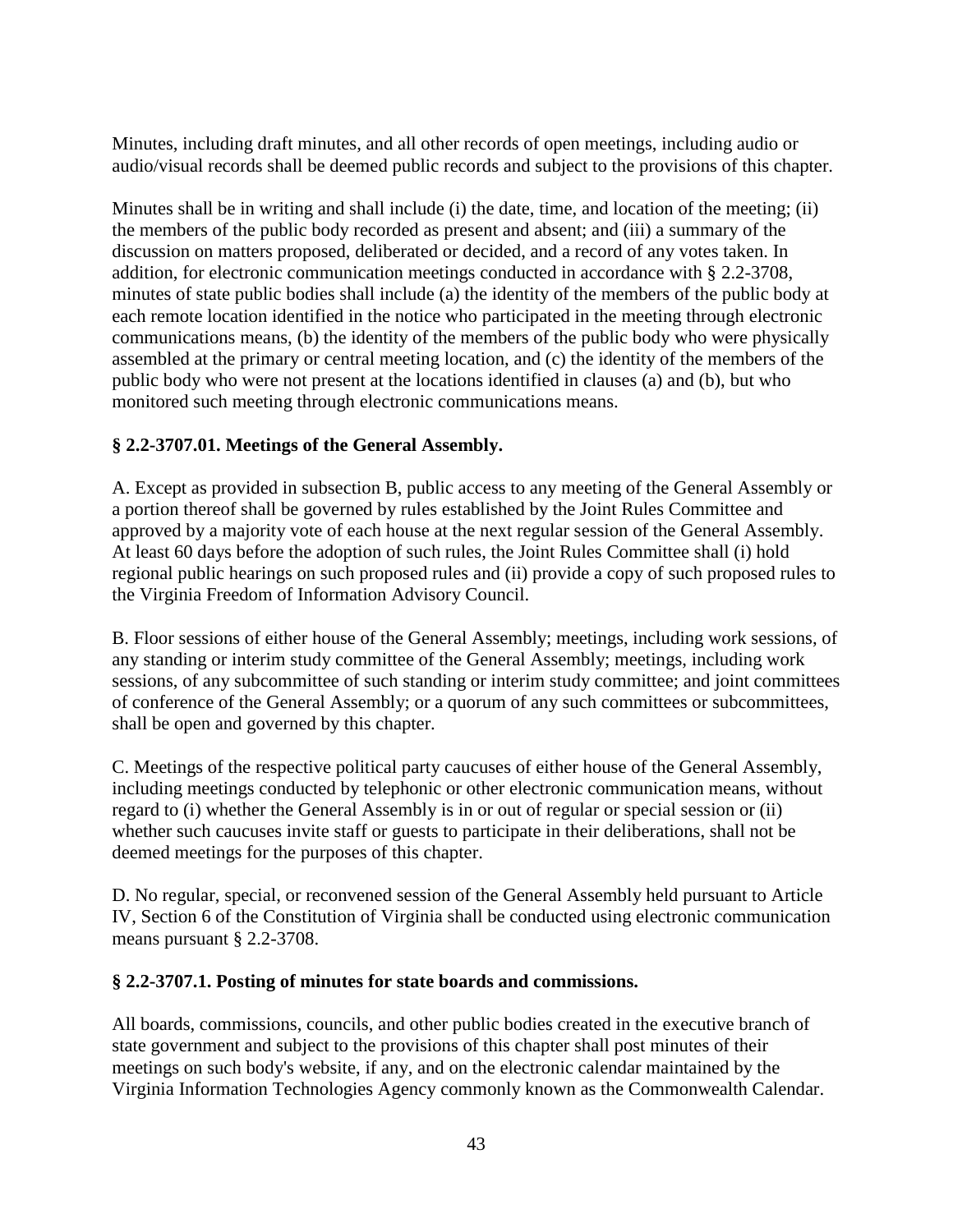Draft minutes of meetings shall be posted as soon as possible but no later than ten working days after the conclusion of the meeting. Final approved meeting minutes shall be posted within three working days of final approval of the minutes.

### **§ 2.2-3708. Electronic communication meetings; applicability; physical quorum required; exceptions; notice; report.**

A. Except as expressly provided in subsection G of this section or § [2.2-3708.1,](http://law.lis.virginia.gov/vacode/2.2-3708.1/) no local governing body, school board, or any authority, board, bureau, commission, district or agency of local government, any committee thereof, or any entity created by a local governing body, school board, or any local authority, board, or commission shall conduct a meeting wherein the public business is discussed or transacted through telephonic, video, electronic or other communication means where the members are not physically assembled. Nothing in this section shall be construed to prohibit the use of interactive audio or video means to expand public participation.

B. Except as provided in subsection G or H of this section or subsection D of § [2.2-3707.01,](http://law.lis.virginia.gov/vacode/2.2-3707.01/) state public bodies may conduct any meeting wherein the public business is discussed or transacted through electronic communication means, provided (i) a quorum of the public body is physically assembled at one primary or central meeting location, (ii) notice of the meeting has been given in accordance with subsection C, and (iii) the remote locations, from which additional members of the public body participate through electronic communication means, are open to the public. All persons attending the meeting at any of the meeting locations shall be afforded the same opportunity to address the public body as persons attending the primary or central location.

If an authorized public body holds an electronic meeting pursuant to this section, it shall also hold at least one meeting annually where members in attendance at the meeting are physically assembled at one location and where no members participate by electronic communication means.

C. Notice of any meetings held pursuant to this section shall be provided at least three working days in advance of the date scheduled for the meeting. The notice shall include the date, time, place, and purpose for the meeting; shall identify the locations for the meeting; and shall include a telephone number that may be used at remote locations to notify the primary or central meeting location of any interruption in the telephonic or video broadcast of the meeting to the remote locations. Any interruption in the telephonic or video broadcast of the meeting shall result in the suspension of action at the meeting until repairs are made and public access restored.

D. Agenda packets and, unless exempt, all materials that will be distributed to members of the public body and that have been made available to the staff of the public body in sufficient time for duplication and forwarding to all locations where public access will be provided shall be made available to the public at the time of the meeting. Minutes of all meetings held by electronic communication means shall be recorded as required by [§2.2-3707.](http://law.lis.virginia.gov/vacode/2.2-3707/) Votes taken during any meeting conducted through electronic communication means shall be recorded by name in roll-call fashion and included in the minutes.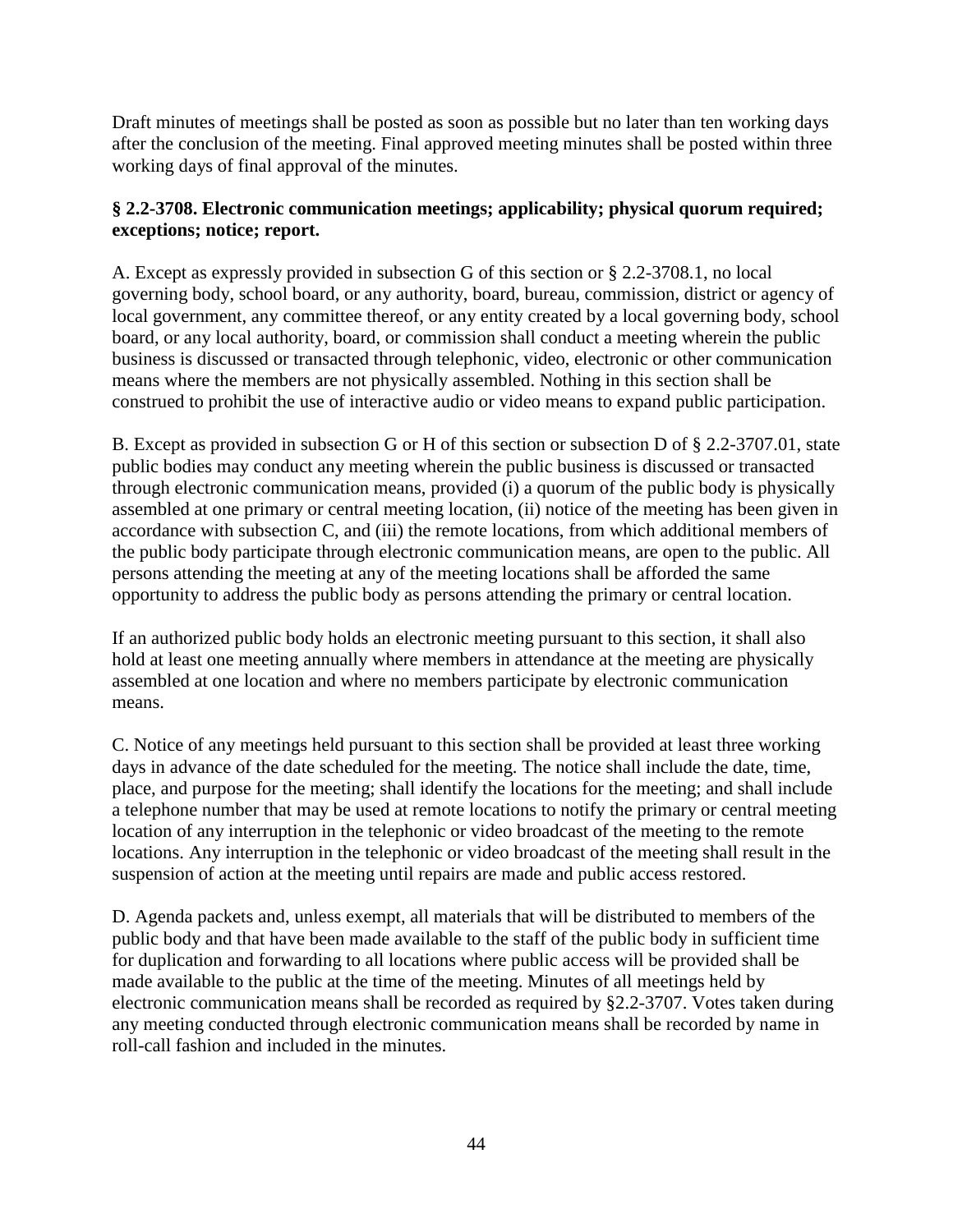E. Three working days' notice shall not be required for meetings authorized under this section held in accordance with subsection G or that are continued to address an emergency or to conclude the agenda of the meeting for which proper notice has been given, when the date, time, place, and purpose of the continued meeting are set during the meeting prior to adjournment. Public bodies conducting emergency meetings through electronic communication means shall comply with the provisions of subsection D requiring minutes of the meeting. The nature of the emergency shall be stated in the minutes.

F. Any authorized public body that meets by electronic communication means shall make a written report of the following to the Virginia Freedom of Information Advisory Council and the Joint Commission on Technology and Science by December 15 of each year:

1. The total number of electronic communication meetings held that year;

2. The dates and purposes of the meetings;

3. A copy of the agenda for the meeting;

4. The number of sites for each meeting;

5. The types of electronic communication means by which the meetings were held;

6. The number of participants, including members of the public, at each meeting location;

7. The identity of the members of the public body recorded as absent and those recorded as present at each meeting location;

8. A summary of any public comment received about the electronic communication meetings; and

9. A written summary of the public body's experience using electronic communication meetings, including its logistical and technical experience.

In addition, any authorized public body shall make available to the public at any meeting conducted in accordance with this section a public comment form prepared by the Virginia Freedom of Information Advisory Council in accordance with § [30-179.](http://law.lis.virginia.gov/vacode/30-179/)

G. Any public body may meet by electronic communication means without a quorum of the public body physically assembled at one location when the Governor has declared a state of emergency in accordance with [§44-146.17,](http://law.lis.virginia.gov/vacode/44-146.17/) provided (i) the catastrophic nature of the declared emergency makes it impracticable or unsafe to assemble a quorum in a single location and (ii) the purpose of the meeting is to address the emergency. The public body convening a meeting in accordance with this subsection shall (a) give public notice using the best available method given the nature of the emergency, which notice shall be given contemporaneously with the notice provided members of the public body conducting the meeting; (b) make arrangements for public access to such meeting; and (c) otherwise comply with the provisions of this section. The nature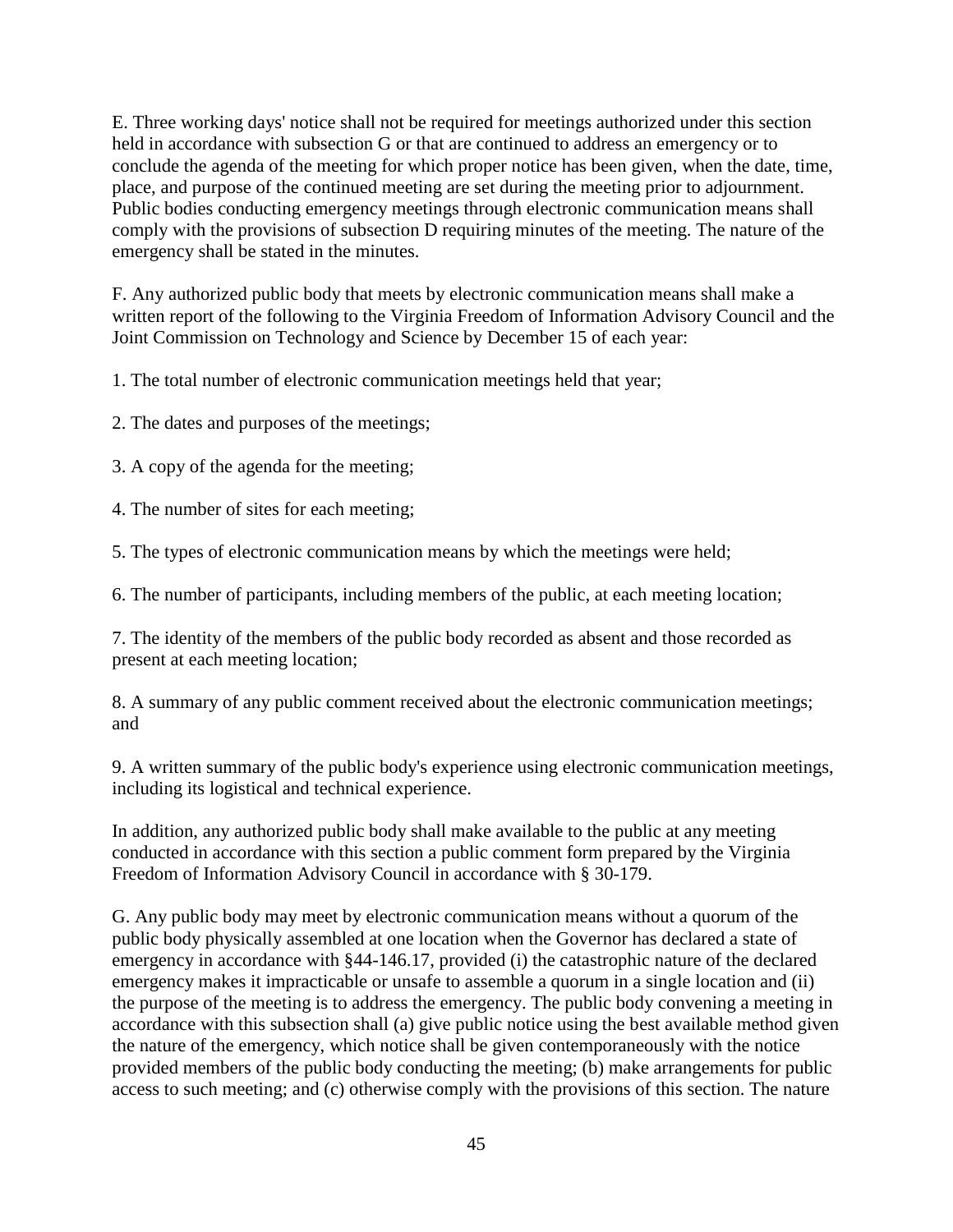of the emergency, the fact that the meeting was held by electronic communication means, and the type of electronic communication means by which the meeting was held shall be stated in the minutes.

H. [Expired].

# **§ 2.2-3708.1. Participation in meetings in event of emergency or personal matter; certain disabilities; distance from meeting location for certain public bodies.**

A. A member of a public body may participate in a meeting governed by this chapter through electronic communication means from a remote location that is not open to the public only as follows and subject to the requirements of subsection B:

1. If, on or before the day of a meeting, a member of the public body holding the meeting notifies the chair of the public body that such member is unable to attend the meeting due to an emergency or personal matter and identifies with specificity the nature of the emergency or personal matter, and the public body holding the meeting records in its minutes the specific nature of the emergency or personal matter and the remote location from which the member participated. If a member's participation from a remote location is disapproved because such participation would violate the policy adopted pursuant to subsection B, such disapproval shall be recorded in the minutes with specificity.

Such participation by the member shall be limited each calendar year to two meetings or 25 percent of the meetings of the public body, whichever is fewer;

2. If a member of a public body notifies the chair of the public body that such member is unable to attend a meeting due to a temporary or permanent disability or other medical condition that prevents the member's physical attendance and the public body records this fact and the remote location from which the member participated in its minutes; or

3. If, on the day of a meeting, a member of a regional public body notifies the chair of the public body that such member's principal residence is more than 60 miles from the meeting location identified in the required notice for such meeting and the public body holding the meeting records in its minutes the remote location from which the member participated. If a member's participation from a remote location is disapproved because such participation would violate the policy adopted pursuant to subsection B, such disapproval shall be recorded in the minutes with specificity.

B. Participation by a member of a public body as authorized under subsection A shall be only under the following conditions:

1. The public body has adopted a written policy allowing for and governing participation of its members by electronic communication means, including an approval process for such participation, subject to the express limitations imposed by this section. Once adopted, the policy shall be applied strictly and uniformly, without exception, to the entire membership and without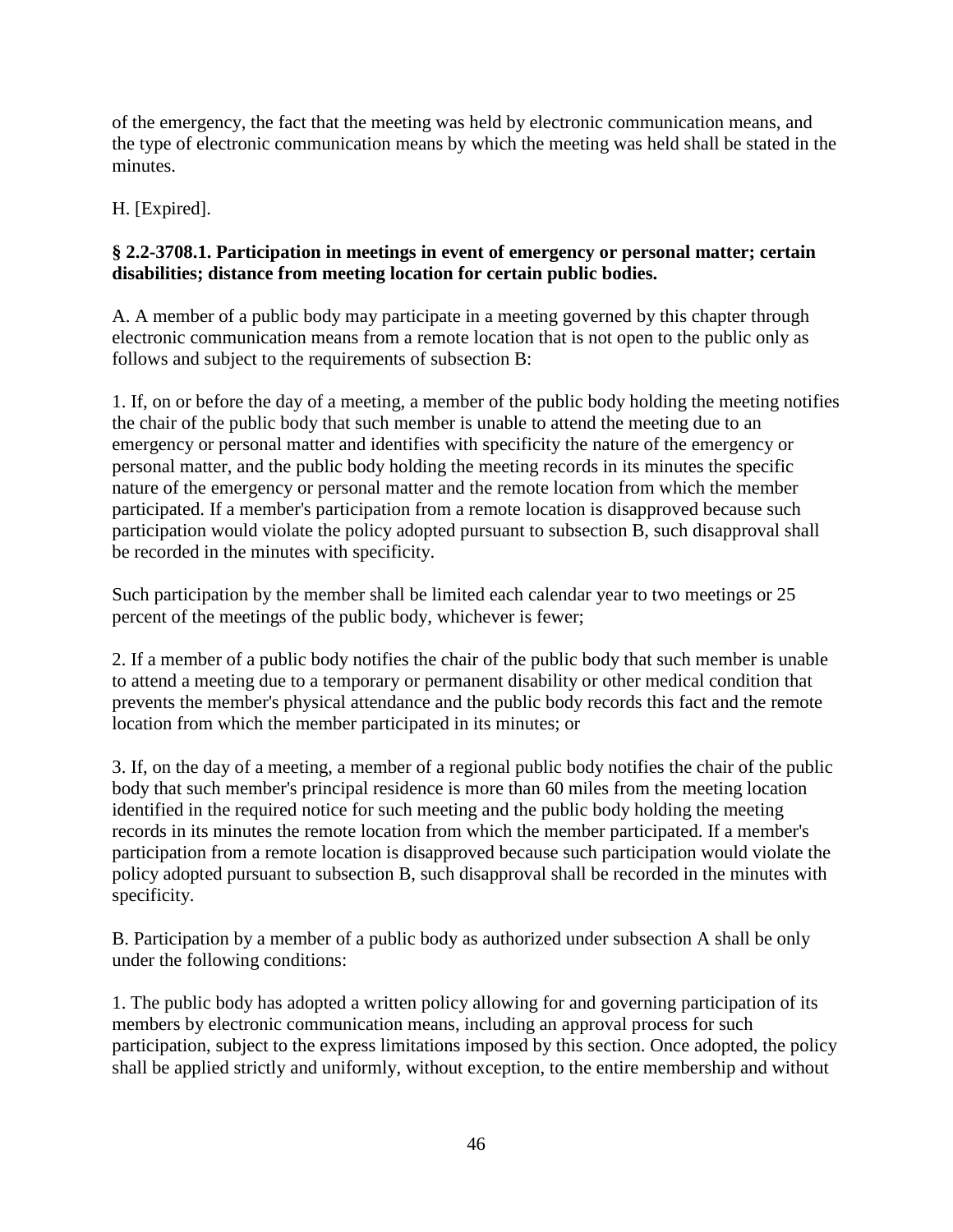regard to the identity of the member requesting remote participation or the matters that will be considered or voted on at the meeting;

2. A quorum of the public body is physically assembled at the primary or central meeting location; and

3. The public body makes arrangements for the voice of the remote participant to be heard by all persons at the primary or central meeting location.

# **§ 2.2-3709. Expired.**

Expired.

# **§ 2.2-3710. Transaction of public business other than by votes at meetings prohibited.**

A. Unless otherwise specifically provided by law, no vote of any kind of the membership, or any part thereof, of any public body shall be taken to authorize the transaction of any public business, other than a vote taken at a meeting conducted in accordance with the provisions of this chapter. No public body shall vote by secret or written ballot, and unless expressly provided by this chapter, no public body shall vote by telephone or other electronic communication means. B. Notwithstanding the foregoing, nothing contained herein shall be construed to prohibit (i) separately contacting the membership, or any part thereof, of any public body for the purpose of ascertaining a member's position with respect to the transaction of public business, whether such contact is done in person, by telephone or by electronic communication, provided the contact is done on a basis that does not constitute a meeting as defined in this chapter or (ii) the House of Delegates or the Senate of Virginia from adopting rules relating to the casting of votes by members of standing committees. Nothing in this subsection shall operate to exclude any public record from the provisions of this chapter.

# **§ 2.2-3711. Closed meetings authorized for certain limited purposes.**

A. Public bodies may hold closed meetings only for the following purposes:

1. Discussion, consideration, or interviews of prospective candidates for employment; assignment, appointment, promotion, performance, demotion, salaries, disciplining, or resignation of specific public officers, appointees, or employees of any public body; and evaluation of performance of departments or schools of public institutions of higher education where such evaluation will necessarily involve discussion of the performance of specific individuals. Any teacher shall be permitted to be present during a closed meeting in which there is a discussion or consideration of a disciplinary matter that involves the teacher and some student and the student involved in the matter is present, provided the teacher makes a written request to be present to the presiding officer of the appropriate board. Nothing in this subdivision, however, shall be construed to authorize a closed meeting by a local governing body or an elected school board to discuss compensation matters that affect the membership of such body or board collectively.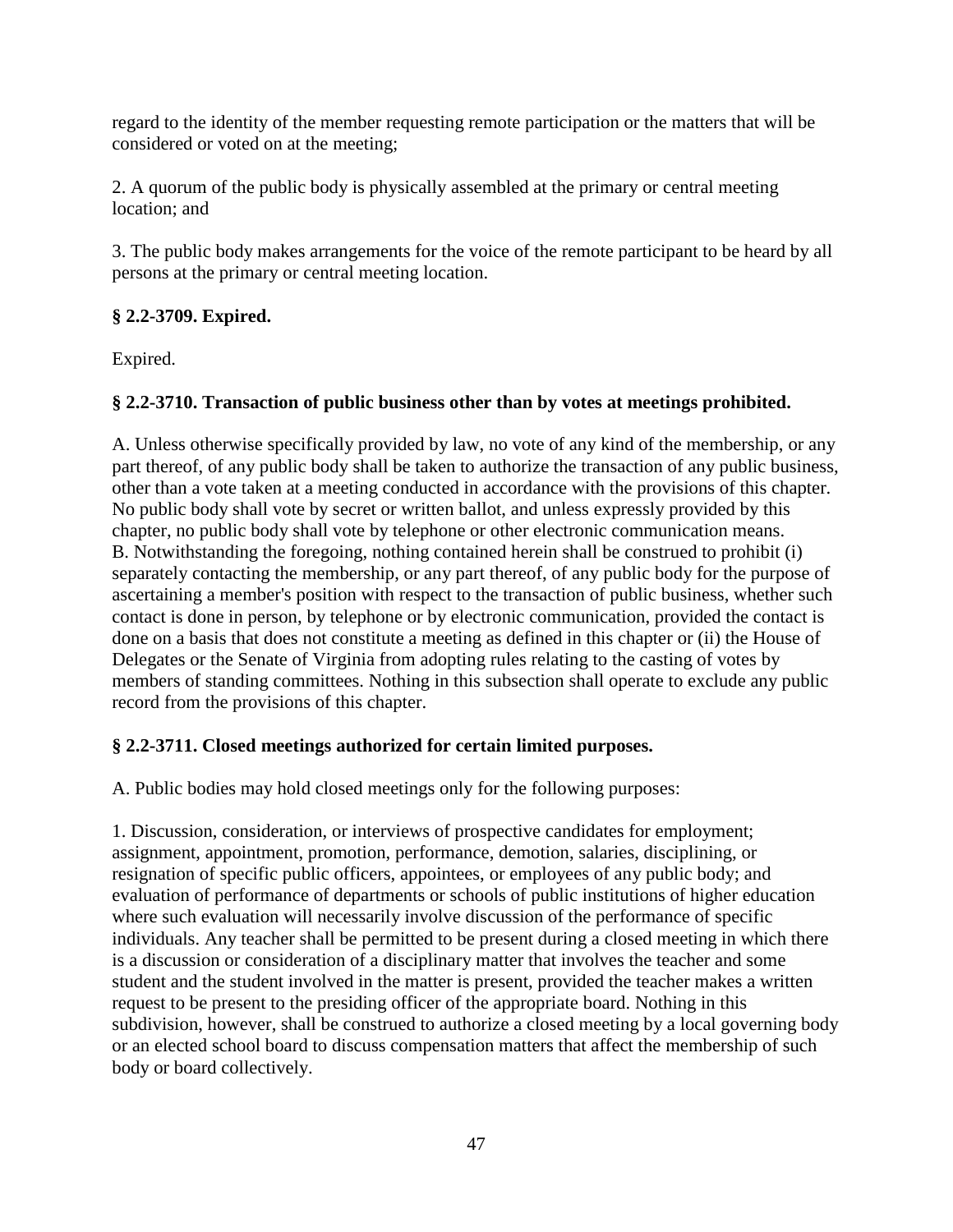2. Discussion or consideration of admission or disciplinary matters or any other matters that would involve the disclosure of information contained in a scholastic record concerning any student of any Virginia public institution of higher education or any state school system. However, any such student, legal counsel and, if the student is a minor, the student's parents or legal guardians shall be permitted to be present during the taking of testimony or presentation of evidence at a closed meeting, if such student, parents, or guardians so request in writing and such request is submitted to the presiding officer of the appropriate board.

3. Discussion or consideration of the acquisition of real property for a public purpose, or of the disposition of publicly held real property, where discussion in an open meeting would adversely affect the bargaining position or negotiating strategy of the public body.

4. The protection of the privacy of individuals in personal matters not related to public business.

5. Discussion concerning a prospective business or industry or the expansion of an existing business or industry where no previous announcement has been made of the business' or industry's interest in locating or expanding its facilities in the community.

6. Discussion or consideration of the investment of public funds where competition or bargaining is involved, where, if made public initially, the financial interest of the governmental unit would be adversely affected.

7. Consultation with legal counsel and briefings by staff members or consultants pertaining to actual or probable litigation, where such consultation or briefing in open meeting would adversely affect the negotiating or litigating posture of the public body; and consultation with legal counsel employed or retained by a public body regarding specific legal matters requiring the provision of legal advice by such counsel. For the purposes of this subdivision, "probable litigation" means litigation that has been specifically threatened or on which the public body or its legal counsel has a reasonable basis to believe will be commenced by or against a known party. Nothing in this subdivision shall be construed to permit the closure of a meeting merely because an attorney representing the public body is in attendance or is consulted on a matter.

8. In the case of boards of visitors of public institutions of higher education, discussion or consideration of matters relating to gifts, bequests and fund-raising activities, and grants and contracts for services or work to be performed by such institution. However, the terms and conditions of any such gifts, bequests, grants, and contracts made by a foreign government, a foreign legal entity, or a foreign person and accepted by a public institution of higher education in Virginia shall be subject to public disclosure upon written request to the appropriate board of visitors. For the purpose of this subdivision, (i) "foreign government" means any government other than the United States government or the government of a state or a political subdivision thereof; (ii) "foreign legal entity" means any legal entity created under the laws of the United States or of any state thereof if a majority of the ownership of the stock of such legal entity is owned by foreign governments or foreign persons or if a majority of the membership of any such entity is composed of foreign persons or foreign legal entities, or any legal entity created under the laws of a foreign government; and (iii) "foreign person" means any individual who is not a citizen or national of the United States or a trust territory or protectorate thereof.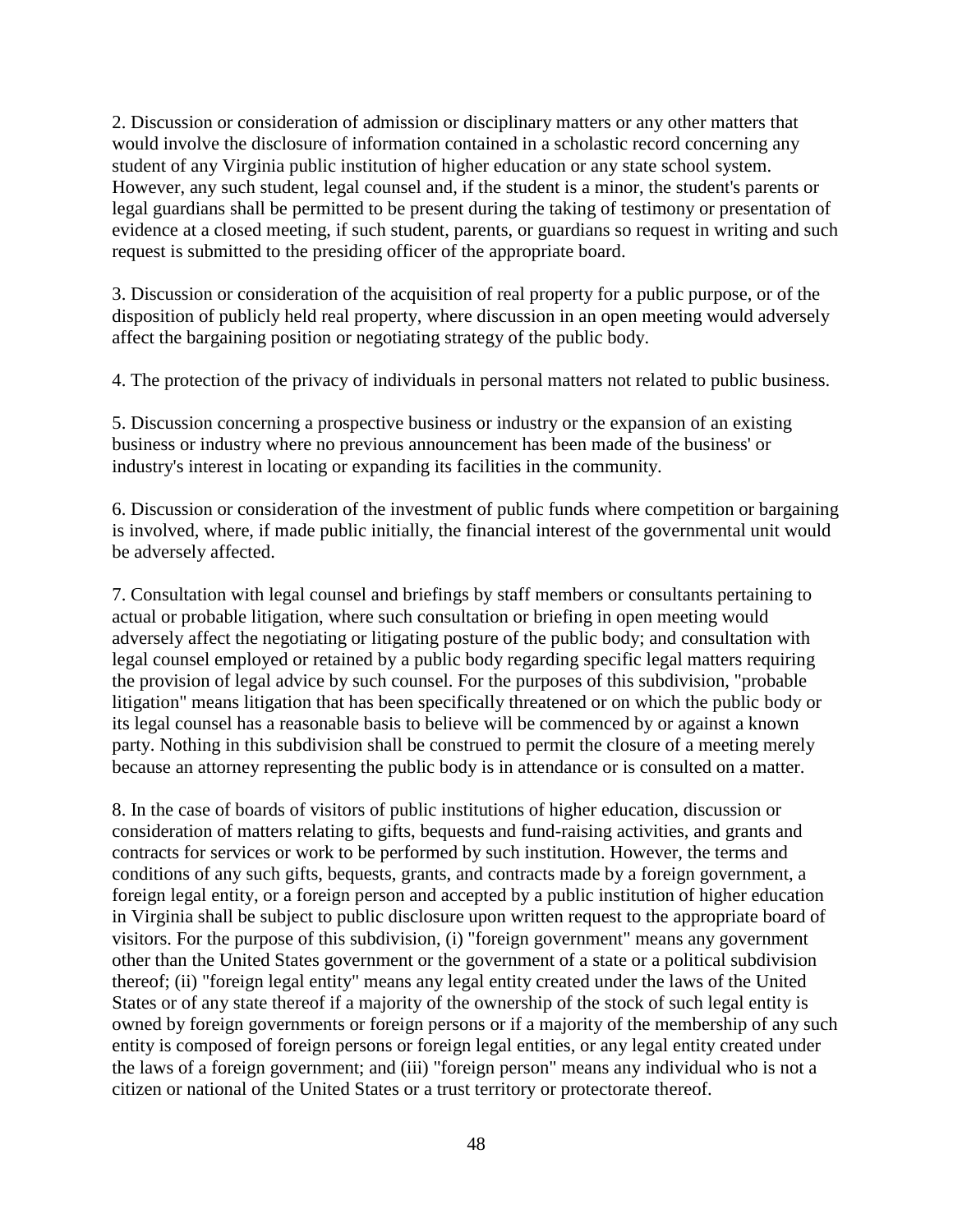9. In the case of the boards of trustees of the Virginia Museum of Fine Arts, the Virginia Museum of Natural History, the Jamestown-Yorktown Foundation, and The Science Museum of Virginia, discussion or consideration of matters relating to specific gifts, bequests, and grants.

10. Discussion or consideration of honorary degrees or special awards.

11. Discussion or consideration of tests, examinations, or other information excluded from this chapter pursuant to subdivision 4 of § [2.2-3705.1.](http://law.lis.virginia.gov/vacode/2.2-3705.1/)

12. Discussion, consideration, or review by the appropriate House or Senate committees of possible disciplinary action against a member arising out of the possible inadequacy of the disclosure statement filed by the member, provided the member may request in writing that the committee meeting not be conducted in a closed meeting.

13. Discussion of strategy with respect to the negotiation of a hazardous waste siting agreement or to consider the terms, conditions, and provisions of a hazardous waste siting agreement if the governing body in open meeting finds that an open meeting will have an adverse effect upon the negotiating position of the governing body or the establishment of the terms, conditions and provisions of the siting agreement, or both. All discussions with the applicant or its representatives may be conducted in a closed meeting.

14. Discussion by the Governor and any economic advisory board reviewing forecasts of economic activity and estimating general and nongeneral fund revenues.

15. Discussion or consideration of medical and mental health records excluded from this chapter pursuant to subdivision 1 of § [2.2-3705.5.](http://law.lis.virginia.gov/vacode/2.2-3705.5/)

16. Deliberations of the Virginia Lottery Board in a licensing appeal action conducted pursuant to subsection D of § [58.1-4007](http://law.lis.virginia.gov/vacode/58.1-4007/) regarding the denial or revocation of a license of a lottery sales agent; and discussion, consideration or review of Virginia Lottery matters related to proprietary lottery game information and studies or investigations exempted from disclosure under subdivision 6 of § [2.2-3705.3](http://law.lis.virginia.gov/vacode/2.2-3705.3/) and subdivision 11 of § [2.2-3705.7.](http://law.lis.virginia.gov/vacode/2.2-3705.7/)

17. Those portions of meetings by local government crime commissions where the identity of, or information tending to identify, individuals providing information about crimes or criminal activities under a promise of anonymity is discussed or disclosed.

18. Those portions of meetings in which the Board of Corrections discusses or discloses the identity of, or information tending to identify, any prisoner who (i) provides information about crimes or criminal activities, (ii) renders assistance in preventing the escape of another prisoner or in the apprehension of an escaped prisoner, or (iii) voluntarily or at the instance of a prison official renders other extraordinary services, the disclosure of which is likely to jeopardize the prisoner's life or safety.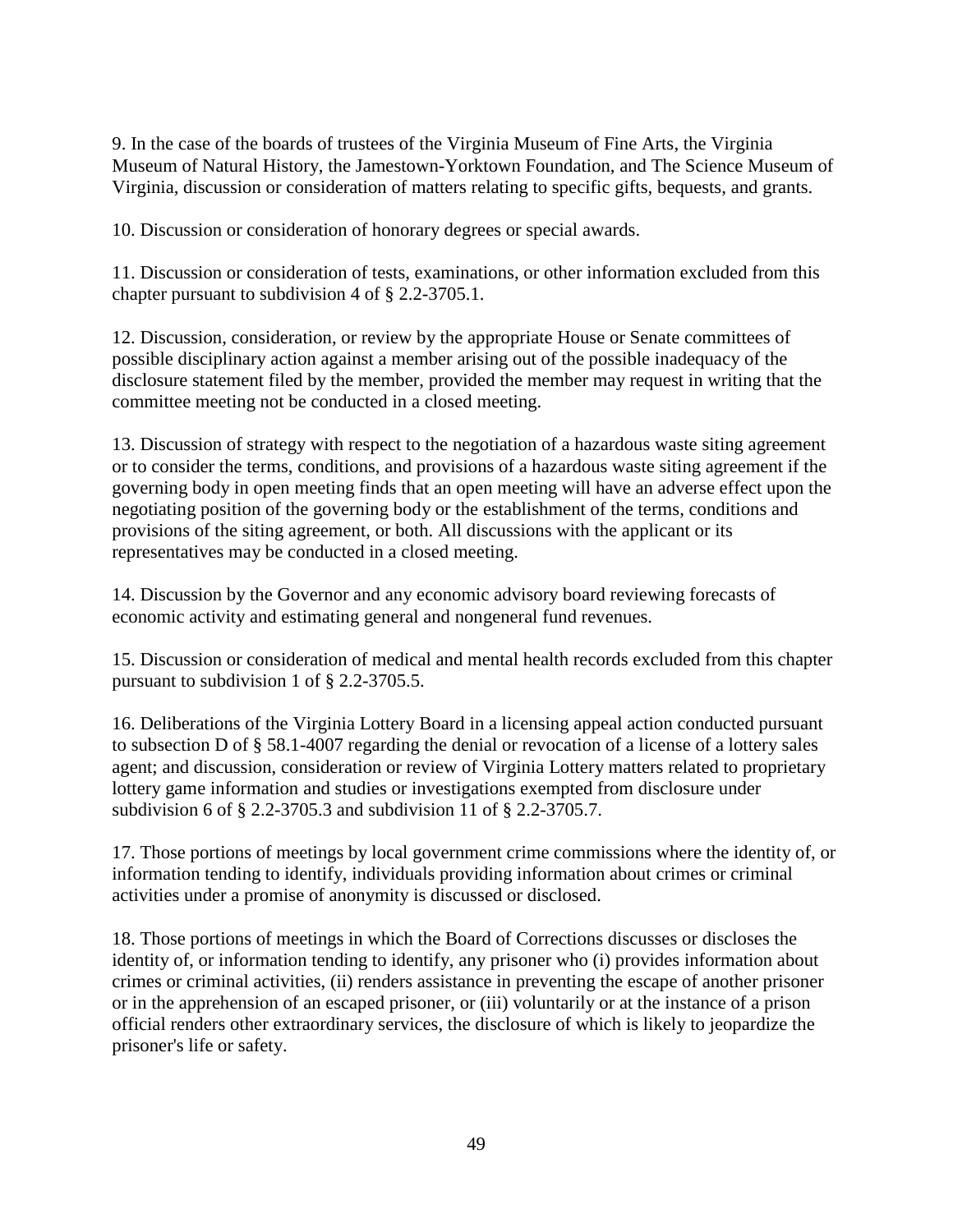19. Discussion of plans to protect public safety as it relates to terrorist activity or specific cybersecurity threats or vulnerabilities and briefings by staff members, legal counsel, or lawenforcement or emergency service officials concerning actions taken to respond to such matters or a related threat to public safety; discussion of information excluded from this chapter pursuant to subdivision 3 or 4 of § [2.2-3705.2,](http://law.lis.virginia.gov/vacode/2.2-3705.2/) where discussion in an open meeting would jeopardize the safety of any person or the security of any facility, building, structure, information technology system, or software program; or discussion of reports or plans related to the security of any governmental facility, building or structure, or the safety of persons using such facility, building or structure.

20. (Effective until October 1, 2016) Discussion by the Board of the Virginia Retirement System, acting pursuant to § [51.1-124.30,](http://law.lis.virginia.gov/vacode/51.1-124.30/) or of any local retirement system, acting pursuant to § [51.1-](http://law.lis.virginia.gov/vacode/51.1-803/) [803,](http://law.lis.virginia.gov/vacode/51.1-803/) or of the Rector and Visitors of the University of Virginia, acting pursuant to § [23-76.1,](http://law.lis.virginia.gov/vacode/23-76.1/) or by the Board of the Virginia College Savings Plan, acting pursuant to § [23-38.80,](http://law.lis.virginia.gov/vacode/23-38.80/) regarding the acquisition, holding or disposition of a security or other ownership interest in an entity, where such security or ownership interest is not traded on a governmentally regulated securities exchange, to the extent that such discussion (i) concerns confidential analyses prepared for the Rector and Visitors of the University of Virginia, prepared by the retirement system or by the Virginia College Savings Plan or provided to the retirement system or the Virginia College Savings Plan under a promise of confidentiality, of the future value of such ownership interest or the future financial performance of the entity, and (ii) would have an adverse effect on the value of the investment to be acquired, held or disposed of by the retirement system, the Rector and Visitors of the University of Virginia, or the Virginia College Savings Plan. Nothing in this subdivision shall be construed to prevent the disclosure of information relating to the identity of any investment held, the amount invested or the present value of such investment.

20. (Effective October 1, 2016) Discussion by the Board of the Virginia Retirement System, acting pursuant to [§51.1-124.30,](http://law.lis.virginia.gov/vacode/51.1-124.30/) or of any local retirement system, acting pursuant to § [51.1-803,](http://law.lis.virginia.gov/vacode/51.1-803/) or of the Rector and Visitors of the University of Virginia, acting pursuant to § [23.1-2210,](http://law.lis.virginia.gov/vacode/23.1-2210/) or by the Board of the Virginia College Savings Plan, acting pursuant to § [23.1-706,](http://law.lis.virginia.gov/vacode/23.1-706/) regarding the acquisition, holding or disposition of a security or other ownership interest in an entity, where such security or ownership interest is not traded on a governmentally regulated securities exchange, to the extent that such discussion (i) concerns confidential analyses prepared for the Rector and Visitors of the University of Virginia, prepared by the retirement system or by the Virginia College Savings Plan or provided to the retirement system or the Virginia College Savings Plan under a promise of confidentiality, of the future value of such ownership interest or the future financial performance of the entity, and (ii) would have an adverse effect on the value of the investment to be acquired, held or disposed of by the retirement system, the Rector and Visitors of the University of Virginia, or the Virginia College Savings Plan. Nothing in this subdivision shall be construed to prevent the disclosure of information relating to the identity of any investment held, the amount invested or the present value of such investment.

21. Those portions of meetings in which individual child death cases are discussed by the State Child Fatality Review team established pursuant to § [32.1-283.1,](http://law.lis.virginia.gov/vacode/32.1-283.1/) those portions of meetings in which individual child death cases are discussed by a regional or local child fatality review team established pursuant to § [32.1-283.2,](http://law.lis.virginia.gov/vacode/32.1-283.2/) those portions of meetings in which individual death cases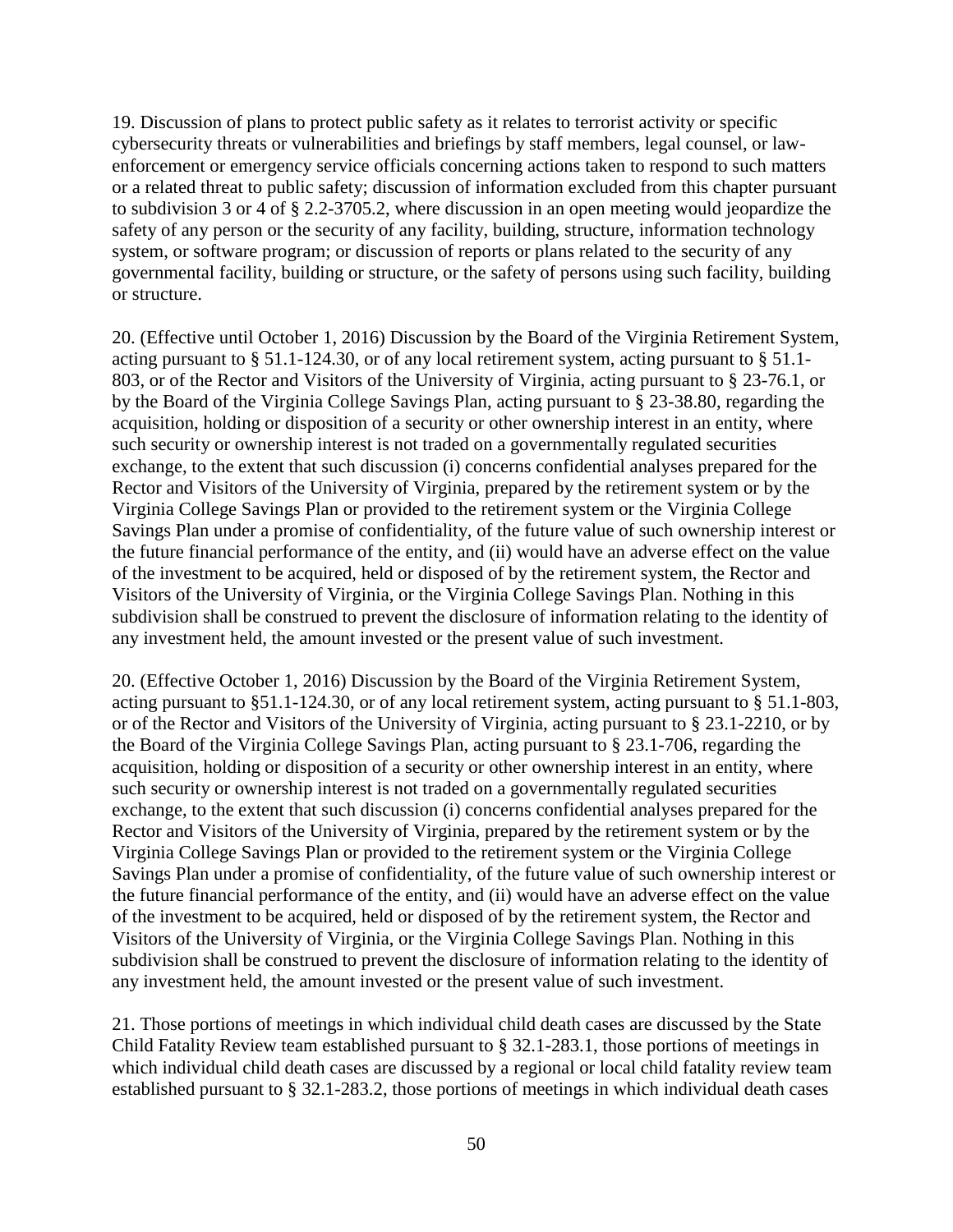are discussed by family violence fatality review teams established pursuant to § [32.1-283.3,](http://law.lis.virginia.gov/vacode/32.1-283.3/) those portions of meetings in which individual adult death cases are discussed by the state Adult Fatality Review Team established pursuant to § [32.1-283.5,](http://law.lis.virginia.gov/vacode/32.1-283.5/) and those portions of meetings in which individual adult death cases are discussed by a local or regional adult fatality review team established pursuant to § [32.1-283.6.](http://law.lis.virginia.gov/vacode/32.1-283.6/)

22. Those portions of meetings of the University of Virginia Board of Visitors or the Eastern Virginia Medical School Board of Visitors, as the case may be, and those portions of meetings of any persons to whom management responsibilities for the University of Virginia Medical Center or Eastern Virginia Medical School, as the case may be, have been delegated, in which there is discussed proprietary, business-related information pertaining to the operations of the University of Virginia Medical Center or Eastern Virginia Medical School, as the case may be, including business development or marketing strategies and activities with existing or future joint venturers, partners, or other parties with whom the University of Virginia Medical Center or Eastern Virginia Medical School, as the case may be, has formed, or forms, any arrangement for the delivery of health care, if disclosure of such information would adversely affect the competitive position of the Medical Center or Eastern Virginia Medical School, as the case may be.

23. In the case of the Virginia Commonwealth University Health System Authority, discussion or consideration of any of the following: the acquisition or disposition of real or personal property where disclosure would adversely affect the bargaining position or negotiating strategy of the Authority; operational plans that could affect the value of such property, real or personal, owned or desirable for ownership by the Authority; matters relating to gifts, bequests and fundraising activities; grants and contracts for services or work to be performed by the Authority; marketing or operational strategies where disclosure of such strategies would adversely affect the competitive position of the Authority; members of its medical and teaching staffs and qualifications for appointments thereto; and qualifications or evaluations of other employees. This exclusion shall also apply when the foregoing discussions occur at a meeting of the Virginia Commonwealth University Board of Visitors.

24. Those portions of the meetings of the Health Practitioners' Monitoring Program Committee within the Department of Health Professions to the extent such discussions identify any practitioner who may be, or who actually is, impaired pursuant to Chapter 25.1 (§ [54.1-2515](http://law.lis.virginia.gov/vacode/54.1-2515/) et seq.) of Title 54.1.

25. (Effective until October 1, 2016) Meetings or portions of meetings of the Board of the Virginia College Savings Plan wherein personal information, as defined in § [2.2-3801,](http://law.lis.virginia.gov/vacode/2.2-3801/) which has been provided to the Board or its employees by or on behalf of individuals who have requested information about, applied for, or entered into prepaid tuition contracts or savings trust account agreements pursuant to Chapter 4.9 (§ [23-38.75](http://law.lis.virginia.gov/vacode/23-38.75/) et seq.) of Title 23 is discussed.

25. (Effective October 1, 2016) Meetings or portions of meetings of the Board of the Virginia College Savings Plan wherein personal information, as defined in § [2.2-3801,](http://law.lis.virginia.gov/vacode/2.2-3801/) which has been provided to the Board or its employees by or on behalf of individuals who have requested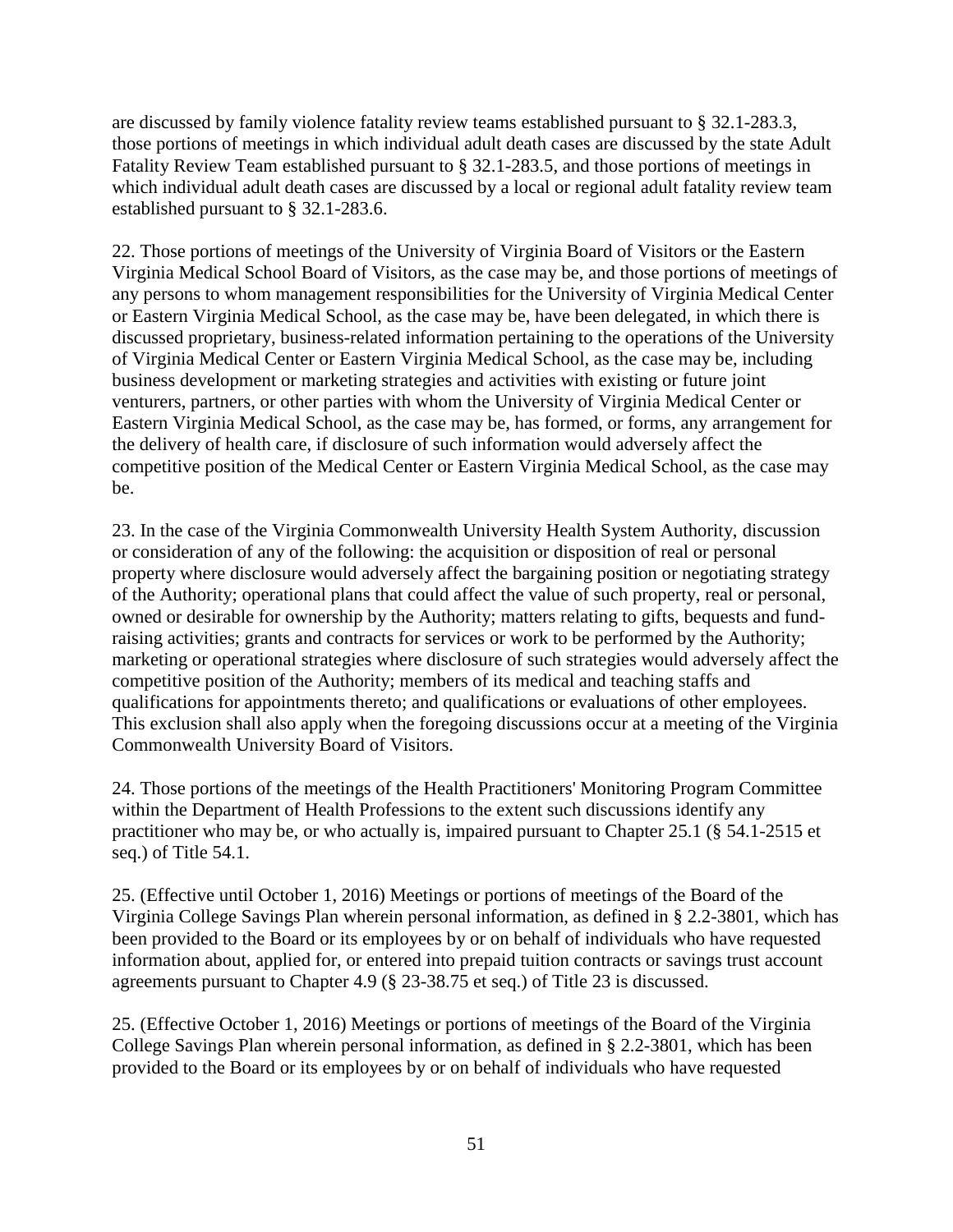information about, applied for, or entered into prepaid tuition contracts or savings trust account agreements pursuant to Chapter 7 (§ [23.1-700](http://law.lis.virginia.gov/vacode/23.1-700/) et seq.) of Title 23.1 is discussed.

26. Discussion or consideration, by the Wireless Carrier E-911 Cost Recovery Subcommittee created pursuant to § [56-484.15,](http://law.lis.virginia.gov/vacode/56-484.15/) of trade secrets, as defined in the Uniform Trade Secrets Act (§ [59.1-336](http://law.lis.virginia.gov/vacode/59.1-336/) et seq.), submitted by CMRS providers as defined in § [56-484.12,](http://law.lis.virginia.gov/vacode/56-484.12/) related to the provision of wireless E-911 service.

27. Those portions of disciplinary proceedings by any regulatory board within the Department of Professional and Occupational Regulation, Department of Health Professions, or the Board of Accountancy conducted pursuant to § [2.2-4019](http://law.lis.virginia.gov/vacode/2.2-4019/) or [2.2-4020](http://law.lis.virginia.gov/vacode/2.2-4020/) during which the board deliberates to reach a decision or meetings of health regulatory boards or conference committees of such boards to consider settlement proposals in pending disciplinary actions or modifications to previously issued board orders as requested by either of the parties.

28. Discussion or consideration of information excluded from this chapter pursuant to subdivision 11 of § [2.2-3705.6](http://law.lis.virginia.gov/vacode/2.2-3705.6/) by a responsible public entity or an affected locality or public entity, as those terms are defined in § [33.2-1800,](http://law.lis.virginia.gov/vacode/33.2-1800/) or any independent review panel appointed to review information and advise the responsible public entity concerning such records.

29. Discussion of the award of a public contract involving the expenditure of public funds, including interviews of bidders or offerors, and discussion of the terms or scope of such contract, where discussion in an open session would adversely affect the bargaining position or negotiating strategy of the public body.

30. Discussion or consideration of grant or loan application information excluded from this chapter pursuant to subdivision 17 of § [2.2-3705.6](http://law.lis.virginia.gov/vacode/2.2-3705.6/) by (i) the Commonwealth Health Research Board or (ii) the Innovation and Entrepreneurship Investment Authority or the Research and Technology Investment Advisory Committee appointed to advise the Innovation and Entrepreneurship Investment Authority.

31. Discussion or consideration by the Commitment Review Committee of information excluded from this chapter pursuant to subdivision 8 of § [2.2-3705.2](http://law.lis.virginia.gov/vacode/2.2-3705.2/) relating to individuals subject to commitment as sexually violent predators under Chapter 9 (§ [37.2-900](http://law.lis.virginia.gov/vacode/37.2-900/) et seq.) of Title 37.2.

32. [Expired.]

33. Discussion or consideration of confidential proprietary information and trade secrets excluded from this chapter pursuant to subdivision 18 of § [2.2-3705.6.](http://law.lis.virginia.gov/vacode/2.2-3705.6/) However, the exemption provided by this subdivision shall not apply to any authority created pursuant to the BVU Authority Act (§ [15.2-7200](http://law.lis.virginia.gov/vacode/15.2-7200/) et seq.).

34. Discussion or consideration by a local authority created in accordance with the Virginia Wireless Service Authorities Act (§ [15.2-5431.1](http://law.lis.virginia.gov/vacode/15.2-5431.1/) et seq.) of confidential proprietary information and trade secrets excluded from this chapter pursuant to subdivision 19 of § [2.2-3705.6.](http://law.lis.virginia.gov/vacode/2.2-3705.6/)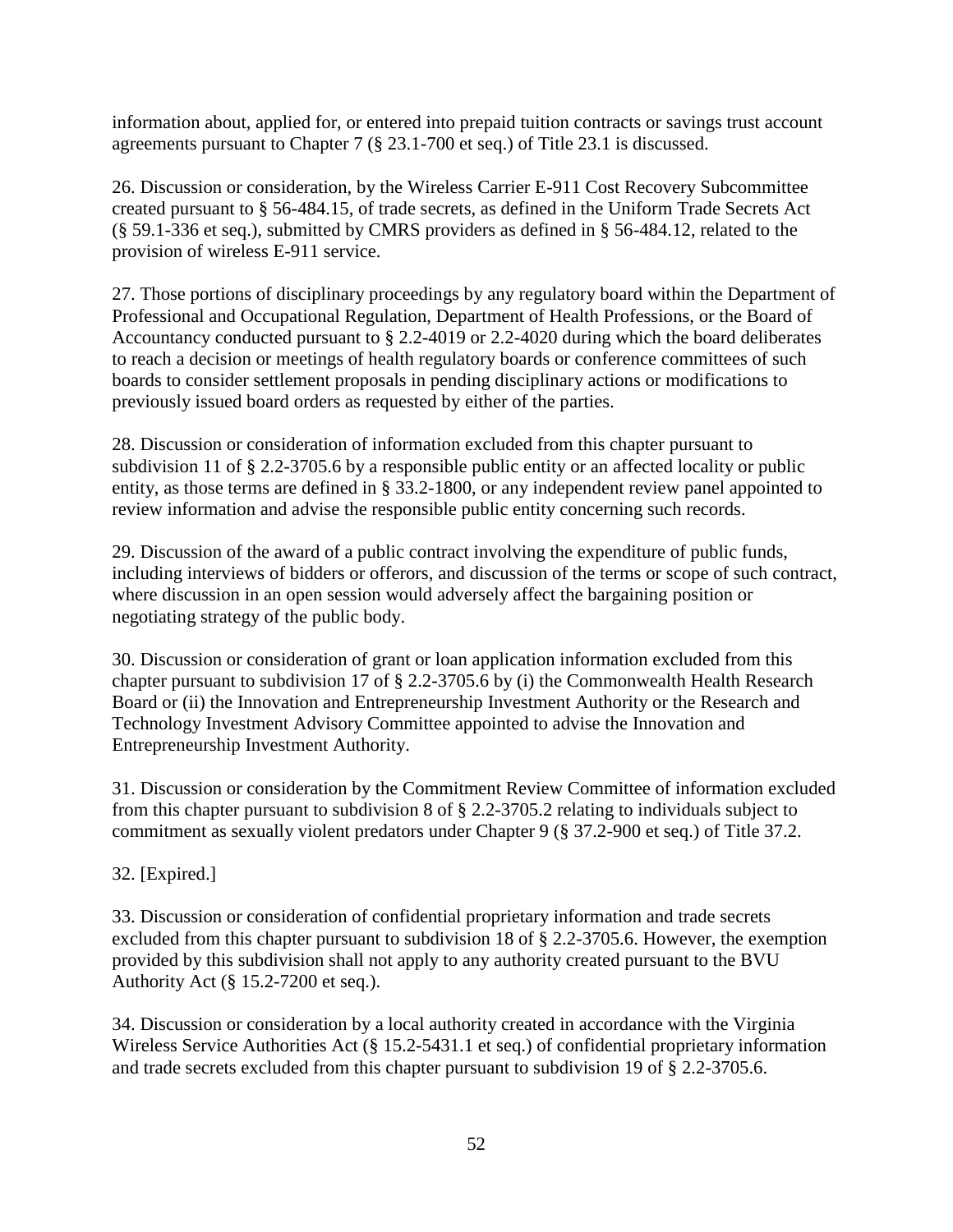35. Discussion or consideration by the State Board of Elections or local electoral boards of voting security matters made confidential pursuant to § [24.2-625.1.](http://law.lis.virginia.gov/vacode/24.2-625.1/)

36. Discussion or consideration by the Forensic Science Board or the Scientific Advisory Committee created pursuant to Article 2 (§ [9.1-1109](http://law.lis.virginia.gov/vacode/9.1-1109/) et seq.) of Chapter 11 of Title 9.1 of records excluded from this chapter pursuant to subdivision A 2 a of § [2.2-3706.](http://law.lis.virginia.gov/vacode/2.2-3706/)

37. Discussion or consideration by the Brown v. Board of Education Scholarship Program Awards Committee of information or confidential matters excluded from this chapter pursuant to subdivision 3 of § [2.2-3705.4,](http://law.lis.virginia.gov/vacode/2.2-3705.4/) and meetings of the Committee to deliberate concerning the annual maximum scholarship award, review and consider scholarship applications and requests for scholarship award renewal, and cancel, rescind, or recover scholarship awards.

38. Discussion or consideration by the Virginia Port Authority of information excluded from this chapter pursuant to subdivision 1 of § [2.2-3705.6.](http://law.lis.virginia.gov/vacode/2.2-3705.6/)

39. (Effective until October 1, 2016) Discussion or consideration by the Board of Trustees of the Virginia Retirement System acting pursuant to § [51.1-124.30,](http://law.lis.virginia.gov/vacode/51.1-124.30/) by the Investment Advisory Committee appointed pursuant to § [51.1-124.26,](http://law.lis.virginia.gov/vacode/51.1-124.26/) by any local retirement system, acting pursuant to § [51.1-803,](http://law.lis.virginia.gov/vacode/51.1-803/) by the Board of the Virginia College Savings Plan acting pursuant to § [23-38.80,](http://law.lis.virginia.gov/vacode/23-38.80/) or by the Virginia College Savings Plan's Investment Advisory Committee appointed pursuant to § [23-38.79:1](http://law.lis.virginia.gov/vacode/23-38.79:1/) of information excluded from this chapter pursuant to subdivision 25 of § [2.2-](http://law.lis.virginia.gov/vacode/2.2-3705.7/) [3705.7.](http://law.lis.virginia.gov/vacode/2.2-3705.7/)

39. (Effective October 1, 2016) Discussion or consideration by the Board of Trustees of the Virginia Retirement System acting pursuant to § [51.1-124.30,](http://law.lis.virginia.gov/vacode/51.1-124.30/) by the Investment Advisory Committee appointed pursuant to § [51.1-124.26,](http://law.lis.virginia.gov/vacode/51.1-124.26/) by any local retirement system, acting pursuant to § [51.1-803,](http://law.lis.virginia.gov/vacode/51.1-803/) by the Board of the Virginia College Savings Plan acting pursuant to § [23.1-706,](http://law.lis.virginia.gov/vacode/23.1-706/) or by the Virginia College Savings Plan's Investment Advisory Committee appointed pursuant to § [23.1-702](http://law.lis.virginia.gov/vacode/23.1-702/) of information excluded from this chapter pursuant to subdivision 25 of § [2.2-3705.7.](http://law.lis.virginia.gov/vacode/2.2-3705.7/)

40. Discussion or consideration of information excluded from this chapter pursuant to subdivision 3 of § [2.2-3705.6.](http://law.lis.virginia.gov/vacode/2.2-3705.6/)

41. Discussion or consideration by the Board of Education of information relating to the denial, suspension, or revocation of teacher licenses excluded from this chapter pursuant to subdivision 12 of § [2.2-3705.3.](http://law.lis.virginia.gov/vacode/2.2-3705.3/)

42. Those portions of meetings of the Virginia Military Advisory Council or any commission created by executive order for the purpose of studying and making recommendations regarding preventing closure or realignment of federal military and national security installations and facilities located in Virginia and relocation of such facilities to Virginia, or a local or regional military affairs organization appointed by a local governing body, during which there is discussion of information excluded from this chapter pursuant to subdivision 11 of § [2.2-3705.2.](http://law.lis.virginia.gov/vacode/2.2-3705.2/)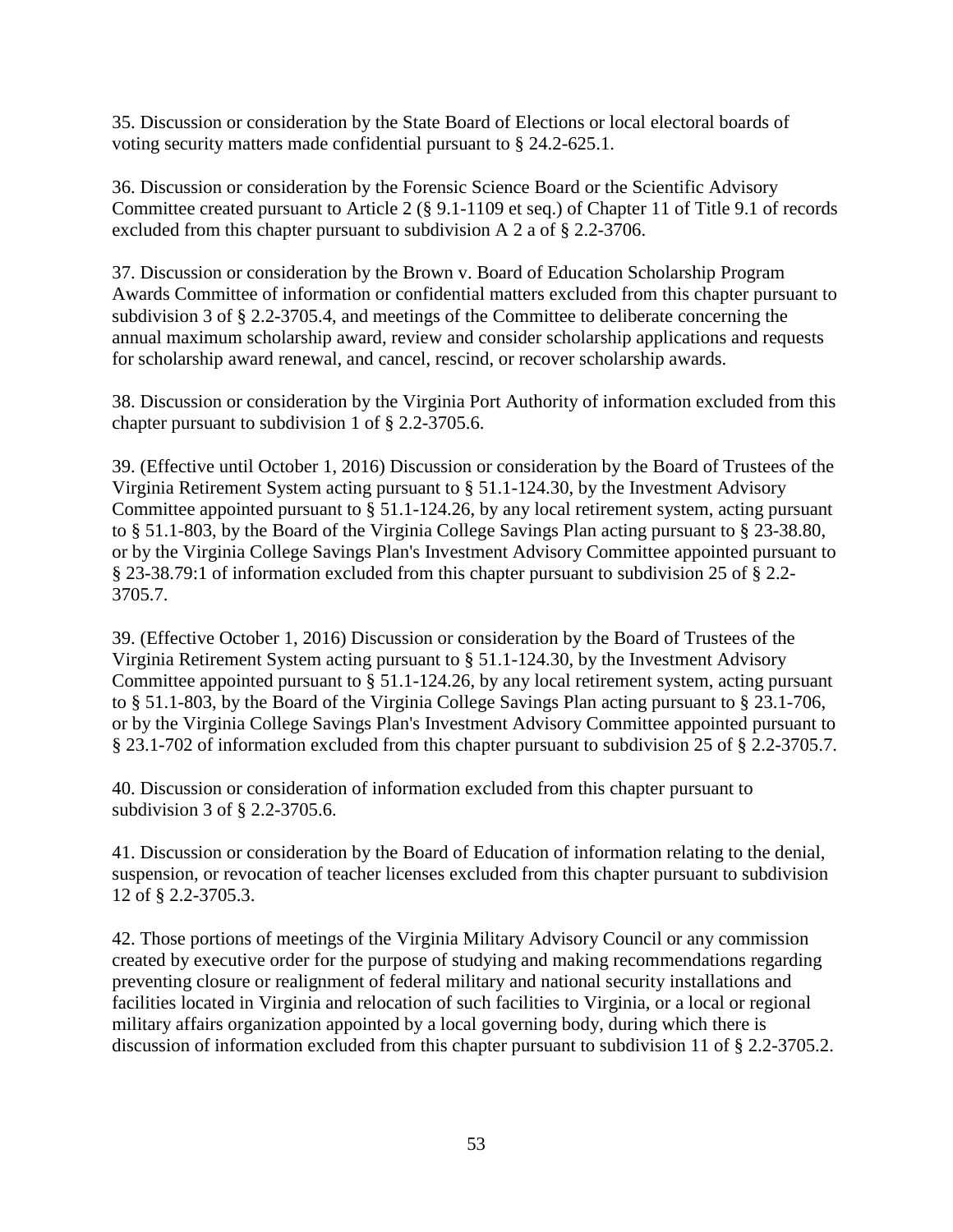43. Discussion or consideration by the Board of Trustees of theVeterans Services Foundation of information excluded from this chapter pursuant to subdivision 29 of § [2.2-3705.7.](http://law.lis.virginia.gov/vacode/2.2-3705.7/)

44. Discussion or consideration by the Virginia Tobacco Region Revitalization Commission of information excluded from this chapter pursuant to subdivision 23 of § [2.2-3705.6.](http://law.lis.virginia.gov/vacode/2.2-3705.6/)

45. Discussion or consideration by the board of directors of the Commercial Space Flight Authority of information excluded from this chapter pursuant to subdivision 24 of § [2.2-3705.6.](http://law.lis.virginia.gov/vacode/2.2-3705.6/)

46. Discussion or consideration of personal and proprietary information that are excluded from the provisions of this chapter pursuant to (i) subdivision 25 of § [2.2-3705.6](http://law.lis.virginia.gov/vacode/2.2-3705.6/) or (ii) subsection E of § [10.1-104.7.](http://law.lis.virginia.gov/vacode/10.1-104.7/) This exclusion shall not apply to the discussion or consideration of records that contain information that has been certified for release by the person who is the subject of the information or transformed into a statistical or aggregate form that does not allow identification of the person who supplied, or is the subject of, the information.

47. (Effective July 1, 2016) Discussion or consideration by the Board of Directors of the Virginia Alcoholic Beverage Control Authority of information excluded from this chapter pursuant to subdivision 1 of § [2.2-3705.3o](http://law.lis.virginia.gov/vacode/2.2-3705.3/)r subdivision 34 of § [2.2-3705.7.](http://law.lis.virginia.gov/vacode/2.2-3705.7/)

48. (Effective until October 1, 2016) Discussion or consideration of grant or loan application records excluded from this chapter pursuant to subdivision 28 of § [2.2-3705.6](http://law.lis.virginia.gov/vacode/2.2-3705.6/) related to the submission of an application for an award from the Virginia Research Investment Fund pursuant to Chapter 28 (§ [23-304](http://law.lis.virginia.gov/vacode/23-304/) et seq.) of Title 23.

48. (Effective October 1, 2016) Discussion or consideration of grant or loan application records excluded from this chapter pursuant to subdivision 28 of § [2.2-3705.6](http://law.lis.virginia.gov/vacode/2.2-3705.6/) related to the submission of an application for an award from the Virginia Research Investment Fund pursuant to Article 8 (§ [23.1-3130](http://law.lis.virginia.gov/vacode/23.1-3130/) et seq.) of Chapter 31 of Title 23.1.

49. Discussion or development of grant proposals by a regional council established pursuant to Article 26 (§ [2.2-2484](http://law.lis.virginia.gov/vacode/2.2-2484/) et seq.) of Chapter 24 to be submitted for consideration to the Virginia Growth and Opportunity Board.

B. No resolution, ordinance, rule, contract, regulation or motion adopted, passed or agreed to in a closed meeting shall become effective unless the public body, following the meeting, reconvenes in open meeting and takes a vote of the membership on such resolution, ordinance, rule, contract, regulation, or motion that shall have its substance reasonably identified in the open meeting.

C. Public officers improperly selected due to the failure of the public body to comply with the other provisions of this section shall be de facto officers and, as such, their official actions are valid until they obtain notice of the legal defect in their election.

D. Nothing in this section shall be construed to prevent the holding of conferences between two or more public bodies, or their representatives, but these conferences shall be subject to the same procedures for holding closed meetings as are applicable to any other public body.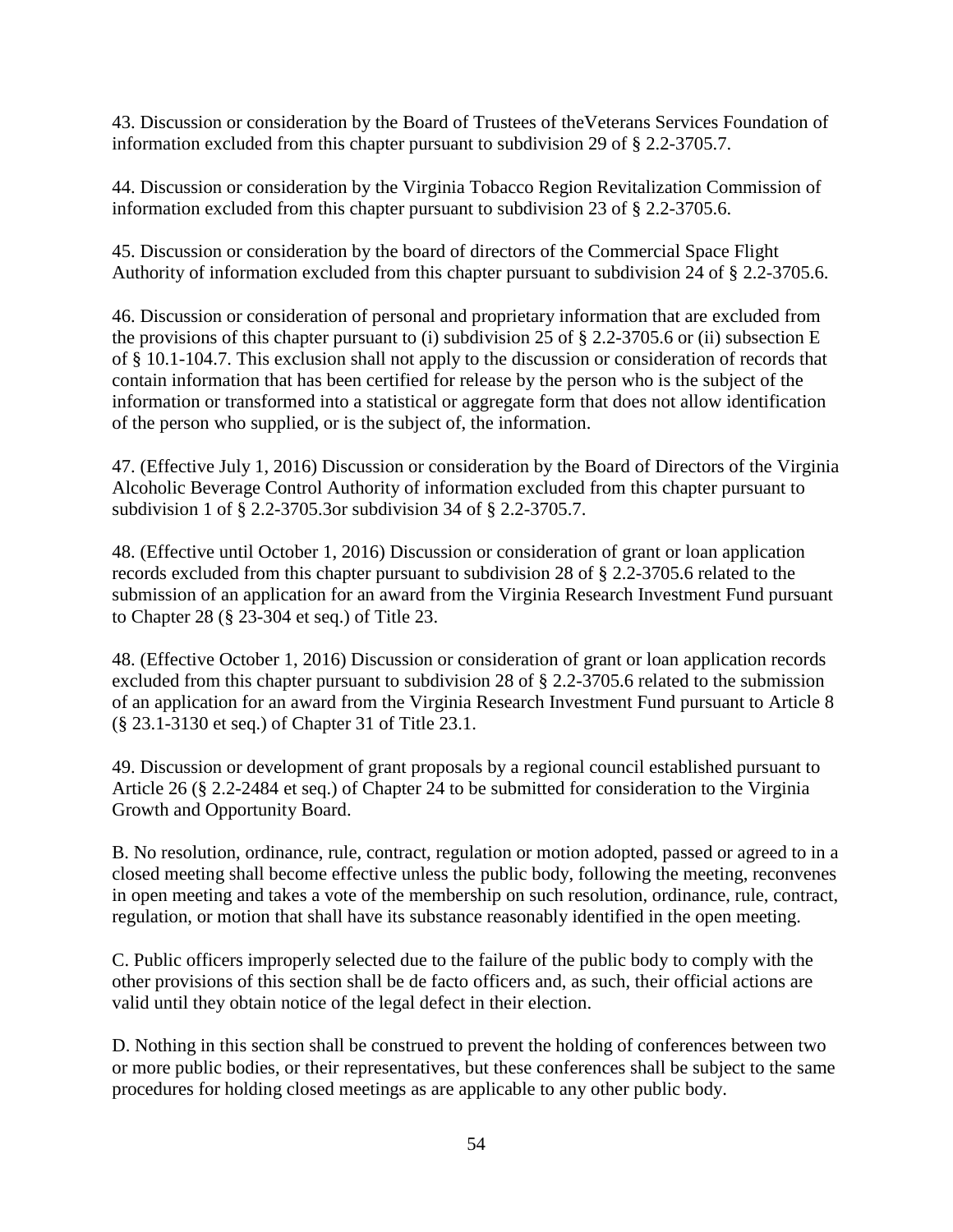E. This section shall not be construed to (i) require the disclosure of any contract between the Department of Health Professions and an impaired practitioner entered into pursuant to Chapter 25.1 (§ [54.1-2515](http://law.lis.virginia.gov/vacode/54.1-2515/) et seq.) of Title 54.1 or (ii) require the board of directors of any authority created pursuant to the Industrial Development and Revenue Bond Act (§ [15.2-4900](http://law.lis.virginia.gov/vacode/15.2-4900/) et seq.), or any public body empowered to issue industrial revenue bonds by general or special law, to identify a business or industry to which subdivision A 5 applies. However, such business or industry shall be identified as a matter of public record at least 30 days prior to the actual date of the board's authorization of the sale or issuance of such bonds.

#### **§ 2.2-3712. Closed meetings procedures; certification of proceedings.**

A. No closed meeting shall be held unless the public body proposing to convene such meeting has taken an affirmative recorded vote in an open meeting approving a motion that (i) identifies the subject matter, (ii) states the purpose of the meeting and (iii) makes specific reference to the applicable exemption from open meeting requirements provided in § [2.2-3707](http://law.lis.virginia.gov/vacode/2.2-3707/) or subsection A of § [2.2-3711.](http://law.lis.virginia.gov/vacode/2.2-3711/) The matters contained in such motion shall be set forth in detail in the minutes of the open meeting. A general reference to the provisions of this chapter, the authorized exemptions from open meeting requirements, or the subject matter of the closed meeting shall not be sufficient to satisfy the requirements for holding a closed meeting.

B. The notice provisions of this chapter shall not apply to closed meetings of any public body held solely for the purpose of interviewing candidates for the position of chief administrative officer. Prior to any such closed meeting for the purpose of interviewing candidates, the public body shall announce in an open meeting that such closed meeting shall be held at a disclosed or undisclosed location within 15 days thereafter.

C. The public body holding a closed meeting shall restrict its discussion during the closed meeting only to those matters specifically exempted from the provisions of this chapter and identified in the motion required by subsection A.

D. At the conclusion of any closed meeting, the public body holding such meeting shall immediately reconvene in an open meeting and shall take a roll call or other recorded vote to be included in the minutes of that body, certifying that to the best of each member's knowledge (i) only public business matters lawfully exempted from open meeting requirements under this chapter and (ii) only such public business matters as were identified in the motion by which the closed meeting was convened were heard, discussed or considered in the meeting by the public body. Any member of the public body who believes that there was a departure from the requirements of clauses (i) and (ii), shall so state prior to the vote, indicating the substance of the departure that, in his judgment, has taken place. The statement shall be recorded in the minutes of the public body.

E. Failure of the certification required by subsection D to receive the affirmative vote of a majority of the members of the public body present during a meeting shall not affect the validity or confidentiality of such meeting with respect to matters considered therein in compliance with the provisions of this chapter. The recorded vote and any statement made in connection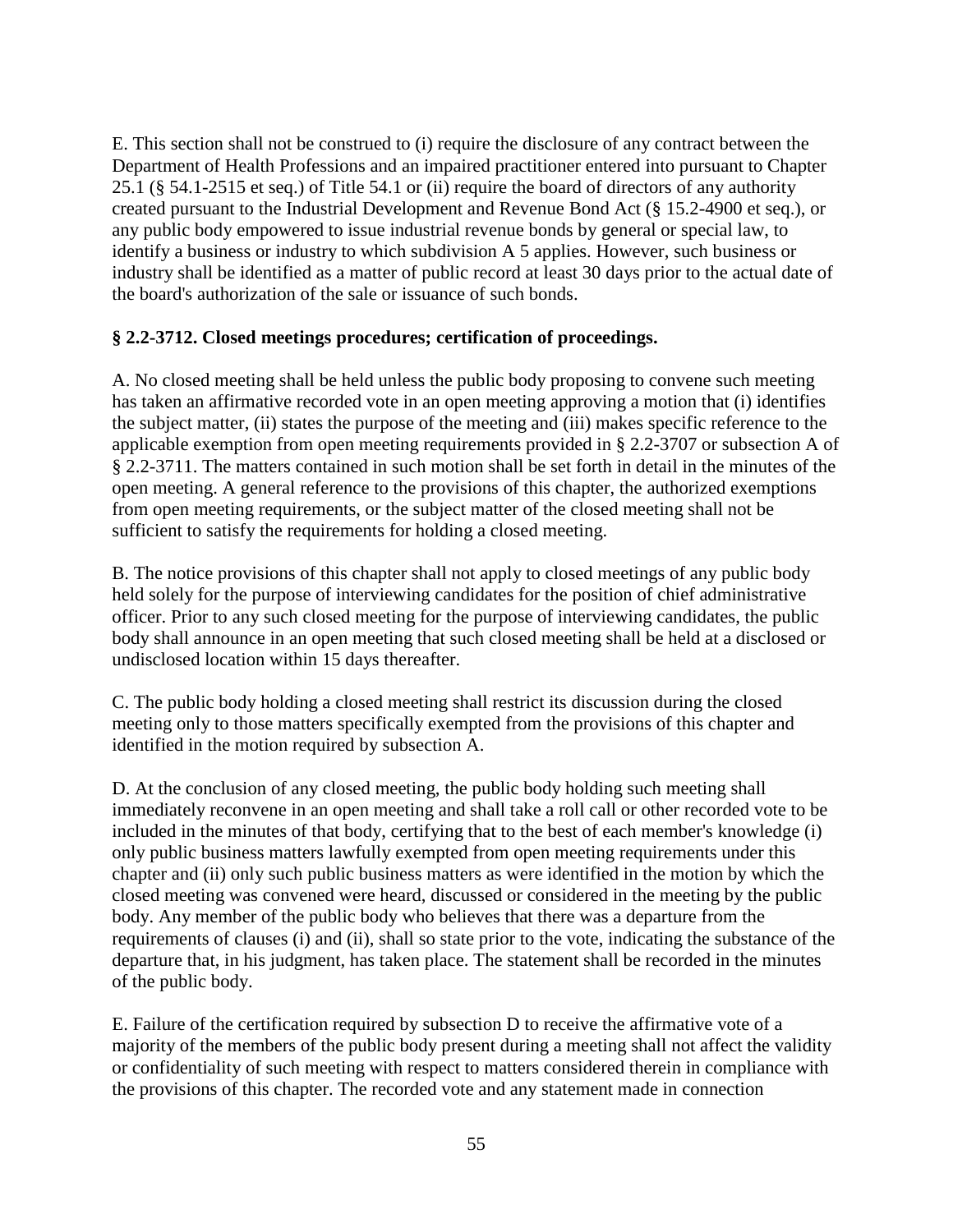therewith, shall upon proper authentication, constitute evidence in any proceeding brought to enforce the provisions of this chapter.

F. A public body may permit nonmembers to attend a closed meeting if such persons are deemed necessary or if their presence will reasonably aid the public body in its consideration of a topic that is a subject of the meeting.

G. A member of a public body shall be permitted to attend a closed meeting held by any committee or subcommittee of that public body, or a closed meeting of any entity, however designated, created to perform the delegated functions of or to advise that public body. Such member shall in all cases be permitted to observe the closed meeting of the committee, subcommittee or entity. In addition to the requirements of § [2.2-3707,](http://law.lis.virginia.gov/vacode/2.2-3707/) the minutes of the committee or other entity shall include the identity of the member of the parent public body who attended the closed meeting.

H. Except as specifically authorized by law, in no event may any public body take action on matters discussed in any closed meeting, except at an open meeting for which notice was given as required by § [2.2-3707.](http://law.lis.virginia.gov/vacode/2.2-3707/)

I. Minutes may be taken during closed meetings of a public body, but shall not be required. Such minutes shall not be subject to mandatory public disclosure.

### **§ 2.2-3713. Proceedings for enforcement of chapter.**

A. Any person, including the attorney for the Commonwealth acting in his official or individual capacity, denied the rights and privileges conferred by this chapter may proceed to enforce such rights and privileges by filing a petition for mandamus or injunction, supported by an affidavit showing good cause. Such petition may be brought in the name of the person notwithstanding that a request for public records was made by the person's attorney in his representative capacity. Venue for the petition shall be addressed as follows:

1. In a case involving a local public body, to the general district court or circuit court of the county or city from which the public body has been elected or appointed to serve and in which such rights and privileges were so denied;

2. In a case involving a regional public body, to the general district or circuit court of the county or city where the principal business office of such body is located; and

3. In a case involving a board, bureau, commission, authority, district, institution, or agency of the state government, including a public institution of higher education, or a standing or other committee of the General Assembly, to the general district court or the circuit court of the residence of the aggrieved party or of the City of Richmond.

B. In any action brought before a general district court, a corporate petitioner may appear through its officer, director or managing agent without the assistance of counsel, notwithstanding any provision of law or Rule of the Supreme Court of Virginia to the contrary.